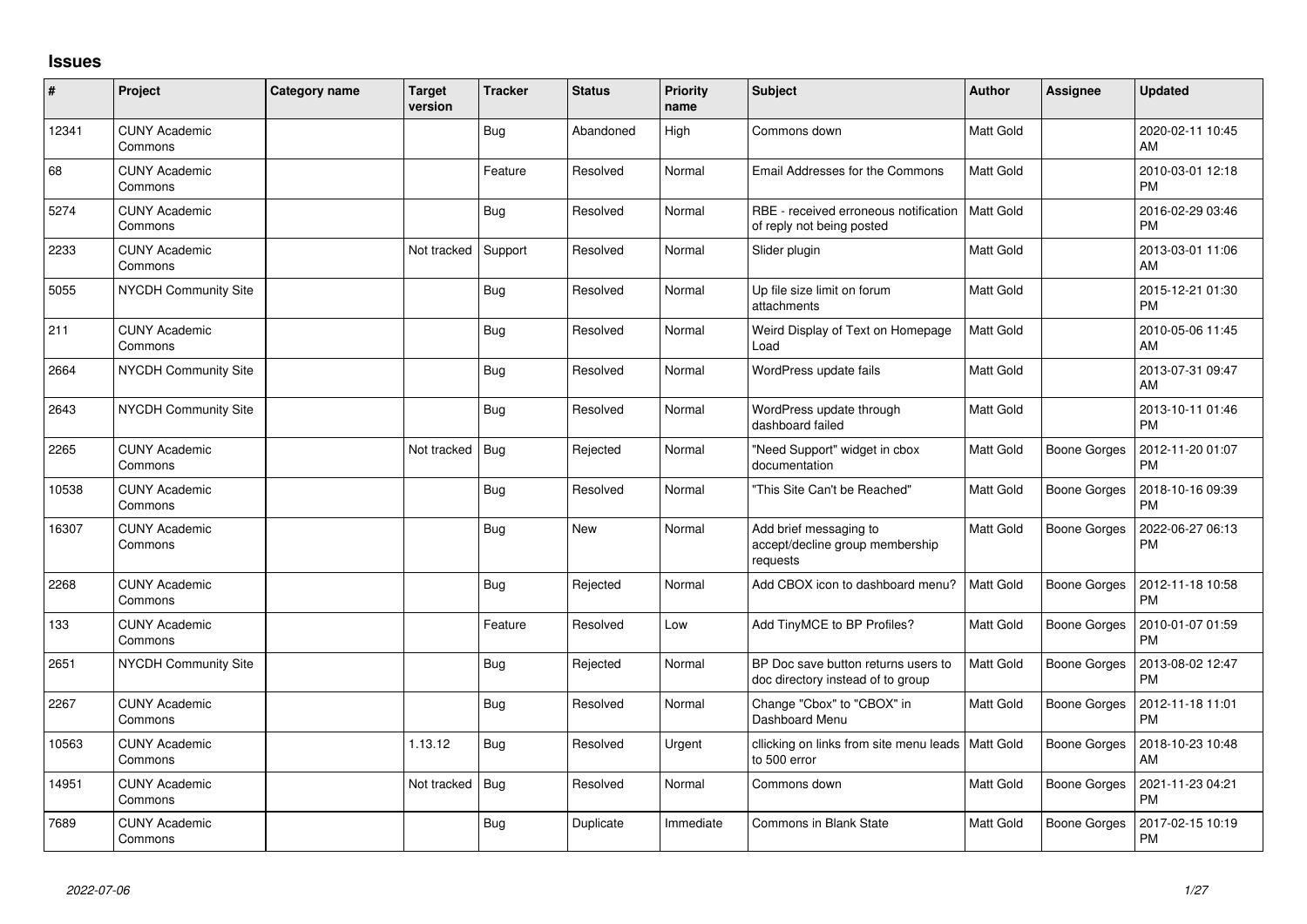| #     | Project                         | <b>Category name</b> | <b>Target</b><br>version | <b>Tracker</b> | <b>Status</b> | <b>Priority</b><br>name | <b>Subject</b>                                                              | Author           | <b>Assignee</b>     | <b>Updated</b>                |
|-------|---------------------------------|----------------------|--------------------------|----------------|---------------|-------------------------|-----------------------------------------------------------------------------|------------------|---------------------|-------------------------------|
| 8161  | <b>CUNY Academic</b><br>Commons |                      |                          | Bug            | Rejected      | Normal                  | Contact form info sent to Commons<br>email                                  | <b>Matt Gold</b> | Boone Gorges        | 2017-05-21 10:52<br><b>PM</b> |
| 13949 | <b>CUNY Academic</b><br>Commons |                      | Not tracked              | Bug            | <b>New</b>    | Normal                  | Continued debugging of runaway<br>MySQL connections                         | Matt Gold        | Boone Gorges        | 2021-09-14 10:42<br>AM        |
| 304   | <b>CUNY Academic</b><br>Commons |                      | Not tracked              | Feature        | Rejected      | Normal                  | Feature Roadmap                                                             | Matt Gold        | Boone Gorges        | 2010-08-30 04:38<br><b>PM</b> |
| 14737 | <b>CUNY Academic</b><br>Commons |                      |                          | Bug            | Duplicate     | Normal                  | Final step of group/site clone reloads<br>page                              | <b>Matt Gold</b> | Boone Gorges        | 2021-08-31 11:41<br>AM        |
| 9112  | <b>CUNY Academic</b><br>Commons |                      | Not tracked              | <b>Bug</b>     | Resolved      | High                    | <b>GCDI</b> site down                                                       | Matt Gold        | Boone Gorges        | 2018-01-23 10:18<br><b>PM</b> |
| 4640  | <b>CUNY Academic</b><br>Commons |                      |                          | Bug            | Resolved      | Normal                  | Group forum problem                                                         | <b>Matt Gold</b> | Boone Gorges        | 2015-09-21 03:44<br><b>PM</b> |
| 12185 | <b>CUNY Academic</b><br>Commons |                      | 1.16.1                   | <b>Bug</b>     | Resolved      | Immediate               | Group links not working                                                     | Matt Gold        | Boone Gorges        | 2019-12-10 10:35<br>AM        |
| 3642  | <b>CUNY Academic</b><br>Commons |                      |                          | Bug            | Rejected      | Normal                  | Group search hanging                                                        | <b>Matt Gold</b> | Boone Gorges        | 2014-11-10 12:50<br><b>PM</b> |
| 11610 | <b>CUNY Academic</b><br>Commons |                      | 1.15.5                   | <b>Bug</b>     | Resolved      | Normal                  | Homepage thumbnails not loading                                             | <b>Matt Gold</b> | Boone Gorges        | 2019-06-29 10:38<br><b>PM</b> |
| 2618  | <b>NYCDH Community Site</b>     |                      |                          | <b>Bug</b>     | Assigned      | Low                     | Mark blogs as spam when created by<br>users marked as spam                  | Matt Gold        | Boone Gorges        | 2013-06-09 11:38<br><b>PM</b> |
| 16020 | <b>CUNY Academic</b><br>Commons |                      |                          | Support        | Rejected      | Normal                  | Metaslider Pro                                                              | <b>Matt Gold</b> | Boone Gorges        | 2022-05-10 10:43<br>AM        |
| 4196  | <b>CUNY Academic</b><br>Commons |                      |                          | <b>Bug</b>     | Rejected      | High                    | News feed weirdness                                                         | Matt Gold        | Boone Gorges        | 2015-06-25 03:41<br><b>PM</b> |
| 1197  | <b>CUNY Academic</b><br>Commons |                      | 1.3.13                   | Feature        | Resolved      | Low                     | <b>Remove Quotation Marks from Email</b><br>Notifications of Uploaded Files | Matt Gold        | Boone Gorges        | 2012-04-16 03:11<br><b>PM</b> |
| 5954  | <b>CUNY Academic</b><br>Commons |                      | Not tracked              | Feature        | Resolved      | Normal                  | replace video on homepage with<br>featured sites/groups                     | Matt Gold        | Boone Gorges        | 2016-09-23 02:23<br><b>PM</b> |
| 4641  | <b>CUNY Academic</b><br>Commons |                      | Not tracked              | <b>Bug</b>     | Resolved      | Normal                  | Reply by email going to the wrong<br>address                                | Matt Gold        | Boone Gorges        | 2015-09-21 04:05<br><b>PM</b> |
| 14896 | <b>CUNY Academic</b><br>Commons |                      |                          | Bug            | Resolved      | Urgent                  | site down for maintenance                                                   | <b>Matt Gold</b> | <b>Boone Gorges</b> | 2021-10-26 11:01<br>AM        |
| 13862 | <b>CUNY Academic</b><br>Commons |                      |                          | <b>Bug</b>     | Resolved      | Normal                  | Under maintenance message                                                   | <b>Matt Gold</b> | Boone Gorges        | 2021-01-28 08:56<br><b>PM</b> |
| 329   | <b>CUNY Academic</b><br>Commons |                      | Not tracked              | Support        | Resolved      | Normal                  | 10 Things to Do After You Sign Up                                           | <b>Matt Gold</b> | <b>Brian Foote</b>  | 2016-01-26 10:51<br>AM        |
| 2423  | <b>CUNY Academic</b><br>Commons |                      | Not tracked              | Feature        | Resolved      | Normal                  | Incorporate posts from Brian's<br>Footnotes blog into the News blog?        | Matt Gold        | <b>Brian Foote</b>  | 2013-02-13 07:24<br>AM        |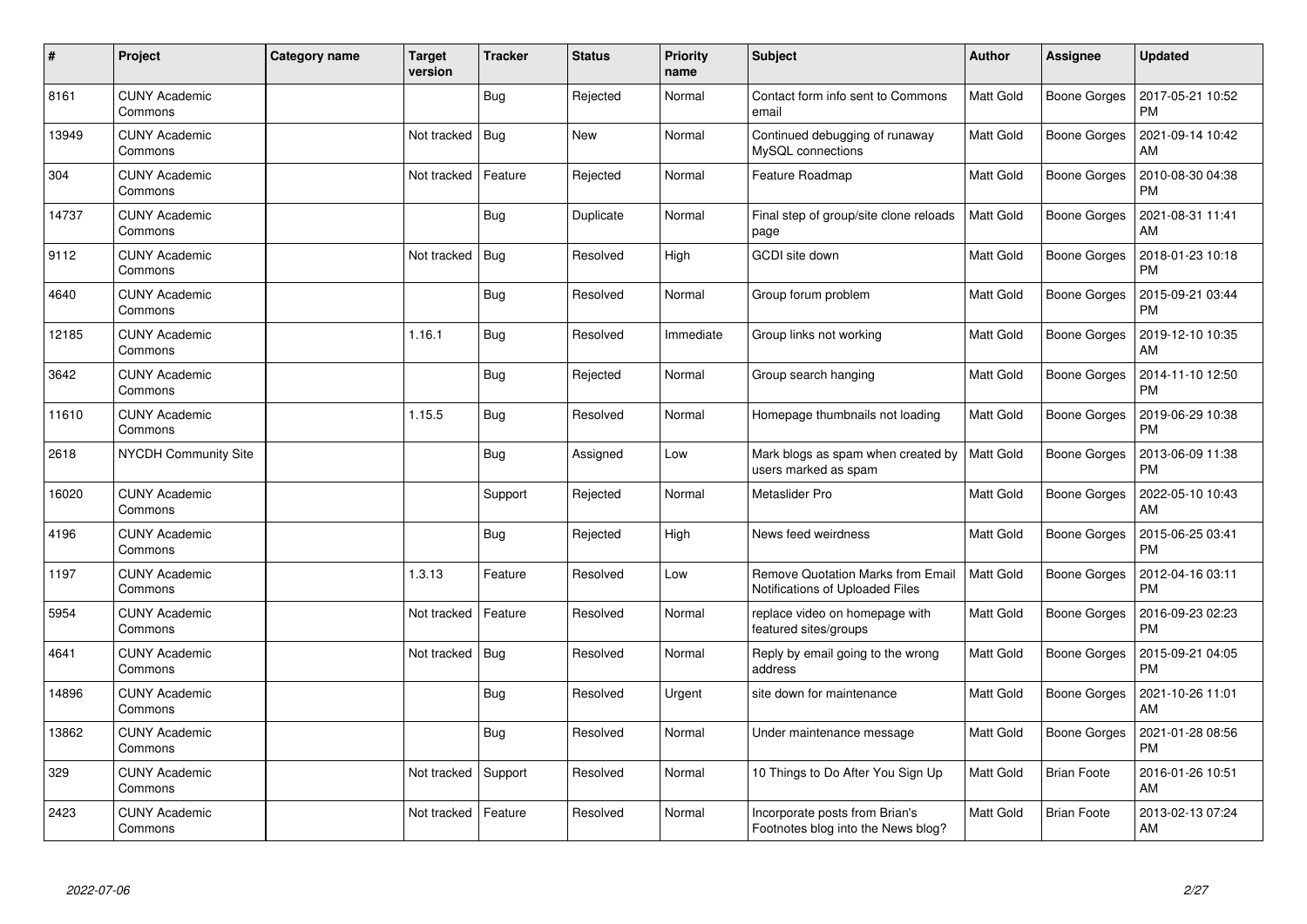| #     | Project                         | <b>Category name</b> | <b>Target</b><br>version | <b>Tracker</b> | <b>Status</b> | <b>Priority</b><br>name | <b>Subject</b>                                                                        | Author           | Assignee         | <b>Updated</b>                |
|-------|---------------------------------|----------------------|--------------------------|----------------|---------------|-------------------------|---------------------------------------------------------------------------------------|------------------|------------------|-------------------------------|
| 213   | <b>CUNY Academic</b><br>Commons |                      | 1.1                      | Bug            | Rejected      | Normal                  | Wiki Style                                                                            | <b>Matt Gold</b> | Chris Stein      | 2010-11-30 04:17<br><b>PM</b> |
| 3640  | <b>CUNY Academic</b><br>Commons |                      | Future<br>release        | <b>Bug</b>     | Rejected      | Normal                  | Logged out of commons when trying<br>to publish a post                                | Matt Gold        | Daniel Jones     | 2015-03-09 11:27<br>AM        |
| 8837  | <b>CUNY Academic</b><br>Commons |                      | Not tracked              | Feature        | Assigned      | Normal                  | Create a form to request info from<br>people requesting premium themes<br>and plugins | Matt Gold        | Marilyn Weber    | 2017-11-14 03:35<br><b>PM</b> |
| 26    | <b>CUNY Academic</b><br>Commons |                      |                          | <b>Bug</b>     | Resolved      | Normal                  | <b>Install Akismet Sitewide</b>                                                       | <b>Matt Gold</b> | Matt Gold        | 2009-09-22 11:43<br><b>PM</b> |
| 9115  | <b>CUNY Academic</b><br>Commons |                      | Not tracked              | Support        | Resolved      | Normal                  | question about invite by email                                                        | <b>Matt Gold</b> | <b>Matt Gold</b> | 2018-02-13 11:14<br>AM        |
| 8239  | <b>CUNY Academic</b><br>Commons |                      |                          | Bug            | Duplicate     | Normal                  | Help page should have an email<br>address on it                                       | <b>Matt Gold</b> | Paige Dupont     | 2017-10-11 11:28<br>AM        |
| 5519  | NYCDH Community Site            |                      |                          | Feature        | Resolved      | Normal                  | Add all NYCDH members to the<br>Announcements Group                                   | Matt Gold        | Raymond Hoh      | 2016-07-20 07:30<br><b>PM</b> |
| 5521  | NYCDH Community Site            |                      |                          | Feature        | Resolved      | Normal                  | Add help text to registration process<br>re Announcement group add                    | Matt Gold        | Raymond Hoh      | 2020-11-23 08:53<br><b>PM</b> |
| 5520  | <b>NYCDH Community Site</b>     |                      |                          | Feature        | Resolved      | Normal                  | Auto-Add Newly Registered Members   Matt Gold<br>to the Announcements Group           |                  | Raymond Hoh      | 2016-05-03 07:25<br><b>PM</b> |
| 3289  | NYCDH Community Site            |                      |                          | <b>Bug</b>     | Resolved      | Normal                  | BP Docs revision overflowing div<br>containers                                        | Matt Gold        | Raymond Hoh      | 2014-06-26 05:19<br><b>PM</b> |
| 2622  | <b>NYCDH Community Site</b>     |                      |                          | Support        | Resolved      | Normal                  | BuddyPress Members Widget on<br>Homepage doesn't show new<br>members                  | <b>Matt Gold</b> | Raymond Hoh      | 2013-06-19 09:37<br>AM        |
| 5989  | <b>NYCDH Community Site</b>     |                      |                          | Support        | Resolved      | Normal                  | Buddypress/WP question                                                                | <b>Matt Gold</b> | Raymond Hoh      | 2018-02-21 07:16<br><b>PM</b> |
| 2971  | JustPublics@365<br>MediaCamp    |                      |                          | <b>Bug</b>     | Resolved      | Normal                  | <b>CBOX Theme Error</b>                                                               | <b>Matt Gold</b> | Raymond Hoh      | 2014-01-24 09:00<br><b>PM</b> |
| 9242  | NYCDH Community Site            |                      |                          | Bug            | Resolved      | Normal                  | Default subscription to NYCDH<br>Announcements group                                  | <b>Matt Gold</b> | Raymond Hoh      | 2018-02-22 12:47<br><b>PM</b> |
| 10325 | <b>NYCDH Community Site</b>     |                      |                          | <b>Bug</b>     | Resolved      | Normal                  | Digest email formatting                                                               | <b>Matt Gold</b> | Raymond Hoh      | 2018-09-14 09:34<br><b>PM</b> |
| 9076  | NYCDH Community Site            |                      |                          | <b>Bug</b>     | Resolved      | Normal                  | Email group subscription reset<br>erroneously                                         | <b>Matt Gold</b> | Raymond Hoh      | 2018-09-25 09:52<br>AM        |
| 7448  | NYCDH Community Site            |                      |                          | <b>Bug</b>     | Duplicate     | Normal                  | Email subscription changed                                                            | Matt Gold        | Raymond Hoh      | 2018-02-21 07:20<br><b>PM</b> |
| 4763  | NYCDH Community Site            |                      |                          | <b>Bug</b>     | Resolved      | Normal                  | Embedded HTML link doesn't appear<br>in email notification                            | <b>Matt Gold</b> | Raymond Hoh      | 2015-10-10 10:11<br>AM        |
| 5939  | NYCDH Community Site            |                      |                          | <b>Bug</b>     | Resolved      | Normal                  | Embedded link doesn't come through<br>CBOX/NYCDH email notification                   | Matt Gold        | Raymond Hoh      | 2018-02-21 07:16<br><b>PM</b> |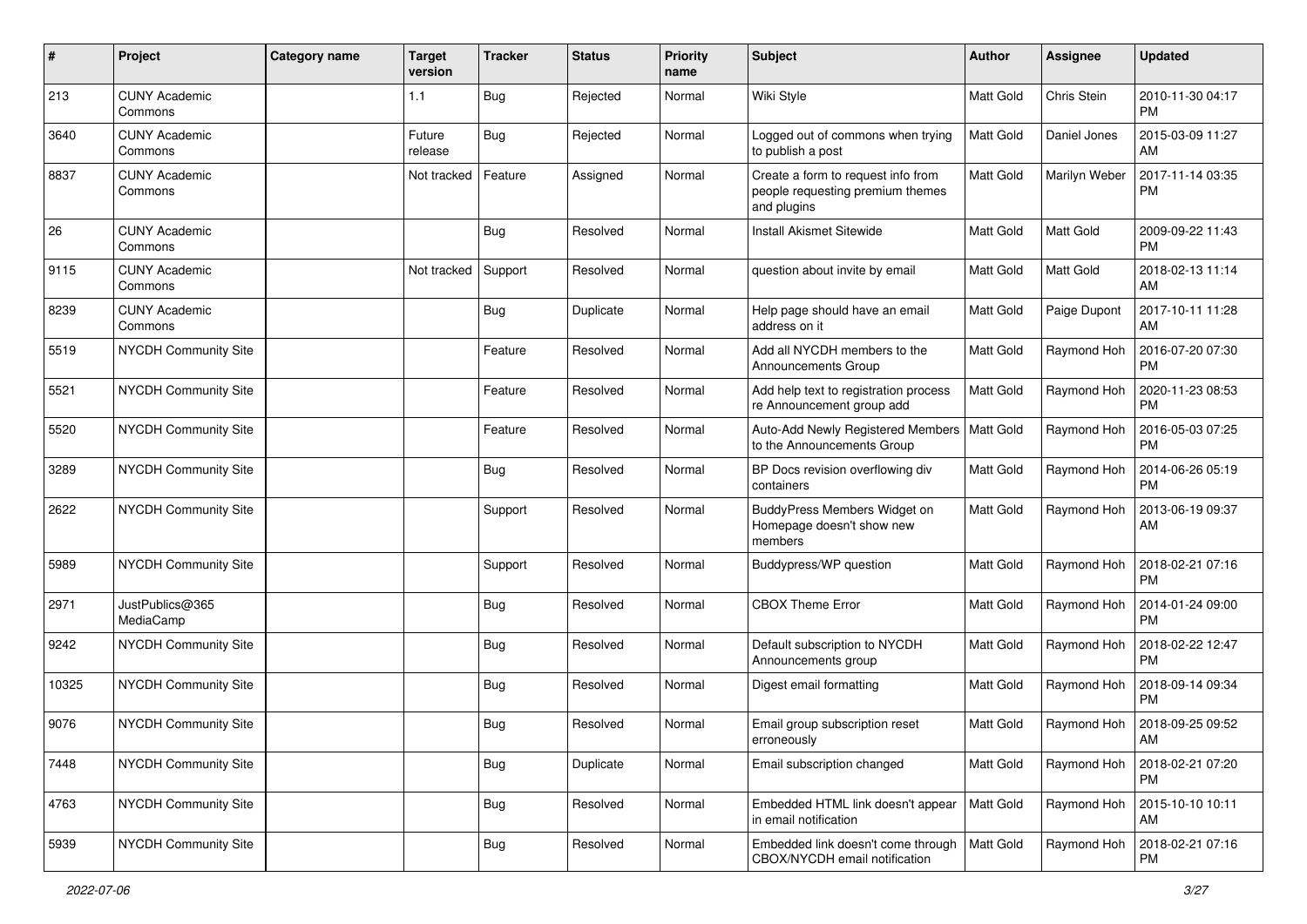| #     | Project                         | Category name | <b>Target</b><br>version | <b>Tracker</b> | <b>Status</b> | <b>Priority</b><br>name | <b>Subject</b>                                                    | <b>Author</b>    | Assignee    | <b>Updated</b>                |
|-------|---------------------------------|---------------|--------------------------|----------------|---------------|-------------------------|-------------------------------------------------------------------|------------------|-------------|-------------------------------|
| 8406  | <b>NYCDH Community Site</b>     |               |                          | Feature        | Resolved      | Normal                  | Error message for WP-Cerber<br>lockouts                           | <b>Matt Gold</b> | Raymond Hoh | 2018-02-22 09:26<br><b>AM</b> |
| 5530  | NYCDH Community Site            |               |                          | <b>Bug</b>     | Resolved      | Normal                  | Error updating plugin                                             | <b>Matt Gold</b> | Raymond Hoh | 2018-02-21 07:16<br><b>PM</b> |
| 3429  | <b>NYCDH Community Site</b>     |               |                          | <b>Bug</b>     | Resolved      | Normal                  | Forum Attachments not working                                     | <b>Matt Gold</b> | Raymond Hoh | 2014-09-01 04:04<br><b>PM</b> |
| 2584  | NYCDH Community Site            |               |                          | <b>Bug</b>     | Resolved      | Normal                  | Forum disabled                                                    | Matt Gold        | Raymond Hoh | 2013-06-13 01:46<br><b>PM</b> |
| 8582  | NYCDH Community Site            |               |                          | <b>Bug</b>     | Resolved      | High                    | Forum post doesn't work                                           | <b>Matt Gold</b> | Raymond Hoh | 2018-02-21 07:13<br><b>PM</b> |
| 5447  | NYCDH Community Site            |               |                          | <b>Bug</b>     | Resolved      | Normal                  | Forum post notification doesn't note<br>presence of an attachment | Matt Gold        | Raymond Hoh | 2016-04-15 12:19<br><b>PM</b> |
| 2582  | <b>NYCDH Community Site</b>     |               |                          | <b>Bug</b>     | Rejected      | High                    | Forum posting/notification problem                                | <b>Matt Gold</b> | Raymond Hoh | 2013-05-20 09:16<br><b>PM</b> |
| 2815  | NYCDH Community Site            |               |                          | <b>Bug</b>     | Resolved      | Normal                  | Group Activity dates don't match<br>latest activity               | Matt Gold        | Raymond Hoh | 2013-10-14 11:40<br><b>PM</b> |
| 11456 | NYCDH Community Site            |               |                          | <b>Bug</b>     | Resolved      | Normal                  | Group has no admins                                               | Matt Gold        | Raymond Hoh | 2019-06-01 04:24<br><b>PM</b> |
| 3286  | <b>NYCDH Community Site</b>     |               |                          | <b>Bug</b>     | Resolved      | Normal                  | Have BP Docs take on Access<br>Defaults of group                  | <b>Matt Gold</b> | Raymond Hoh | 2018-02-21 07:23<br><b>PM</b> |
| 11619 | <b>CUNY Academic</b><br>Commons |               | 1.15.5                   | <b>Bug</b>     | Rejected      | Normal                  | Homepage thumbnails not loading                                   | Matt Gold        | Raymond Hoh | 2019-07-09 03:49<br>AM        |
| 12433 | <b>NYCDH Community Site</b>     |               |                          | Bug            | Resolved      | Normal                  | hyperlinks not accepted in forum post                             | <b>Matt Gold</b> | Raymond Hoh | 2020-11-23 08:42<br><b>PM</b> |
| 5742  | NYCDH Community Site            |               |                          | <b>Bug</b>     | Resolved      | Normal                  | images in slideshow not working                                   | Matt Gold        | Raymond Hoh | 2016-07-20 07:24<br><b>PM</b> |
| 3287  | <b>NYCDH Community Site</b>     |               |                          | Bug            | Resolved      | Normal                  | Link to Private Doc bounces<br>non-logged-in users to homepage    | <b>Matt Gold</b> | Raymond Hoh | 2014-06-25 05:30<br><b>PM</b> |
| 12893 | NYCDH Community Site            |               |                          | <b>Bug</b>     | Resolved      | Normal                  | Login issue                                                       | <b>Matt Gold</b> | Raymond Hoh | 2020-06-05 10:31<br>AM        |
| 2888  | <b>NYCDH Community Site</b>     |               |                          | Feature        | Resolved      | Normal                  | Make Text Posting the Default?                                    | Matt Gold        | Raymond Hoh | 2018-02-21 07:14<br><b>PM</b> |
| 11280 | NYCDH Community Site            |               |                          | <b>Bug</b>     | Resolved      | Normal                  | Member search not working                                         | Matt Gold        | Raymond Hoh | 2019-04-01 06:23<br><b>PM</b> |
| 8992  | <b>NYCDH Community Site</b>     |               |                          | <b>Bug</b>     | Assigned      | Normal                  | Multiple RBE error reports                                        | <b>Matt Gold</b> | Raymond Hoh | 2017-12-11 05:43<br><b>PM</b> |
| 5440  | <b>CUNY Academic</b><br>Commons |               |                          | <b>Bug</b>     | Rejected      | Normal                  | New account notification email<br>question                        | Matt Gold        | Raymond Hoh | 2016-04-21 12:12<br>AM        |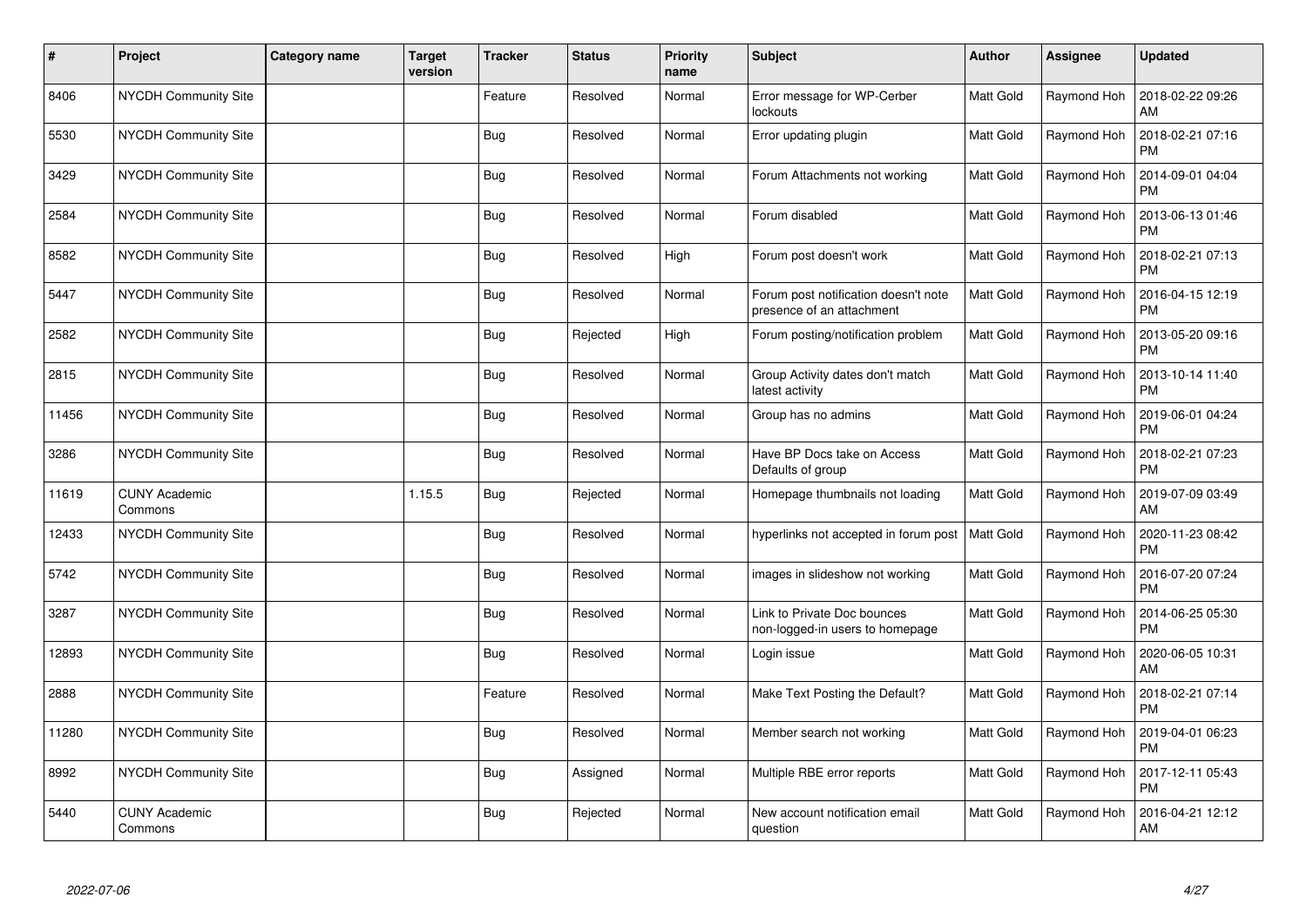| $\sharp$ | Project                     | <b>Category name</b> | <b>Target</b><br>version | <b>Tracker</b> | <b>Status</b> | <b>Priority</b><br>name | <b>Subject</b>                                                       | Author           | Assignee    | <b>Updated</b>                |
|----------|-----------------------------|----------------------|--------------------------|----------------|---------------|-------------------------|----------------------------------------------------------------------|------------------|-------------|-------------------------------|
| 4736     | NYCDH Community Site        |                      |                          | Bug            | Resolved      | Normal                  | NYCDH email notifications don't list<br>attachments                  | Matt Gold        | Raymond Hoh | 2015-10-08 09:35<br><b>PM</b> |
| 4178     | NYCDH Community Site        |                      |                          | Outreach       | Resolved      | Normal                  | Please export member email<br>addresses for a site-wide mailing      | <b>Matt Gold</b> | Raymond Hoh | 2015-06-19 04:40<br>AM        |
| 5445     | NYCDH Community Site        |                      |                          | Bug            | Resolved      | Normal                  | Private group question                                               | <b>Matt Gold</b> | Raymond Hoh | 2016-04-13 01:58<br><b>PM</b> |
| 8050     | <b>NYCDH Community Site</b> |                      |                          | <b>Bug</b>     | Rejected      | Normal                  | problem resetting pw                                                 | <b>Matt Gold</b> | Raymond Hoh | 2017-04-27 03:54<br><b>PM</b> |
| 8397     | NYCDH Community Site        |                      |                          | <b>Bug</b>     | Resolved      | Normal                  | Profile question                                                     | Matt Gold        | Raymond Hoh | 2018-02-21 07:21<br><b>PM</b> |
| 5430     | NYCDH Community Site        |                      |                          | Support        | Resolved      | Normal                  | Question about deleting account                                      | <b>Matt Gold</b> | Raymond Hoh | 2018-02-21 07:15<br><b>PM</b> |
| 3263     | NYCDH Community Site        |                      |                          | <b>Bug</b>     | Resolved      | Normal                  | RBE could not be posted                                              | Matt Gold        | Raymond Hoh | 2014-06-24 10:48<br><b>PM</b> |
| 2649     | <b>NYCDH Community Site</b> |                      |                          | Bug            | Resolved      | Normal                  | RBE problems                                                         | <b>Matt Gold</b> | Raymond Hoh | 2013-10-11 02:04<br><b>PM</b> |
| 15247    | NYCDH Community Site        |                      |                          | <b>Bug</b>     | Resolved      | Normal                  | Registration issue                                                   | <b>Matt Gold</b> | Raymond Hoh | 2022-02-03 08:02<br><b>PM</b> |
| 3266     | NYCDH Community Site        |                      |                          | <b>Bug</b>     | Resolved      | Normal                  | Report of difficulty posting the<br>NYCDH forum                      | Matt Gold        | Raymond Hoh | 2014-06-12 03:27<br><b>PM</b> |
| 5840     | <b>NYCDH Community Site</b> |                      |                          | Bug            | Resolved      | Normal                  | request membership in private group<br>issue                         | Matt Gold        | Raymond Hoh | 2016-07-26 06:58<br>AM        |
| 2814     | NYCDH Community Site        |                      |                          | Feature        | Resolved      | Normal                  | Restricting Sign-Ups                                                 | Matt Gold        | Raymond Hoh | 2014-01-24 09:16<br><b>PM</b> |
| 2773     | NYCDH Community Site        |                      |                          | <b>Bug</b>     | Resolved      | Urgent                  | Severe site weirdness                                                | <b>Matt Gold</b> | Raymond Hoh | 2018-02-21 07:13<br><b>PM</b> |
| 2690     | NYCDH Community Site        |                      |                          | <b>Bug</b>     | Resolved      | Normal                  | Spam Registrations                                                   | Matt Gold        | Raymond Hoh | 2013-10-29 09:21<br><b>PM</b> |
| 2628     | <b>NYCDH Community Site</b> |                      |                          | <b>Bug</b>     | Resolved      | Low                     | Spam User Changes Password                                           | Matt Gold        | Raymond Hoh | 2018-02-21 07:18<br><b>PM</b> |
| 11000    | <b>NYCDH Community Site</b> |                      |                          | Bug            | Rejected      | Normal                  | SSL / link redirection issue for DH<br>Week site from NYCDH homepage | Matt Gold        | Raymond Hoh | 2019-01-24 10:00<br><b>PM</b> |
| 2762     | NYCDH Community Site        |                      |                          | <b>Bug</b>     | Resolved      | Urgent                  | Unable to Delete Spam Groups                                         | Matt Gold        | Raymond Hoh | 2013-09-04 11:23<br><b>PM</b> |
| 15171    | NYCDH Community Site        |                      |                          | Support        | Resolved      | Normal                  | Unclear how to delete account                                        | Matt Gold        | Raymond Hoh | 2022-01-10 12:04<br><b>PM</b> |
| 9089     | NYCDH Community Site        |                      |                          | Bug            | Rejected      | Normal                  | User experiences phishing warning                                    | Matt Gold        | Raymond Hoh | 2020-11-23 08:43<br><b>PM</b> |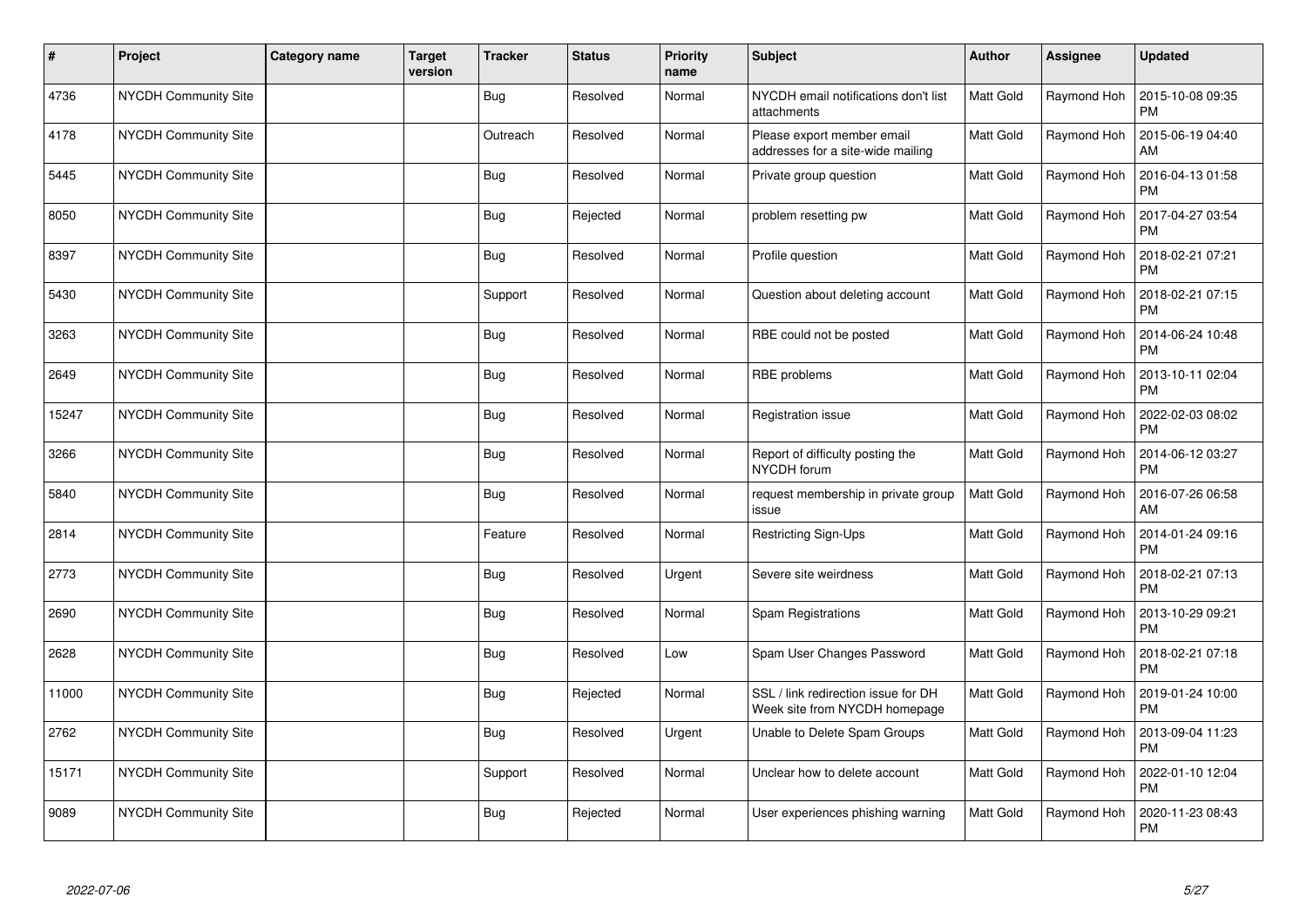| #     | Project                         | <b>Category name</b> | <b>Target</b><br>version | <b>Tracker</b> | <b>Status</b> | <b>Priority</b><br>name | Subject                                                                      | <b>Author</b>    | <b>Assignee</b>     | <b>Updated</b>                |
|-------|---------------------------------|----------------------|--------------------------|----------------|---------------|-------------------------|------------------------------------------------------------------------------|------------------|---------------------|-------------------------------|
| 8051  | <b>NYCDH Community Site</b>     |                      |                          | <b>Bug</b>     | Resolved      | Normal                  | User reports registration problem                                            | Matt Gold        | Raymond Hoh         | 2017-04-27 04:29<br><b>PM</b> |
| 14861 | <b>NYCDH Community Site</b>     |                      |                          | Bug            | Resolved      | Normal                  | User unable to access profile editing<br>page                                | Matt Gold        | Raymond Hoh         | 2021-10-14 08:38<br><b>PM</b> |
| 13491 | <b>NYCDH Community Site</b>     |                      |                          | <b>Bug</b>     | Resolved      | Normal                  | User unable to register                                                      | <b>Matt Gold</b> | Raymond Hoh         | 2020-10-23 12:43<br>AM        |
| 2627  | NYCDH Community Site            |                      |                          | Support        | Rejected      | Normal                  | Users Marked as Spam showing up<br>in New Members Widget List on<br>Homepage | <b>Matt Gold</b> | Raymond Hoh         | 2020-11-23 08:56<br><b>PM</b> |
| 2953  | <b>NYCDH Community Site</b>     |                      |                          | <b>Bug</b>     | Resolved      | Normal                  | WP Update Failed                                                             | Matt Gold        | Raymond Hoh         | 2014-06-24 10:48<br><b>PM</b> |
| 4235  | <b>CUNY Academic</b><br>Commons |                      | Not tracked              | Design/UX      | Assigned      | Normal                  | Explore user experience around<br>comments on forum topics vs docs           | <b>Matt Gold</b> | Samantha<br>Raddatz | 2015-07-21 10:23<br>AM        |
| 1527  | <b>CUNY Academic</b><br>Commons |                      | Not tracked              | Publicity      | Resolved      | Normal                  | Add "THEME SONG FOR OUR<br>TIME: SLF, OWS, CUNY AC" to<br>Commons Buzz       | <b>Matt Gold</b> | scott voth          | 2014-02-08 02:37<br><b>PM</b> |
| 2003  | <b>CUNY Academic</b><br>Commons |                      | Not tracked              | Publicity      | Resolved      | Low                     | Add Sloan-C award to wikipedia page                                          | <b>Matt Gold</b> | scott voth          | 2012-08-06 10:15<br>AM        |
| 1830  | <b>CUNY Academic</b><br>Commons |                      | Not tracked              | Support        | Resolved      | Normal                  | Addition to Help Wanted Blog                                                 | Matt Gold        | scott voth          | 2012-04-16 09:47<br><b>PM</b> |
| 2787  | <b>CUNY Academic</b><br>Commons |                      | Not tracked              | <b>Bug</b>     | Resolved      | Normal                  | Create annotated screenshot for<br>portfolio codex page                      | <b>Matt Gold</b> | scott voth          | 2014-02-08 02:38<br><b>PM</b> |
| 3014  | <b>CUNY Academic</b><br>Commons |                      | Not tracked              | Outreach       | Resolved      | Normal                  | Create homepage slide for CUE<br>conference                                  | <b>Matt Gold</b> | scott voth          | 2014-02-08 01:40<br><b>PM</b> |
| 1870  | <b>CUNY Academic</b><br>Commons |                      | Not tracked              | Publicity      | Resolved      | Normal                  | Create Homepage Slide for Fashion<br><b>Studies Conference</b>               | Matt Gold        | scott voth          | 2014-02-08 02:37<br><b>PM</b> |
| 2980  | <b>CUNY Academic</b><br>Commons |                      |                          | Support        | Resolved      | Normal                  | Create Instructions for Inviting People   Matt Gold<br>to Groups and Blogs   |                  | scott voth          | 2014-02-08 02:12<br><b>PM</b> |
| 10950 | <b>CUNY Academic</b><br>Commons |                      |                          | Support        | Resolved      | High                    | Create slide for system maintenance                                          | Matt Gold        | scott voth          | 2019-01-12 10:23<br>AM        |
| 1869  | <b>CUNY Academic</b><br>Commons |                      | Not tracked              | Support        | Resolved      | Normal                  | Create Slide for Victorian Conference                                        | Matt Gold        | scott voth          | 2012-06-08 10:29<br><b>PM</b> |
| 2148  | <b>CUNY Academic</b><br>Commons |                      | Not tracked              | Publicity      | Resolved      | Normal                  | Feature SmashingMag article in<br>Commons Buzz, Gallery Slide                | Matt Gold        | scott voth          | 2014-02-08 02:38<br>PM        |
| 1500  | <b>CUNY Academic</b><br>Commons |                      | Not tracked              | Publicity      | Resolved      | Normal                  | Make Article Titles on Commons<br><b>Buzz Links</b>                          | Matt Gold        | scott voth          | 2011-12-31 03:53<br><b>PM</b> |
| 2590  | <b>CUNY Academic</b><br>Commons |                      | Not tracked              | Feature        | Resolved      | Normal                  | Show Marilyn and Erika how to<br>create homepage slides                      | Matt Gold        | scott voth          | 2014-02-08 10:09<br>AM        |
| 49    | <b>CUNY Academic</b><br>Commons |                      |                          | <b>Bug</b>     | Resolved      | High                    | Development Site Showing Up in<br>Google Results                             | Matt Gold        | Zach Davis          | 2009-10-20 06:23<br><b>PM</b> |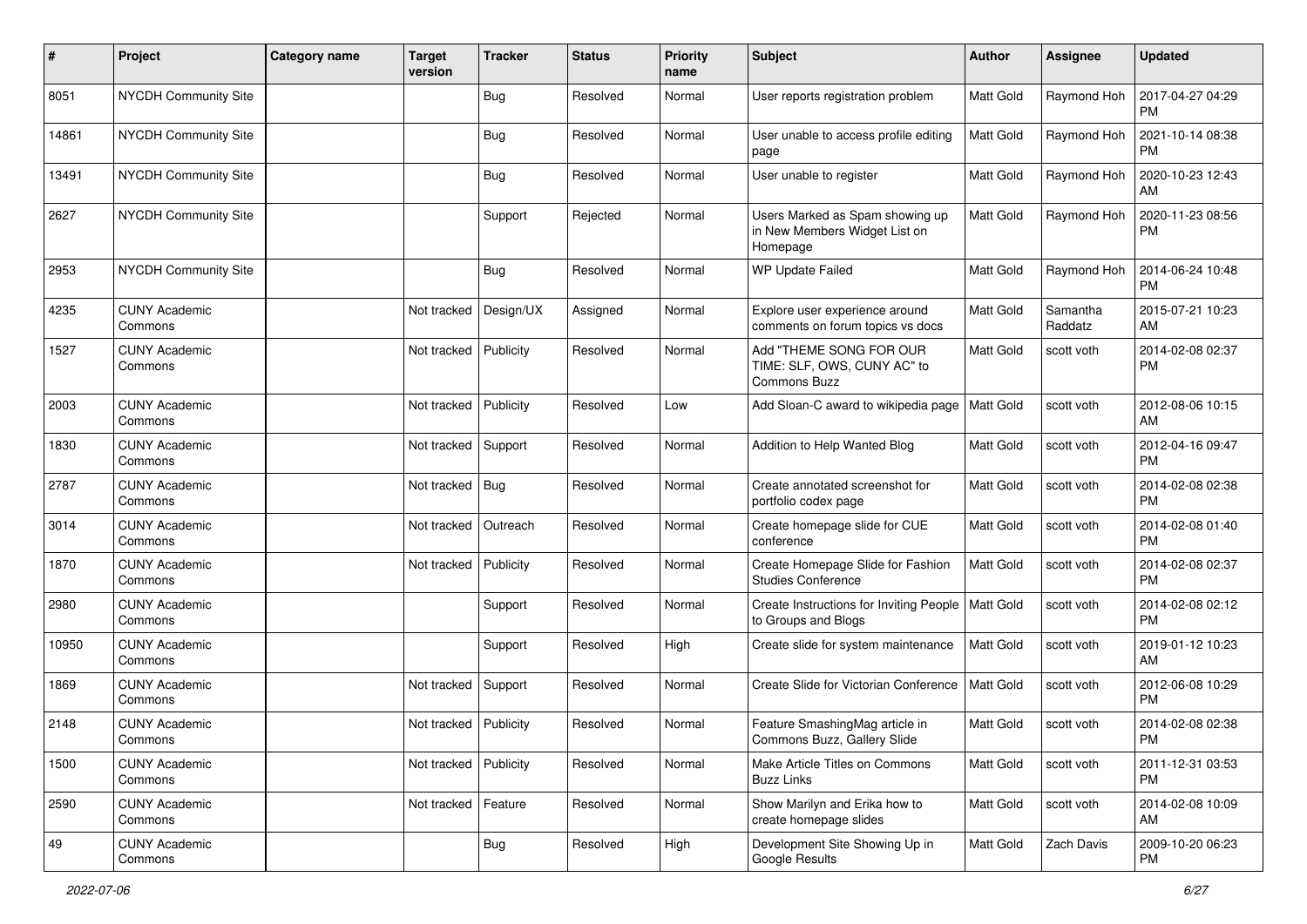| $\#$  | Project                         | Category name             | <b>Target</b><br>version | <b>Tracker</b> | <b>Status</b> | <b>Priority</b><br>name | <b>Subject</b>                                                       | <b>Author</b>    | Assignee            | <b>Updated</b>                |
|-------|---------------------------------|---------------------------|--------------------------|----------------|---------------|-------------------------|----------------------------------------------------------------------|------------------|---------------------|-------------------------------|
| 8899  | <b>CUNY Academic</b><br>Commons | Accessibility             | 1.13                     | Feature        | Resolved      | Normal                  | <b>Accessibility Fixes</b>                                           | Matt Gold        | Boone Gorges        | 2018-04-23 10:55<br>AM        |
| 8900  | <b>CUNY Academic</b><br>Commons | Accessibility             | Future<br>release        | Feature        | Assigned      | Normal                  | Look into tools to enforce<br>accessibility in WP environment        | <b>Matt Gold</b> | Boone Gorges        | 2022-04-26 11:59<br>AM        |
| 8901  | <b>CUNY Academic</b><br>Commons | Accessibility             | Future<br>release        | Feature        | Assigned      | Normal                  | Theme analysis for accessibility                                     | <b>Matt Gold</b> | Boone Gorges        | 2022-04-26 11:59<br>AM        |
| 13496 | <b>CUNY Academic</b><br>Commons | Accessibility             | 1.18.0                   | Bug            | Resolved      | Normal                  | Review contrast issues on<br>registration page and profile page      | <b>Matt Gold</b> | Sonja Leix          | 2020-12-08 11:31<br>AM        |
| 1334  | <b>CUNY Academic</b><br>Commons | Analytics                 | Future<br>release        | Feature        | Abandoned     | Normal                  | Create Tool To Count Email<br><b>Notifications</b>                   | Matt Gold        | <b>Matt Gold</b>    | 2015-11-12 12:56<br>AM        |
| 4070  | <b>CUNY Academic</b><br>Commons | Analytics                 | Not tracked              | Support        | Assigned      | Normal                  | Request for JITP site analytics                                      | <b>Matt Gold</b> | Seth Persons        | 2016-02-23 03:09<br><b>PM</b> |
| 5581  | <b>CUNY Academic</b><br>Commons | Analytics                 | Future<br>release        | Feature        | Assigned      | Normal                  | Explore alternatives to Google<br>Analytics                          | <b>Matt Gold</b> | Valerie<br>Townsend | 2020-04-17 03:12<br><b>PM</b> |
| 342   | <b>CUNY Academic</b><br>Commons | Blogs (BuddyPress)        | 1.10.2                   | Feature        | Resolved      | Low                     | <b>Blog Listing Displays User Avatars</b><br>Instead of Blog Avatars | Matt Gold        | Boone Gorges        | 2019-12-06 11:08<br>AM        |
| 1098  | <b>CUNY Academic</b><br>Commons | Blogs (BuddyPress)        | 1.6                      | Feature        | Resolved      | Low                     | Create way for people to search<br>through authors on blog listings  | <b>Matt Gold</b> | <b>Boone Gorges</b> | 2014-03-31 07:01<br><b>PM</b> |
| 6350  | <b>CUNY Academic</b><br>Commons | Blogs (BuddyPress)        | 1.9.31                   | Bug            | Resolved      | Normal                  | Editing blog posts results in activity<br>items                      | Matt Gold        | <b>Boone Gorges</b> | 2016-10-18 09:24<br><b>PM</b> |
| 8836  | <b>CUNY Academic</b><br>Commons | Blogs (BuddyPress)        | Future<br>release        | Feature        | Assigned      | Normal                  | Redesign site launch process                                         | Matt Gold        | <b>Boone Gorges</b> | 2019-10-03 02:49<br><b>PM</b> |
| 5691  | <b>CUNY Academic</b><br>Commons | <b>Blogs (BuddyPress)</b> | Future<br>release        | Bug            | Assigned      | High                    | Differing numbers on Sites display                                   | Matt Gold        | Raymond Hoh         | 2016-06-13 01:37<br><b>PM</b> |
| 1648  | <b>CUNY Academic</b><br>Commons | BuddyPress (misc)         | 1.3.9                    | Feature        | Resolved      | Urgent                  | <b>Add Password Protect WordPress</b><br>Plugin                      | Matt Gold        |                     | 2012-02-24 10:22<br>AM        |
| 1657  | <b>CUNY Academic</b><br>Commons | BuddyPress (misc)         | 1.3.10                   | Bug            | Resolved      | Normal                  | Caching Issues                                                       | <b>Matt Gold</b> |                     | 2012-04-04 10:17<br>AM        |
| 172   | <b>CUNY Academic</b><br>Commons | BuddyPress (misc)         |                          | Bug            | Resolved      | Normal                  | Forum Notifications not working                                      | Matt Gold        |                     | 2010-03-04 07:28<br>AM        |
| 1568  | <b>CUNY Academic</b><br>Commons | BuddyPress (misc)         | Not tracked              | <b>Bug</b>     | Resolved      | Normal                  | Member reports problem with email<br>notifications                   | <b>Matt Gold</b> |                     | 2012-02-28 10:51<br>AM        |
| 1143  | <b>CUNY Academic</b><br>Commons | BuddyPress (misc)         | 1.2.5                    | Bug            | Resolved      | Normal                  | Notifications of Old Posts                                           | <b>Matt Gold</b> |                     | 2011-08-30 09:56<br><b>PM</b> |
| 47    | <b>CUNY Academic</b><br>Commons | BuddyPress (misc)         |                          | Bug            | Resolved      | Normal                  | Request to Join Group Lost                                           | <b>Matt Gold</b> |                     | 2009-10-19 04:08<br><b>PM</b> |
| 762   | <b>CUNY Academic</b><br>Commons | BuddyPress (misc)         |                          | <b>Bug</b>     | Resolved      | Normal                  | <b>Resolve Email Notification Problems</b><br>with Lehman addresses  | Matt Gold        |                     | 2012-02-28 10:52<br>AM        |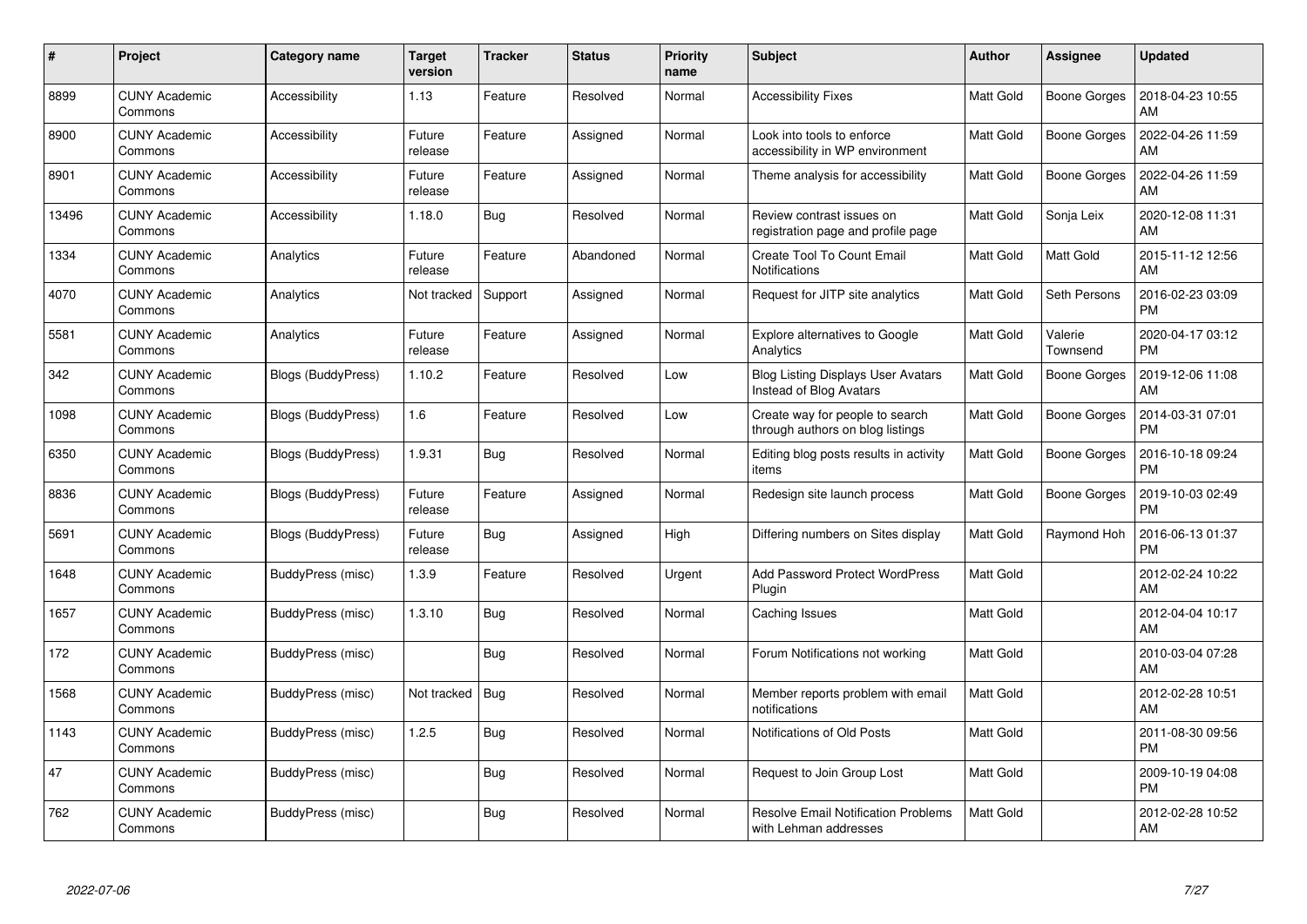| $\#$  | Project                         | Category name     | <b>Target</b><br>version | <b>Tracker</b> | <b>Status</b> | <b>Priority</b><br>name | <b>Subject</b>                                                                                                               | <b>Author</b>    | Assignee            | <b>Updated</b>                |
|-------|---------------------------------|-------------------|--------------------------|----------------|---------------|-------------------------|------------------------------------------------------------------------------------------------------------------------------|------------------|---------------------|-------------------------------|
| 3293  | <b>CUNY Academic</b><br>Commons | BuddyPress (misc) |                          | <b>Bug</b>     | Rejected      | Normal                  | 'Page Not Found' Message Received<br>After Clicking on View/Reply Link in<br><b>Email Notification</b>                       | Matt Gold        | Boone Gorges        | 2014-07-02 08:47<br><b>PM</b> |
| 615   | <b>CUNY Academic</b><br>Commons | BuddyPress (misc) |                          | Feature        | Rejected      | Low                     | "Enter" should trigger autocomplete<br>event                                                                                 | Matt Gold        | Boone Gorges        | 2016-10-24 11:49<br>AM        |
| 2129  | <b>CUNY Academic</b><br>Commons | BuddyPress (misc) | 1.4.6                    | Bug            | Resolved      | Low                     | […]                                                                                                                          | Matt Gold        | Boone Gorges        | 2012-09-30 09:53<br>AM        |
| 2858  | <b>CUNY Academic</b><br>Commons | BuddyPress (misc) | 1.5.7                    | Bug            | Resolved      | Normal                  | […] redux                                                                                                                    | <b>Matt Gold</b> | <b>Boone Gorges</b> | 2013-10-30 10:08<br><b>PM</b> |
| 266   | CUNY Academic<br>Commons        | BuddyPress (misc) | 1.0.1                    | Bug            | Resolved      | Normal                  | <b>Account Deletion Process</b>                                                                                              | <b>Matt Gold</b> | Boone Gorges        | 2010-07-19 11:07<br>AM        |
| 15123 | <b>CUNY Academic</b><br>Commons | BuddyPress (misc) | 1.19.1                   | Feature        | Resolved      | Low                     | Actions in notification list unclear?                                                                                        | <b>Matt Gold</b> | Boone Gorges        | 2022-01-11 04:41<br><b>PM</b> |
| 1344  | <b>CUNY Academic</b><br>Commons | BuddyPress (misc) | 1.3                      | <b>Bug</b>     | Resolved      | Normal                  | Activity Feed Items not Appearing in<br>Group                                                                                | Matt Gold        | Boone Gorges        | 2011-11-14 11:26<br>AM        |
| 360   | <b>CUNY Academic</b><br>Commons | BuddyPress (misc) | 1.0.3                    | <b>Bug</b>     | Resolved      | High                    | <b>Activity Feed Problems</b>                                                                                                | Matt Gold        | Boone Gorges        | 2010-09-28 11:45<br>AM        |
| 1672  | <b>CUNY Academic</b><br>Commons | BuddyPress (misc) | 1.3.11                   | Bug            | Resolved      | Normal                  | Activity replies in groups                                                                                                   | Matt Gold        | Boone Gorges        | 2012-04-04 09:37<br>AM        |
| 261   | <b>CUNY Academic</b><br>Commons | BuddyPress (misc) |                          | Feature        | Resolved      | Normal                  | Add "more groups" and "more blogs"<br>and "more members" links to<br>homepage under lists of recently<br>active groups/blogs | <b>Matt Gold</b> | <b>Boone Gorges</b> | 2010-06-24 03:44<br>PM        |
| 486   | <b>CUNY Academic</b><br>Commons | BuddyPress (misc) | 1.1.4                    | Feature        | Resolved      | Normal                  | Add "Post Topic" to Group Forum<br>pages                                                                                     | <b>Matt Gold</b> | <b>Boone Gorges</b> | 2010-12-16 11:13<br>AM        |
| 32    | <b>CUNY Academic</b><br>Commons | BuddyPress (misc) | 1.1                      | Feature        | Resolved      | Low                     | Add BP External Group Blogs Plugin                                                                                           | <b>Matt Gold</b> | Boone Gorges        | 2010-10-06 05:12<br><b>PM</b> |
| 782   | <b>CUNY Academic</b><br>Commons | BuddyPress (misc) | 1.2.3                    | Feature        | Resolved      | Normal                  | Add Captcha Plugin                                                                                                           | Matt Gold        | Boone Gorges        | 2011-06-06 10:37<br>AM        |
| 2711  | <b>CUNY Academic</b><br>Commons | BuddyPress (misc) | 1.5.1                    | Feature        | Resolved      | Normal                  | Add Change Avatar Link/Interface to<br>Profile Editing Page                                                                  | <b>Matt Gold</b> | <b>Boone Gorges</b> | 2013-08-28 12:40<br><b>PM</b> |
| 291   | CUNY Academic<br>Commons        | BuddyPress (misc) | Future<br>release        | Feature        | Rejected      | Normal                  | Add Chat/IM functionality                                                                                                    | <b>Matt Gold</b> | Boone Gorges        | 2015-11-12 01:36<br>AM        |
| 1507  | <b>CUNY Academic</b><br>Commons | BuddyPress (misc) | 1.3.3                    | Feature        | Resolved      | Normal                  | Add Custom Sidebar Plugin                                                                                                    | <b>Matt Gold</b> | Boone Gorges        | 2012-01-10 07:30<br><b>PM</b> |
| 349   | <b>CUNY Academic</b><br>Commons | BuddyPress (misc) | 1.2                      | Feature        | Resolved      | Normal                  | Add explanatory note to Group Send<br><b>Invites Page</b>                                                                    | <b>Matt Gold</b> | Boone Gorges        | 2011-03-08 08:44<br><b>PM</b> |
| 325   | <b>CUNY Academic</b><br>Commons | BuddyPress (misc) | 1.3                      | Feature        | Resolved      | Normal                  | Add folder hierarchies to Group<br>Documents plugin                                                                          | Matt Gold        | Boone Gorges        | 2011-05-23 01:33<br>AM        |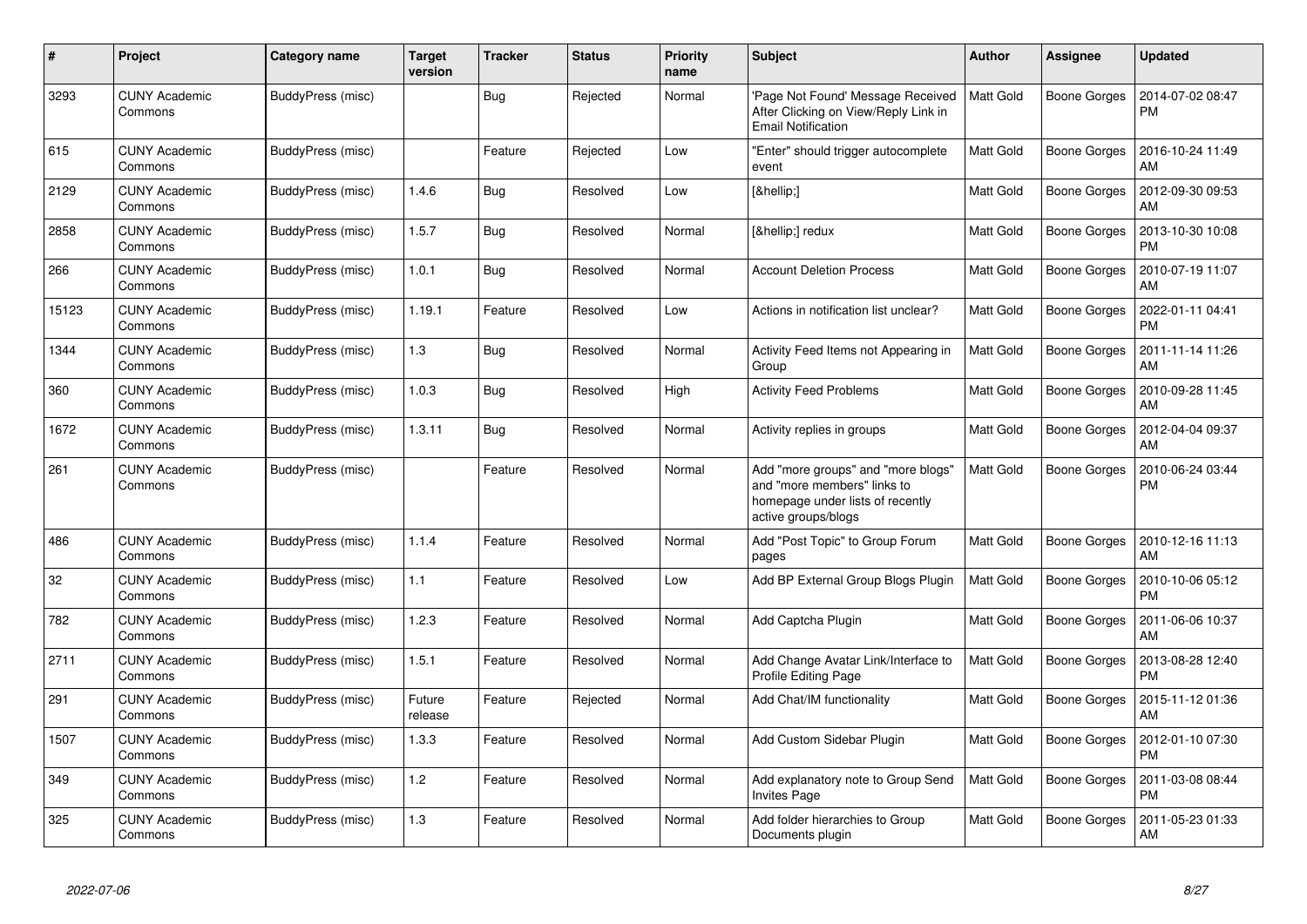| $\#$ | Project                         | <b>Category name</b> | <b>Target</b><br>version | <b>Tracker</b> | <b>Status</b> | <b>Priority</b><br>name | <b>Subject</b>                                                                           | <b>Author</b>    | <b>Assignee</b>     | <b>Updated</b>                |
|------|---------------------------------|----------------------|--------------------------|----------------|---------------|-------------------------|------------------------------------------------------------------------------------------|------------------|---------------------|-------------------------------|
| 546  | <b>CUNY Academic</b><br>Commons | BuddyPress (misc)    | 1.1.8                    | <b>Bug</b>     | Resolved      | Normal                  | Add Group/Group Blog Author<br>Syncing on an Automated Basis to<br>the Group Blog Plugin | Matt Gold        | Boone Gorges        | 2011-02-03 08:44<br>AM        |
| 627  | <b>CUNY Academic</b><br>Commons | BuddyPress (misc)    | 1.2                      | Feature        | Resolved      | Normal                  | Add LaTeX support for BP Group<br>Forums                                                 | Matt Gold        | Boone Gorges        | 2011-05-09 05:21<br><b>PM</b> |
| 2775 | <b>CUNY Academic</b><br>Commons | BuddyPress (misc)    | 1.5.1.1                  | <b>Bug</b>     | Resolved      | High                    | Add Lehman College to List of<br>Colleges in Profiles                                    | <b>Matt Gold</b> | Boone Gorges        | 2013-09-06 04:40<br><b>PM</b> |
| 1199 | <b>CUNY Academic</b><br>Commons | BuddyPress (misc)    | 1.4                      | Feature        | Resolved      | Normal                  | Add Option for Open Text Field to BP<br>Profile Checkbox Fields                          | <b>Matt Gold</b> | Boone Gorges        | 2012-08-01 05:23<br><b>PM</b> |
| 1560 | <b>CUNY Academic</b><br>Commons | BuddyPress (misc)    | 1.3.12                   | Outreach       | Resolved      | Normal                  | Add social media icons/info to About<br>page and Contact Us page                         | Matt Gold        | <b>Boone Gorges</b> | 2012-04-12 09:07<br>AM        |
| 233  | <b>CUNY Academic</b><br>Commons | BuddyPress (misc)    | 1.0                      | Feature        | Resolved      | Low                     | Add time limit to forum post editing<br>capabilities                                     | Matt Gold        | <b>Boone Gorges</b> | 2010-08-29 02:09<br><b>PM</b> |
| 554  | <b>CUNY Academic</b><br>Commons | BuddyPress (misc)    | Future<br>release        | Feature        | Assigned      | Normal                  | Add Trackback notifications to<br>site-wide activity feed                                | Matt Gold        | Boone Gorges        | 2015-11-09 06:19<br><b>PM</b> |
| 5978 | <b>CUNY Academic</b><br>Commons | BuddyPress (misc)    | Not tracked              | Feature        | Resolved      | Normal                  | Add Undergraduate Student to<br>Checkable filters on People page                         | <b>Matt Gold</b> | <b>Boone Gorges</b> | 2016-09-04 09:48<br><b>PM</b> |
| 2184 | <b>CUNY Academic</b><br>Commons | BuddyPress (misc)    | 1.4.9                    | Support        | Resolved      | Normal                  | Adjust Invite Directions to include info<br>about max invites                            | <b>Matt Gold</b> | Boone Gorges        | 2012-11-03 04:23<br><b>PM</b> |
| 1145 | <b>CUNY Academic</b><br>Commons | BuddyPress (misc)    | 1.2.5                    | <b>Bug</b>     | Resolved      | Low                     | Alert Box on Group Join                                                                  | Matt Gold        | Boone Gorges        | 2011-09-12 05:56<br><b>PM</b> |
| 539  | <b>CUNY Academic</b><br>Commons | BuddyPress (misc)    | 1.2                      | Feature        | Rejected      | Normal                  | Allow document category names to<br>be edited                                            | <b>Matt Gold</b> | Boone Gorges        | 2011-01-24 12:52<br><b>PM</b> |
| 188  | <b>CUNY Academic</b><br>Commons | BuddyPress (misc)    |                          | Feature        | Resolved      | Low                     | Allow Group Documents to be Sorted<br>by Date                                            | <b>Matt Gold</b> | Boone Gorges        | 2010-05-11 10:14<br><b>PM</b> |
| 1504 | <b>CUNY Academic</b><br>Commons | BuddyPress (misc)    | 1.4                      | Feature        | Resolved      | Normal                  | Allow members to choose multiple<br>colleges on Profile pages                            | <b>Matt Gold</b> | <b>Boone Gorges</b> | 2012-08-01 03:34<br><b>PM</b> |
| 1505 | <b>CUNY Academic</b><br>Commons | BuddyPress (misc)    | 1.4                      | Feature        | Duplicate     | Normal                  | Allow members to clear past status<br>updates                                            | <b>Matt Gold</b> | <b>Boone Gorges</b> | 2012-04-06 04:42<br><b>PM</b> |
| 177  | <b>CUNY Academic</b><br>Commons | BuddyPress (misc)    |                          | Feature        | Resolved      | Normal                  | Allow members to edit forum posts                                                        | Matt Gold        | Boone Gorges        | 2010-05-11 10:01<br><b>PM</b> |
| 532  | <b>CUNY Academic</b><br>Commons | BuddyPress (misc)    | 1.3                      | Feature        | Resolved      | Normal                  | Allow members to paste in a group of<br>email addresses when sending<br>invites          | <b>Matt Gold</b> | Boone Gorges        | 2011-09-13 01:12<br><b>PM</b> |
| 2033 | <b>CUNY Academic</b><br>Commons | BuddyPress (misc)    |                          | Feature        | Rejected      | Normal                  | Allow status update to be deleted<br>directly from profile page                          | Matt Gold        | Boone Gorges        | 2012-08-10 04:51<br><b>PM</b> |
| 906  | <b>CUNY Academic</b><br>Commons | BuddyPress (misc)    | 1.3                      | Feature        | Resolved      | Low                     | Allow users to edit BP Doc comments                                                      | <b>Matt Gold</b> | Boone Gorges        | 2011-09-14 01:27<br>AM        |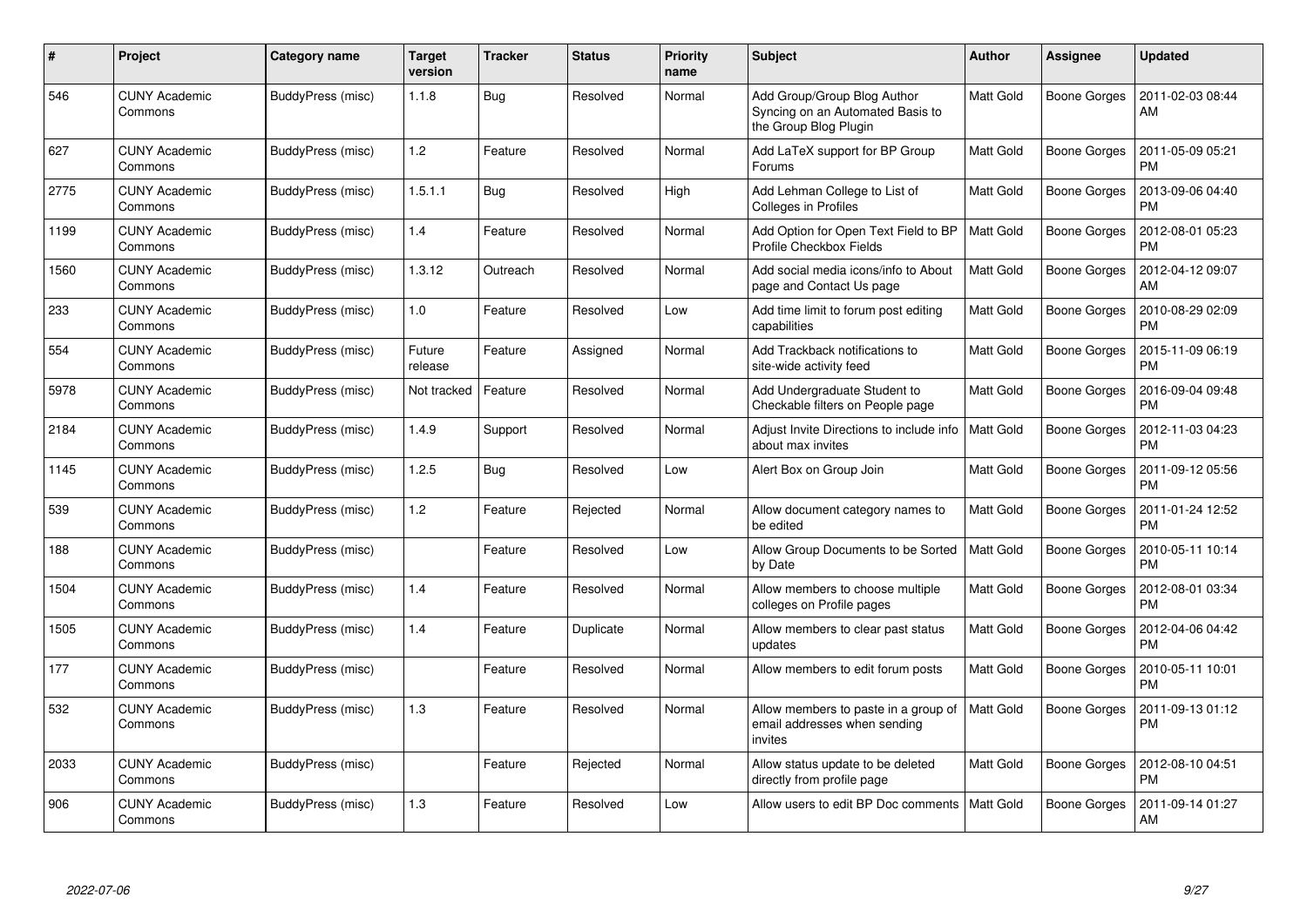| #    | Project                         | Category name     | <b>Target</b><br>version | <b>Tracker</b> | <b>Status</b> | <b>Priority</b><br>name | Subject                                                                               | Author           | Assignee            | <b>Updated</b>                        |
|------|---------------------------------|-------------------|--------------------------|----------------|---------------|-------------------------|---------------------------------------------------------------------------------------|------------------|---------------------|---------------------------------------|
| 2976 | <b>CUNY Academic</b><br>Commons | BuddyPress (misc) | 1.5.16                   | Feature        | Resolved      | Normal                  | Allow users to permanently dismiss<br>notification of new profiles on profile<br>page | Matt Gold        | <b>Boone Gorges</b> | 2014-02-01 02:56<br><b>PM</b>         |
| 184  | <b>CUNY Academic</b><br>Commons | BuddyPress (misc) |                          | Support        | Resolved      | Normal                  | Allowing Users to Delete Accounts                                                     | <b>Matt Gold</b> | <b>Boone Gorges</b> | 2010-05-11 09:54<br><b>PM</b>         |
| 2755 | <b>CUNY Academic</b><br>Commons | BuddyPress (misc) | 1.5.1                    | Bug            | Resolved      | Normal                  | Alphabetize list of colleges in<br>positions drop-down                                | <b>Matt Gold</b> | <b>Boone Gorges</b> | 2013-08-29 09:30<br>AM                |
| 282  | <b>CUNY Academic</b><br>Commons | BuddyPress (misc) | 1.1                      | Feature        | Resolved      | Normal                  | Alter "Kick and Ban" Group<br>Functionality                                           | <b>Matt Gold</b> | <b>Boone Gorges</b> | 2010-09-08 06:14<br><b>PM</b>         |
| 1412 | <b>CUNY Academic</b><br>Commons | BuddyPress (misc) | 1.3                      | Bug            | Resolved      | Normal                  | Alter text on pop-up message about<br>role field                                      | <b>Matt Gold</b> | <b>Boone Gorges</b> | 2011-12-08 12:58<br><b>PM</b>         |
| 2845 | <b>CUNY Academic</b><br>Commons | BuddyPress (misc) | 1.5.7                    | Bug            | Resolved      | Normal                  | Anchor errors with bp activity items<br>created from associated blog<br>postings      | <b>Matt Gold</b> | <b>Boone Gorges</b> | 2013-11-01 08:15<br><b>PM</b>         |
| 506  | <b>CUNY Academic</b><br>Commons | BuddyPress (misc) |                          | Feature        | Rejected      | Normal                  | Attachments for Group<br><b>Announcement Posts</b>                                    | <b>Matt Gold</b> | <b>Boone Gorges</b> | 2016-10-24 11:20<br>AM                |
| 606  | <b>CUNY Academic</b><br>Commons | BuddyPress (misc) | 1.1.10                   | Bug            | Rejected      | Low                     | Avatars don't show up in list of<br>members on group invite tool                      | <b>Matt Gold</b> | <b>Boone Gorges</b> | 2011-02-24 11:47<br><b>PM</b>         |
| 635  | <b>CUNY Academic</b><br>Commons | BuddyPress (misc) | Future<br>release        | Feature        | Assigned      | Normal                  | Big Blue Button - Videoconferencing<br>in Groups and Blogs                            | Matt Gold        | <b>Boone Gorges</b> | 2011-03-14 03:24<br><b>PM</b>         |
| 173  | <b>CUNY Academic</b><br>Commons | BuddyPress (misc) |                          | Bug            | Resolved      | Normal                  | Blockquote display cut off in mac<br>browsers                                         | <b>Matt Gold</b> | <b>Boone Gorges</b> | 2010-05-11 04:58<br><b>PM</b>         |
| 2106 | <b>CUNY Academic</b><br>Commons | BuddyPress (misc) | Not tracked              | Support        | Resolved      | Normal                  | Blog posts part of group activity feed                                                | <b>Matt Gold</b> | <b>Boone Gorges</b> | 2016-01-26 12:30<br>AM                |
| 527  | <b>CUNY Academic</b><br>Commons | BuddyPress (misc) | 1.1.7                    | Bug            | Resolved      | Low                     | BP Admin Bar Doesn't Show up on<br>Cityscape Theme                                    | <b>Matt Gold</b> | <b>Boone Gorges</b> | 2011-01-04 03:39<br><b>PM</b>         |
| 340  | <b>CUNY Academic</b><br>Commons | BuddyPress (misc) | 1.1                      | Bug            | Resolved      | High                    | BP Admin Bar Menu Mouseover<br>Areas Too Sensitive                                    | <b>Matt Gold</b> | <b>Boone Gorges</b> | 2010-12-01 09:48<br>AM                |
| 235  | <b>CUNY Academic</b><br>Commons | BuddyPress (misc) |                          | Bug            | Resolved      | Normal                  | BP Admin Bar Not Appearing on Help<br><b>Blog</b>                                     | <b>Matt Gold</b> | <b>Boone Gorges</b> | 2010-05-20 06:15<br><b>PM</b>         |
| 1321 | <b>CUNY Academic</b><br>Commons | BuddyPress (misc) | 1.2.5                    | Bug            | Duplicate     | Normal                  | BP Doc Comment Doesn't Show Up<br>on Doc (but does appear in group<br>stream)         | <b>Matt Gold</b> | <b>Boone Gorges</b> | 2011-11-04 08:04<br>AM                |
| 735  | <b>CUNY Academic</b><br>Commons | BuddyPress (misc) | 1.2.5                    | Feature        | Resolved      | Normal                  | BP Docs - Include Check-Box to<br>Avoid Email Notifications of Minor<br>Edits         | Matt Gold        |                     | Boone Gorges   2011-07-24 11:34<br>AM |
| 905  | <b>CUNY Academic</b><br>Commons | BuddyPress (misc) | 1.2.4                    | Bug            | Resolved      | Low                     | <b>BP Docs Authentication Issue</b>                                                   | <b>Matt Gold</b> | Boone Gorges        | 2011-07-12 01:39<br><b>PM</b>         |
| 992  | <b>CUNY Academic</b><br>Commons | BuddyPress (misc) | 1.2.5                    | Bug            | Resolved      | Normal                  | BP Docs comments show up on WP<br>Dashboard                                           | Matt Gold        | Boone Gorges        | 2011-07-19 02:17<br><b>PM</b>         |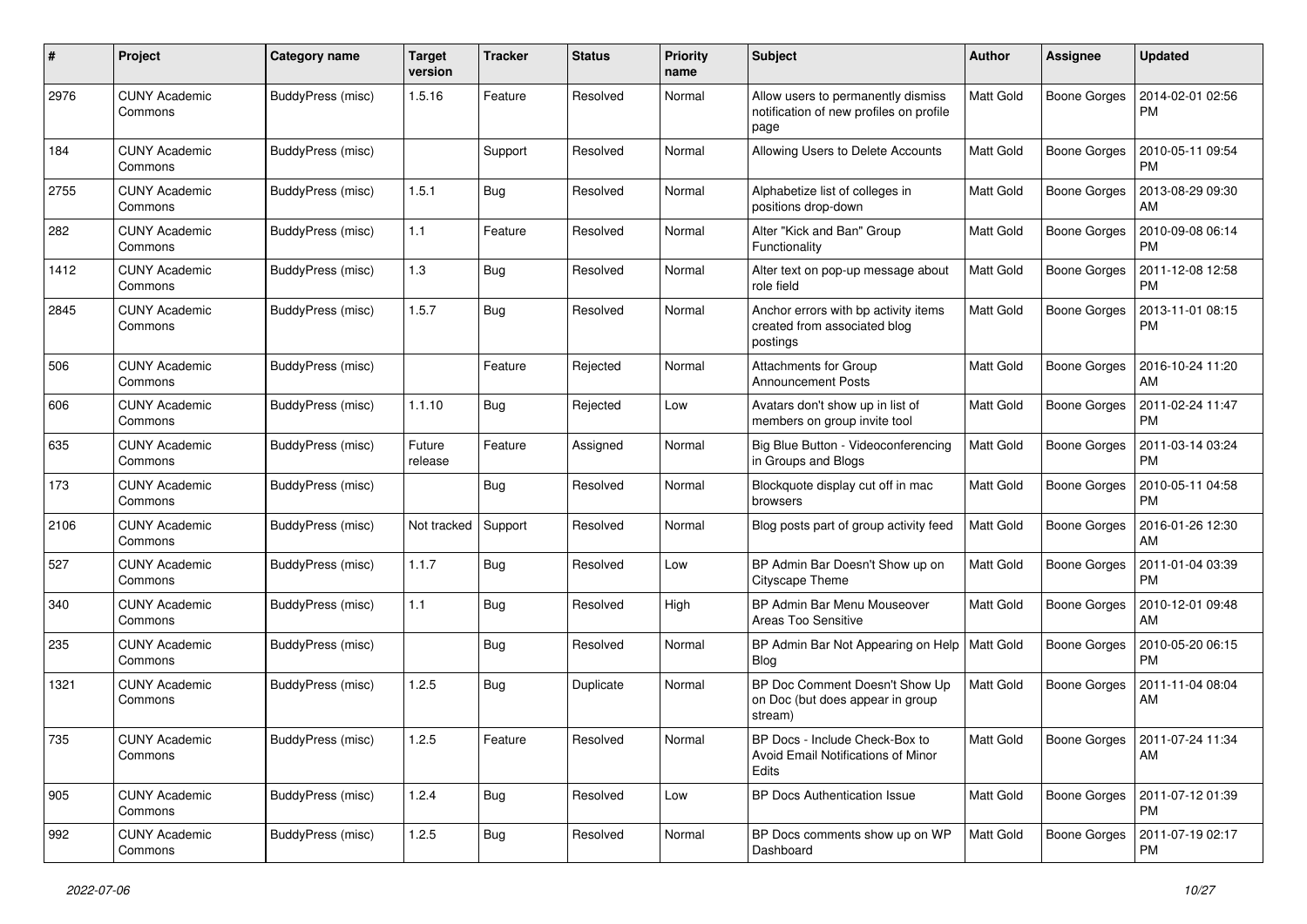| #              | Project                         | Category name     | <b>Target</b><br>version | <b>Tracker</b> | <b>Status</b> | <b>Priority</b><br>name | <b>Subject</b>                                                                                        | <b>Author</b>    | Assignee            | <b>Updated</b>                |
|----------------|---------------------------------|-------------------|--------------------------|----------------|---------------|-------------------------|-------------------------------------------------------------------------------------------------------|------------------|---------------------|-------------------------------|
| 993            | <b>CUNY Academic</b><br>Commons | BuddyPress (misc) | 1.2.5                    | Bug            | Resolved      | Low                     | <b>BP Docs Notification Issue</b>                                                                     | Matt Gold        | <b>Boone Gorges</b> | 2011-07-20 12:10<br>AM        |
| 806            | <b>CUNY Academic</b><br>Commons | BuddyPress (misc) | 1.2.4                    | <b>Bug</b>     | Resolved      | Normal                  | BP Docs Notification Throttling Issues   Matt Gold                                                    |                  | <b>Boone Gorges</b> | 2011-06-08 12:17<br><b>PM</b> |
| 1616           | <b>CUNY Academic</b><br>Commons | BuddyPress (misc) | 1.3.7                    | <b>Bug</b>     | Resolved      | Low                     | BP Docs timeout issue                                                                                 | <b>Matt Gold</b> | Boone Gorges        | 2012-02-21 03:23<br><b>PM</b> |
| 783            | <b>CUNY Academic</b><br>Commons | BuddyPress (misc) | 1.2.4                    | Bug            | Resolved      | Normal                  | Broken Avatar Images                                                                                  | Matt Gold        | Boone Gorges        | 2011-06-06 02:49<br><b>PM</b> |
| 138            | <b>CUNY Academic</b><br>Commons | BuddyPress (misc) |                          | <b>Bug</b>     | Resolved      | Normal                  | Broken Links in Forum Notification<br>Emails                                                          | <b>Matt Gold</b> | Boone Gorges        | 2010-03-02 07:59<br><b>PM</b> |
| 623            | <b>CUNY Academic</b><br>Commons | BuddyPress (misc) | 1.2                      | Feature        | Resolved      | Normal                  | <b>BuddyPress Docs: Move</b><br>Paste-from-Word Icon Into Top Row<br>of Tiny-MCE icons                | <b>Matt Gold</b> | <b>Boone Gorges</b> | 2011-02-28 06:33<br><b>PM</b> |
| $\overline{7}$ | <b>CUNY Academic</b><br>Commons | BuddyPress (misc) |                          | <b>Bug</b>     | Resolved      | Normal                  | BuddyPress theme error on iPhone                                                                      | <b>Matt Gold</b> | <b>Boone Gorges</b> | 2009-09-15 07:39<br><b>PM</b> |
| 1487           | <b>CUNY Academic</b><br>Commons | BuddyPress (misc) | 1.3.3                    | Feature        | Resolved      | Normal                  | Bug when using Featured Widget to<br>display a page                                                   | <b>Matt Gold</b> | <b>Boone Gorges</b> | 2012-01-10 10:05<br><b>PM</b> |
| 467            | <b>CUNY Academic</b><br>Commons | BuddyPress (misc) | Not tracked              | Bug            | Resolved      | Low                     | CAC Blog no longer listed on<br>BP-Admin Bar "My Blogs" list                                          | <b>Matt Gold</b> | Boone Gorges        | 2010-12-21 12:38<br><b>PM</b> |
| 2737           | <b>CUNY Academic</b><br>Commons | BuddyPress (misc) | 1.5.0.2                  | Bug            | Resolved      | Urgent                  | CAC Not allowing CUNY Addresses<br>to Register                                                        | <b>Matt Gold</b> | Boone Gorges        | 2013-08-26 05:43<br><b>PM</b> |
| 810            | <b>CUNY Academic</b><br>Commons | BuddyPress (misc) | 1.2.4                    | Bug            | Resolved      | Normal                  | Can't see all blogs in "My Blogs"                                                                     | <b>Matt Gold</b> | <b>Boone Gorges</b> | 2011-07-12 10:51<br><b>PM</b> |
| 205            | CUNY Academic<br>Commons        | BuddyPress (misc) |                          | <b>Bug</b>     | Resolved      | High                    | <b>Cannot Create Account</b>                                                                          | <b>Matt Gold</b> | Boone Gorges        | 2010-05-20 03:18<br><b>PM</b> |
| 281            | <b>CUNY Academic</b><br>Commons | BuddyPress (misc) | 1.1                      | Feature        | Resolved      | Low                     | Change "Kick and Ban" terminology<br>in Group Interface                                               | Matt Gold        | Boone Gorges        | 2010-09-08 06:14<br><b>PM</b> |
| 2771           | <b>CUNY Academic</b><br>Commons | BuddyPress (misc) | 1.5.2                    | Feature        | Resolved      | Normal                  | Change Brief Descriptor Text Color<br>Again                                                           | <b>Matt Gold</b> | <b>Boone Gorges</b> | 2013-09-10 06:07<br>AM        |
| 646            | <b>CUNY Academic</b><br>Commons | BuddyPress (misc) | 1.2                      | Bug            | Resolved      | Low                     | Change Error Message Non<br>Logged-In Users See When<br>Authorized Page is Requested<br>Without Login | <b>Matt Gold</b> | Boone Gorges        | 2011-03-22 10:28<br>AM        |
| 510            | <b>CUNY Academic</b><br>Commons | BuddyPress (misc) | 1.2                      | Feature        | Resolved      | Normal                  | Change group slug placement on<br>group admin menu                                                    | Matt Gold        | <b>Boone Gorges</b> | 2011-02-21 04:51<br><b>PM</b> |
| 2776           | <b>CUNY Academic</b><br>Commons | BuddyPress (misc) | 1.5.2                    | <b>Bug</b>     | Resolved      | Normal                  | Change Name of SPS in College list                                                                    | <b>Matt Gold</b> | Boone Gorges        | 2013-09-11 08:19<br><b>PM</b> |
| 237            | <b>CUNY Academic</b><br>Commons | BuddyPress (misc) |                          | Feature        | Resolved      | Low                     | Change Subject Line of Emailed<br><b>Group Updates</b>                                                | Matt Gold        | Boone Gorges        | 2010-05-12 11:24<br>AM        |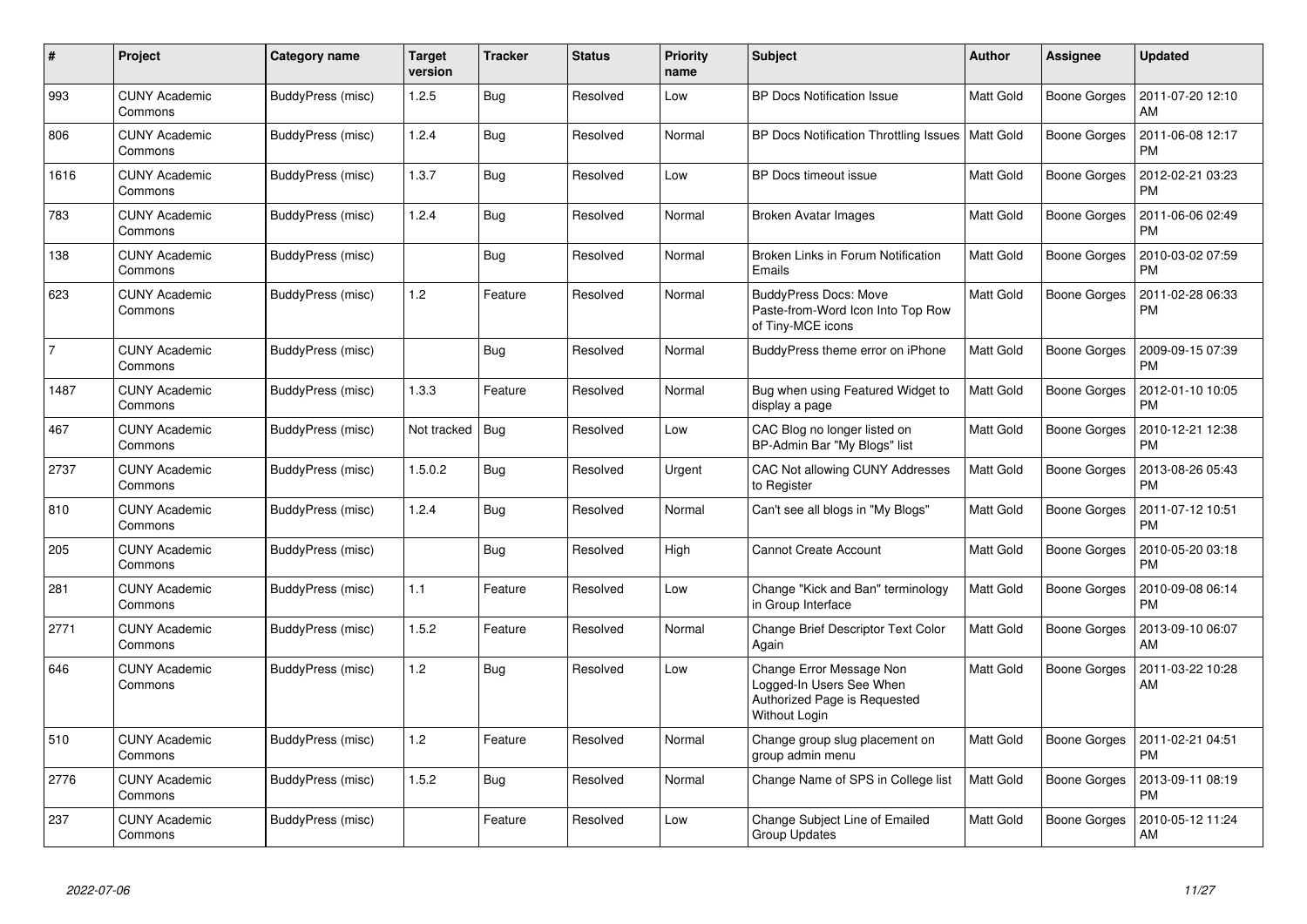| #    | Project                         | Category name     | <b>Target</b><br>version | <b>Tracker</b> | <b>Status</b> | <b>Priority</b><br>name | <b>Subject</b>                                                                     | <b>Author</b>    | Assignee            | <b>Updated</b>                |
|------|---------------------------------|-------------------|--------------------------|----------------|---------------|-------------------------|------------------------------------------------------------------------------------|------------------|---------------------|-------------------------------|
| 238  | <b>CUNY Academic</b><br>Commons | BuddyPress (misc) |                          | Feature        | Resolved      | Low                     | Change Subject Line of Group<br><b>Document Emails</b>                             | <b>Matt Gold</b> | <b>Boone Gorges</b> | 2010-05-12 11:27<br>АM        |
| 314  | <b>CUNY Academic</b><br>Commons | BuddyPress (misc) | 1.0.2                    | <b>Bug</b>     | Resolved      | Normal                  | Changing Blog Title in BuddyPress<br>Menus                                         | <b>Matt Gold</b> | <b>Boone Gorges</b> | 2010-09-02 10:59<br>AM        |
| 1117 | <b>CUNY Academic</b><br>Commons | BuddyPress (misc) | 1.2.5                    | <b>Bug</b>     | Resolved      | Normal                  | Character Display Error in Feed                                                    | <b>Matt Gold</b> | Boone Gorges        | 2011-09-12 06:29<br><b>PM</b> |
| 456  | <b>CUNY Academic</b><br>Commons | BuddyPress (misc) | Not tracked              | Bug            | Resolved      | Normal                  | <b>Check Sitewide Plugins</b>                                                      | <b>Matt Gold</b> | <b>Boone Gorges</b> | 2010-12-21 12:31<br><b>PM</b> |
| 174  | <b>CUNY Academic</b><br>Commons | BuddyPress (misc) |                          | Bug            | Resolved      | Normal                  | College names no longer active links<br>on profiles                                | <b>Matt Gold</b> | Boone Gorges        | 2010-05-11 05:00<br><b>PM</b> |
| 2892 | CUNY Academic<br>Commons        | BuddyPress (misc) |                          | <b>Bug</b>     | Rejected      | High                    | Commons homepage - blog column                                                     | <b>Matt Gold</b> | Boone Gorges        | 2013-11-14 01:00<br><b>PM</b> |
| 157  | <b>CUNY Academic</b><br>Commons | BuddyPress (misc) | Not tracked              | Feature        | Rejected      | Normal                  | Conduct a review of BuddyPress<br>plugins                                          | <b>Matt Gold</b> | <b>Boone Gorges</b> | 2016-01-26 12:16<br>AM        |
| 2360 | <b>CUNY Academic</b><br>Commons | BuddyPress (misc) | 1.5                      | Feature        | Resolved      | Low                     | Confirmation before File Deletion                                                  | <b>Matt Gold</b> | <b>Boone Gorges</b> | 2013-08-01 09:08<br>PM        |
| 656  | <b>CUNY Academic</b><br>Commons | BuddyPress (misc) | 1.2                      | <b>Bug</b>     | Resolved      | Low                     | <b>Conflicting Email Subscription</b><br>Messages                                  | <b>Matt Gold</b> | Boone Gorges        | 2011-04-10 10:10<br><b>PM</b> |
| 1345 | <b>CUNY Academic</b><br>Commons | BuddyPress (misc) | 1.3                      | Bug            | Resolved      | Normal                  | <b>Consider Adding BuddyPress Group</b><br>for Community Admins and Mods<br>Plugin | <b>Matt Gold</b> | Boone Gorges        | 2011-11-28 03:17<br><b>PM</b> |
| 428  | <b>CUNY Academic</b><br>Commons | BuddyPress (misc) | 1.2                      | Feature        | Resolved      | Normal                  | Consider adding Log Out button to<br><b>BP Admin Bar</b>                           | Matt Gold        | Boone Gorges        | 2010-12-22 12:12<br><b>PM</b> |
| 120  | <b>CUNY Academic</b><br>Commons | BuddyPress (misc) | 1.4                      | Feature        | Resolved      | Normal                  | <b>Consider Adding Privacy Options</b><br><b>Plugin for Profiles</b>               | <b>Matt Gold</b> | Boone Gorges        | 2015-11-12 01:02<br>AM        |
| 599  | <b>CUNY Academic</b><br>Commons | BuddyPress (misc) | Future<br>release        | Feature        | Assigned      | Normal                  | Consider adding rating plugins for<br><b>BuddyPress/BBPress</b>                    | <b>Matt Gold</b> | Boone Gorges        | 2011-08-22 06:50<br><b>PM</b> |
| 774  | <b>CUNY Academic</b><br>Commons | BuddyPress (misc) | 1.3                      | Feature        | Resolved      | Normal                  | Consider Allowing Email to Be Sent<br><b>Between Unfriended Members</b>            | <b>Matt Gold</b> | Boone Gorges        | 2011-06-16 04:06<br><b>PM</b> |
| 212  | <b>CUNY Academic</b><br>Commons | BuddyPress (misc) |                          | Feature        | Resolved      | High                    | Create a way for group members to<br>send out email announcements                  | Matt Gold        | <b>Boone Gorges</b> | 2010-05-12 10:11<br>AM        |
| 498  | <b>CUNY Academic</b><br>Commons | BuddyPress (misc) |                          | Feature        | Duplicate     | Normal                  | Create ability to respond to forum<br>posts by email                               | <b>Matt Gold</b> | <b>Boone Gorges</b> | 2010-12-20 11:34<br>AM        |
| 330  | <b>CUNY Academic</b><br>Commons | BuddyPress (misc) | Not tracked              | Feature        | Resolved      | Low                     | Create avatar/gravatar for Commons<br>WP profile page                              | Matt Gold        | Boone Gorges        | 2010-09-10 03:36<br><b>PM</b> |
| 909  | <b>CUNY Academic</b><br>Commons | BuddyPress (misc) |                          | Feature        | Duplicate     | Normal                  | Create Calendar Feature for Groups                                                 | <b>Matt Gold</b> | <b>Boone Gorges</b> | 2012-07-16 12:38<br><b>PM</b> |
| 649  | <b>CUNY Academic</b><br>Commons | BuddyPress (misc) | 1.3                      | Feature        | Resolved      | Normal                  | Create Copy All button for<br><b>BuddyPress Docs</b>                               | <b>Matt Gold</b> | <b>Boone Gorges</b> | 2011-09-13 11:59<br>AM        |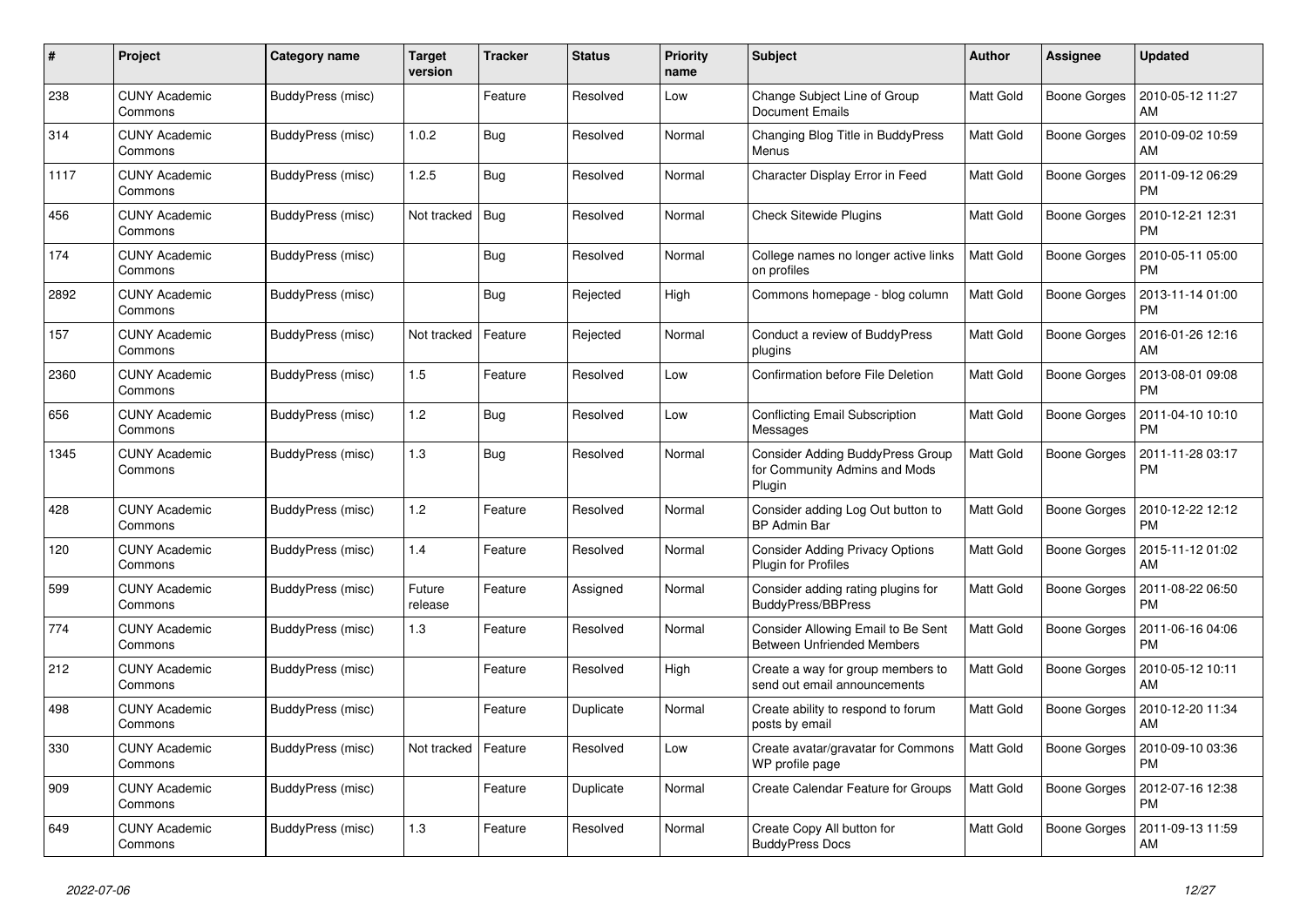| $\#$ | <b>Project</b>                  | Category name     | <b>Target</b><br>version | <b>Tracker</b> | <b>Status</b> | <b>Priority</b><br>name | <b>Subject</b>                                                                                     | <b>Author</b>    | Assignee            | <b>Updated</b>                |
|------|---------------------------------|-------------------|--------------------------|----------------|---------------|-------------------------|----------------------------------------------------------------------------------------------------|------------------|---------------------|-------------------------------|
| 2090 | <b>CUNY Academic</b><br>Commons | BuddyPress (misc) |                          | Feature        | Rejected      | Normal                  | Create Course Group Template that<br>includes notifications of new blog<br>posts                   | Matt Gold        | <b>Boone Gorges</b> | 2012-12-18 10:59<br>AM        |
| 64   | <b>CUNY Academic</b><br>Commons | BuddyPress (misc) |                          | Feature        | Resolved      | Normal                  | Create links to file attachments in BP<br>Forum Subscription Plugin                                | Matt Gold        | Boone Gorges        | 2009-12-10 01:29<br><b>PM</b> |
| 643  | <b>CUNY Academic</b><br>Commons | BuddyPress (misc) | 1.3                      | Feature        | Resolved      | Normal                  | Create Mechanism to Require People<br>to Fill Out New Identity Profile Field                       | <b>Matt Gold</b> | <b>Boone Gorges</b> | 2011-10-19 01:50<br><b>PM</b> |
| 1220 | <b>CUNY Academic</b><br>Commons | BuddyPress (misc) |                          | Feature        | Duplicate     | Normal                  | Create native WordPress version of<br>UserVoice integrated into the<br>Commons                     | Matt Gold        | <b>Boone Gorges</b> | 2012-08-15 01:15<br><b>PM</b> |
| 648  | <b>CUNY Academic</b><br>Commons | BuddyPress (misc) | 1.3                      | Feature        | Resolved      | Normal                  | Create Print functionality for<br><b>BuddyPress Docs</b>                                           | Matt Gold        | <b>Boone Gorges</b> | 2011-07-19 11:46<br>AM        |
| 34   | <b>CUNY Academic</b><br>Commons | BuddyPress (misc) |                          | Feature        | Resolved      | Low                     | Create Privacy Settings for Profile<br>Data                                                        | Matt Gold        | <b>Boone Gorges</b> | 2010-05-11 06:52<br><b>PM</b> |
| 348  | <b>CUNY Academic</b><br>Commons | BuddyPress (misc) | 1.2                      | Feature        | Resolved      | Normal                  | Create status marker to show which<br>invited group members have already<br>received group invites | Matt Gold        | Boone Gorges        | 2011-03-08 09:08<br><b>PM</b> |
| 6365 | <b>CUNY Academic</b><br>Commons | BuddyPress (misc) | Not tracked              | Feature        | Duplicate     | Normal                  | Create Undergraduate Student<br>status/role on the CAC                                             | Matt Gold        | <b>Boone Gorges</b> | 2016-10-20 11:38<br>AM        |
| 1784 | <b>CUNY Academic</b><br>Commons | BuddyPress (misc) | 1.3.11                   | <b>Bug</b>     | Resolved      | Normal                  | Date/Content Problems on Forum<br>digest emails                                                    | Matt Gold        | Boone Gorges        | 2012-04-03 08:28<br><b>PM</b> |
| 1411 | <b>CUNY Academic</b><br>Commons | BuddyPress (misc) | 1.3.17                   | Feature        | Resolved      | Low                     | <b>Deleting Docs</b>                                                                               | Matt Gold        | <b>Boone Gorges</b> | 2012-07-02 12:43<br><b>PM</b> |
| 557  | <b>CUNY Academic</b><br>Commons | BuddyPress (misc) | 1.3                      | Feature        | Rejected      | Normal                  | Denied Size and Extension Alerts on<br>Forum posts                                                 | Matt Gold        | <b>Boone Gorges</b> | 2011-06-17 02:58<br><b>PM</b> |
| 36   | <b>CUNY Academic</b><br>Commons | BuddyPress (misc) | 1.1                      | Feature        | Resolved      | Normal                  | Digest Version of Group Forums<br>Notification Plugin                                              | Matt Gold        | Boone Gorges        | 2010-09-26 11:10<br>AM        |
| 387  | <b>CUNY Academic</b><br>Commons | BuddyPress (misc) | 1.1                      | <b>Bug</b>     | Resolved      | Normal                  | Disable activity replies for group<br>announcements                                                | Matt Gold        | <b>Boone Gorges</b> | 2010-11-16 04:20<br><b>PM</b> |
| 134  | <b>CUNY Academic</b><br>Commons | BuddyPress (misc) |                          | Bug            | Resolved      | Low                     | Div Overflow Issue on Mail Interface                                                               | Matt Gold        | <b>Boone Gorges</b> | 2009-12-13 06:28<br><b>PM</b> |
| 2785 | <b>CUNY Academic</b><br>Commons | BuddyPress (misc) | Not tracked              | <b>Bug</b>     | Resolved      | Normal                  | Don't see cuny is shortlink for myself                                                             | Matt Gold        | <b>Boone Gorges</b> | 2013-09-12 10:56<br>AM        |
| 1881 | <b>CUNY Academic</b><br>Commons | BuddyPress (misc) | 1.3.13                   | <b>Bug</b>     | Resolved      | Low                     | Double forum notification received                                                                 | Matt Gold        | <b>Boone Gorges</b> | 2012-05-22 02:51<br><b>PM</b> |
| 2045 | <b>CUNY Academic</b><br>Commons | BuddyPress (misc) |                          | <b>Bug</b>     | Duplicate     | Normal                  | Double Post/RBE Notification                                                                       | Matt Gold        | <b>Boone Gorges</b> | 2012-08-15 08:53<br>AM        |
| 2857 | <b>CUNY Academic</b><br>Commons | BuddyPress (misc) | Not tracked              | Bug            | Resolved      | Normal                  | Double posting via RBE                                                                             | Matt Gold        | Boone Gorges        | 2013-11-01 02:55<br><b>PM</b> |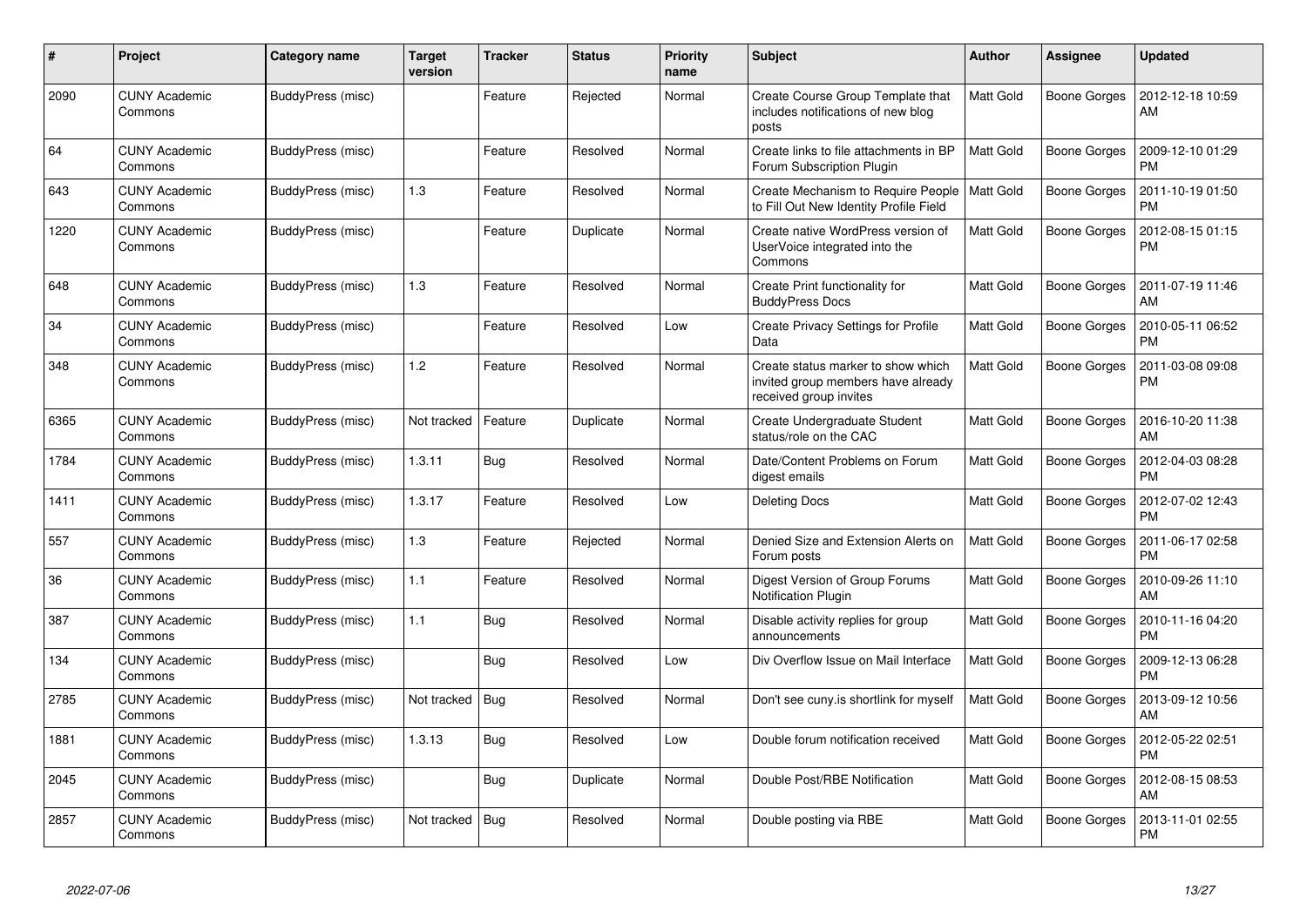| #    | Project                         | Category name     | <b>Target</b><br>version | <b>Tracker</b> | <b>Status</b> | <b>Priority</b><br>name | <b>Subject</b>                                                            | Author           | <b>Assignee</b>     | <b>Updated</b>                |
|------|---------------------------------|-------------------|--------------------------|----------------|---------------|-------------------------|---------------------------------------------------------------------------|------------------|---------------------|-------------------------------|
| 1953 | <b>CUNY Academic</b><br>Commons | BuddyPress (misc) | 1.3.15                   | <b>Bug</b>     | Resolved      | Normal                  | Email forum notification formatting<br>issue                              | <b>Matt Gold</b> | <b>Boone Gorges</b> | 2012-06-21 03:32<br><b>PM</b> |
| 2121 | <b>CUNY Academic</b><br>Commons | BuddyPress (misc) | 1.4.6                    | Bug            | Resolved      | Low                     | Email notification of forum post omits<br>hyperlinked word                | <b>Matt Gold</b> | Boone Gorges        | 2012-09-30 09:05<br>AM        |
| 149  | <b>CUNY Academic</b><br>Commons | BuddyPress (misc) |                          | <b>Bug</b>     | Resolved      | Normal                  | Email Notifications and TinyMCE                                           | <b>Matt Gold</b> | Boone Gorges        | 2010-01-08 09:33<br><b>PM</b> |
| 638  | <b>CUNY Academic</b><br>Commons | BuddyPress (misc) | 1.1.11                   | <b>Bug</b>     | Resolved      | Normal                  | Email Notifications Include Odd<br>Characters                             | Matt Gold        | Boone Gorges        | 2011-03-16 11:06<br>AM        |
| 450  | <b>CUNY Academic</b><br>Commons | BuddyPress (misc) |                          | <b>Bug</b>     | Duplicate     | Normal                  | Email Notifications Summary vs. Full<br>Posts                             | Matt Gold        | Boone Gorges        | 2010-12-08 07:30<br>AM        |
| 247  | <b>CUNY Academic</b><br>Commons | BuddyPress (misc) |                          | Bug            | Resolved      | Normal                  | Email problem on signup                                                   | Matt Gold        | Boone Gorges        | 2010-05-18 03:09<br><b>PM</b> |
| 241  | <b>CUNY Academic</b><br>Commons | BuddyPress (misc) |                          | Bug            | Resolved      | Normal                  | <b>Emailed Group Activity Updates</b><br><b>Contain Escape Characters</b> | <b>Matt Gold</b> | <b>Boone Gorges</b> | 2010-08-25 01:30<br><b>PM</b> |
| 332  | <b>CUNY Academic</b><br>Commons | BuddyPress (misc) | 1.0.3                    | Feature        | Resolved      | Low                     | <b>Embed Links in Forum Notification</b><br>Posts                         | <b>Matt Gold</b> | Boone Gorges        | 2010-09-14 09:34<br>AM        |
| 204  | <b>CUNY Academic</b><br>Commons | BuddyPress (misc) |                          | <b>Bug</b>     | Resolved      | Normal                  | Embiggen list of my groups                                                | <b>Matt Gold</b> | Boone Gorges        | 2010-05-11 05:13<br><b>PM</b> |
| 1256 | <b>CUNY Academic</b><br>Commons | BuddyPress (misc) | 1.3                      | Feature        | Resolved      | Normal                  | Enable BP Docs by default on<br>Commons groups                            | <b>Matt Gold</b> | <b>Boone Gorges</b> | 2011-11-15 02:27<br><b>PM</b> |
| 1455 | <b>CUNY Academic</b><br>Commons | BuddyPress (misc) | 1.3.1                    | Bug            | Resolved      | Normal                  | Errant error message on Groups<br>page                                    | <b>Matt Gold</b> | Boone Gorges        | 2011-12-16 02:05<br><b>PM</b> |
| 674  | <b>CUNY Academic</b><br>Commons | BuddyPress (misc) | Not tracked              | Bug            | Rejected      | Normal                  | <b>Errant Friend Request?</b>                                             | Matt Gold        | Boone Gorges        | 2011-04-06 11:28<br><b>PM</b> |
| 500  | <b>CUNY Academic</b><br>Commons | BuddyPress (misc) | Future<br>release        | Feature        | Assigned      | Normal                  | <b>Export Group Data</b>                                                  | <b>Matt Gold</b> | Boone Gorges        | 2010-12-19 12:09<br><b>PM</b> |
| 1503 | <b>CUNY Academic</b><br>Commons | BuddyPress (misc) | 1.3.3                    | Bug            | Resolved      | Normal                  | File list not showing file descriptions                                   | <b>Matt Gold</b> | <b>Boone Gorges</b> | 2012-01-10 07:28<br><b>PM</b> |
| 2387 | <b>CUNY Academic</b><br>Commons | BuddyPress (misc) | 1.4.19                   | <b>Bug</b>     | Resolved      | Low                     | File upload notifications contain<br>escape characters                    | <b>Matt Gold</b> | Boone Gorges        | 2013-02-11 02:21<br><b>PM</b> |
| 1400 | <b>CUNY Academic</b><br>Commons | BuddyPress (misc) | 1.2.7                    | <b>Bug</b>     | Resolved      | Normal                  | Firefox Login Caching Issue                                               | <b>Matt Gold</b> | Boone Gorges        | 2011-12-06 05:53<br><b>PM</b> |
| 2714 | <b>CUNY Academic</b><br>Commons | BuddyPress (misc) | 1.5.0.1                  | <b>Bug</b>     | Resolved      | Normal                  | Font and Font Size Inconsistent in<br><b>Commons Profile</b>              | <b>Matt Gold</b> | Boone Gorges        | 2013-08-23 04:17<br><b>PM</b> |
| 2712 | <b>CUNY Academic</b><br>Commons | BuddyPress (misc) | 1.5.0.1                  | <b>Bug</b>     | Resolved      | Normal                  | Font Size in BP Profile Menu Should<br>be Larger                          | Matt Gold        | <b>Boone Gorges</b> | 2013-08-23 04:36<br><b>PM</b> |
| 239  | CUNY Academic<br>Commons        | BuddyPress (misc) |                          | <b>Bug</b>     | Resolved      | Normal                  | Forum Post Error                                                          | <b>Matt Gold</b> | Boone Gorges        | 2010-05-12 11:48<br>AM        |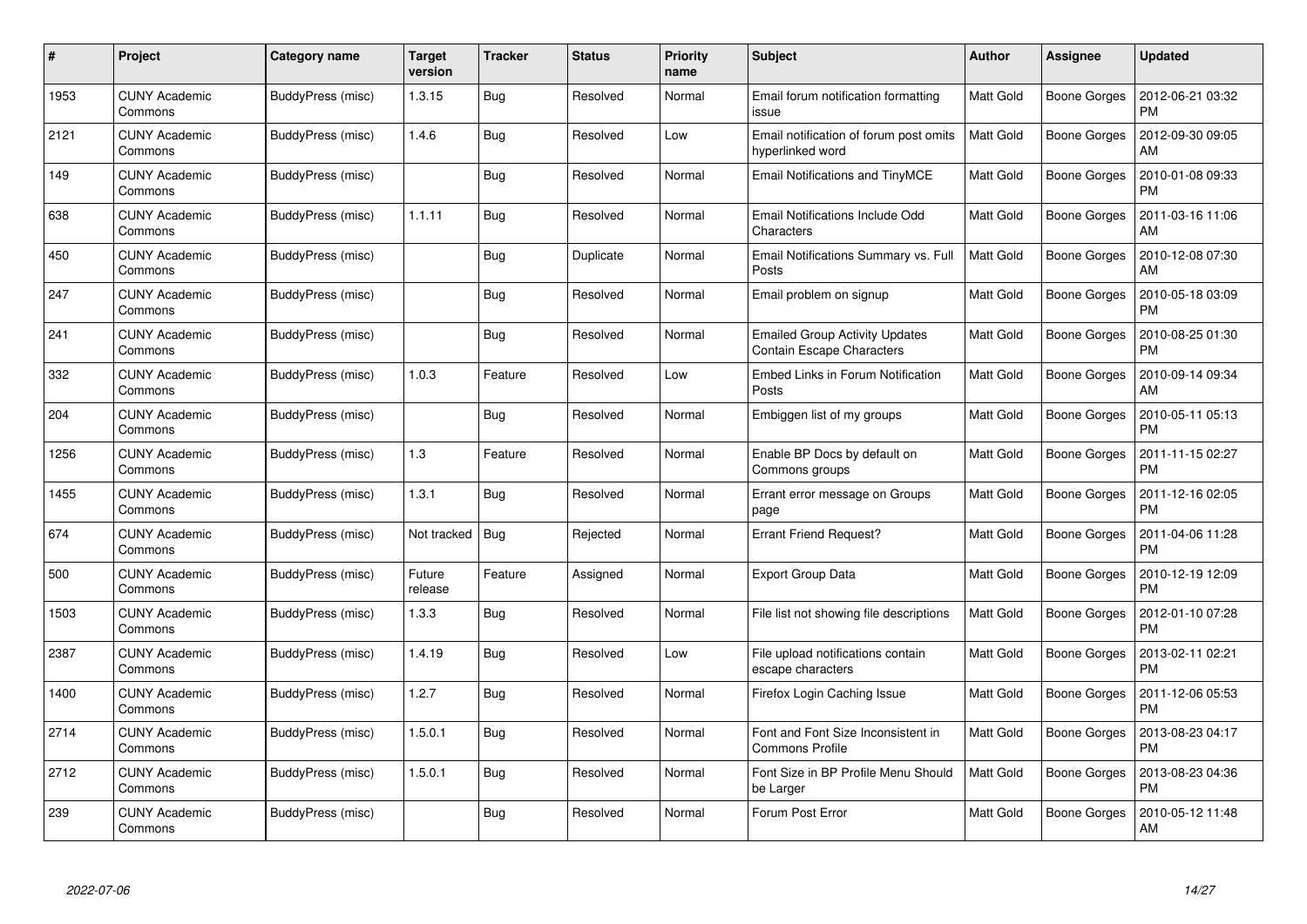| #    | Project                         | Category name     | <b>Target</b><br>version | <b>Tracker</b> | <b>Status</b> | <b>Priority</b><br>name | <b>Subject</b>                                                 | Author           | <b>Assignee</b>     | <b>Updated</b>                |
|------|---------------------------------|-------------------|--------------------------|----------------|---------------|-------------------------|----------------------------------------------------------------|------------------|---------------------|-------------------------------|
| 1997 | <b>CUNY Academic</b><br>Commons | BuddyPress (misc) | 1.4.6                    | <b>Bug</b>     | Resolved      | Normal                  | Forum post notification didn't indicate<br>image attachments   | <b>Matt Gold</b> | <b>Boone Gorges</b> | 2012-09-23 05:03<br><b>PM</b> |
| 1615 | <b>CUNY Academic</b><br>Commons | BuddyPress (misc) |                          | Feature        | Duplicate     | Low                     | Forum search                                                   | <b>Matt Gold</b> | Boone Gorges        | 2012-02-04 10:22<br>AM        |
| 2979 | <b>CUNY Academic</b><br>Commons | BuddyPress (misc) |                          | <b>Bug</b>     | Resolved      | Normal                  | Frame error in Invite Anyone                                   | <b>Matt Gold</b> | Boone Gorges        | 2014-01-29 03:53<br><b>PM</b> |
| 908  | <b>CUNY Academic</b><br>Commons | BuddyPress (misc) | 1.2.4                    | Bug            | Resolved      | Normal                  | Free a BP Doc from Locked Status                               | Matt Gold        | Boone Gorges        | 2011-07-02 11:15<br><b>PM</b> |
| 143  | <b>CUNY Academic</b><br>Commons | BuddyPress (misc) |                          | Bug            | Resolved      | Normal                  | Friendship Acceptance Error<br>Message                         | <b>Matt Gold</b> | <b>Boone Gorges</b> | 2010-05-11 04:44<br><b>PM</b> |
| 466  | <b>CUNY Academic</b><br>Commons | BuddyPress (misc) | Not tracked              | Bug            | Rejected      | Normal                  | Friendship Requests coming out of<br>nowhere                   | <b>Matt Gold</b> | Boone Gorges        | 2011-08-22 06:52<br><b>PM</b> |
| 2251 | <b>CUNY Academic</b><br>Commons | BuddyPress (misc) | 1.4.13                   | Bug            | Resolved      | Low                     | From address of forum notifications                            | Matt Gold        | <b>Boone Gorges</b> | 2013-02-03 01:56<br><b>PM</b> |
| 50   | <b>CUNY Academic</b><br>Commons | BuddyPress (misc) |                          | Feature        | Resolved      | Low                     | Give Group Moderators Additional<br>Privileges                 | <b>Matt Gold</b> | Boone Gorges        | 2009-12-08 02:23<br><b>PM</b> |
| 278  | <b>CUNY Academic</b><br>Commons | BuddyPress (misc) | 1.0.1                    | <b>Bug</b>     | Resolved      | Normal                  | Group Blog plugin creates<br>subdirectory, not subdomain blogs | <b>Matt Gold</b> | Boone Gorges        | 2010-08-29 01:52<br><b>PM</b> |
| 2468 | <b>CUNY Academic</b><br>Commons | BuddyPress (misc) | Not tracked              | Support        | Resolved      | Normal                  | Group files total and individual size<br>limit?                | <b>Matt Gold</b> | <b>Boone Gorges</b> | 2013-02-20 10:31<br>PM        |
| 2595 | CUNY Academic<br>Commons        | BuddyPress (misc) | 1.4.29                   | Bug            | Resolved      | Low                     | Group invitation script                                        | <b>Matt Gold</b> | Boone Gorges        | 2013-06-02 04:06<br><b>PM</b> |
| 187  | <b>CUNY Academic</b><br>Commons | BuddyPress (misc) |                          | Bug            | Resolved      | Normal                  | Group Member unable to be<br>promoted to admin status          | <b>Matt Gold</b> | Boone Gorges        | 2010-04-02 09:26<br><b>PM</b> |
| 1624 | <b>CUNY Academic</b><br>Commons | BuddyPress (misc) | Future<br>release        | Feature        | Rejected      | Low                     | Group's announcements disappear<br>when group privacy changed  | <b>Matt Gold</b> | Boone Gorges        | 2012-02-29 09:31<br>АM        |
| 30   | <b>CUNY Academic</b><br>Commons | BuddyPress (misc) |                          | Bug            | Resolved      | Normal                  | Hidden Forum Activity Showing up in<br>News Feed               | <b>Matt Gold</b> | <b>Boone Gorges</b> | 2009-09-30 02:51<br><b>PM</b> |
| 220  | <b>CUNY Academic</b><br>Commons | BuddyPress (misc) |                          | <b>Bug</b>     | Resolved      | High                    | Hidden Groups showing up in<br>homepage group listing          | <b>Matt Gold</b> | Boone Gorges        | 2010-05-07 10:30<br>AM        |
| 1441 | <b>CUNY Academic</b><br>Commons | BuddyPress (misc) | Not tracked              | Support        | Rejected      | Normal                  | Hiding BP Admin bar on a subdomain<br>blog                     | Matt Gold        | Boone Gorges        | 2011-12-14 04:01<br><b>PM</b> |
| 2596 | <b>CUNY Academic</b><br>Commons | BuddyPress (misc) |                          | Bug            | Rejected      | Normal                  | Homepage Recent blog posts widget<br>display                   | <b>Matt Gold</b> | <b>Boone Gorges</b> | 2013-05-23 10:50<br><b>PM</b> |
| 660  | <b>CUNY Academic</b><br>Commons | BuddyPress (misc) | 1.2                      | <b>Bug</b>     | Resolved      | Low                     | HTML Markup appears in activity<br>comment                     | Matt Gold        | Boone Gorges        | 2011-04-04 02:39<br><b>PM</b> |
| 152  | CUNY Academic<br>Commons        | BuddyPress (misc) |                          | <b>Bug</b>     | Resolved      | Normal                  | HTML Tags Added to Email<br>Notifications                      | <b>Matt Gold</b> | Boone Gorges        | 2010-05-11 04:52<br>PM        |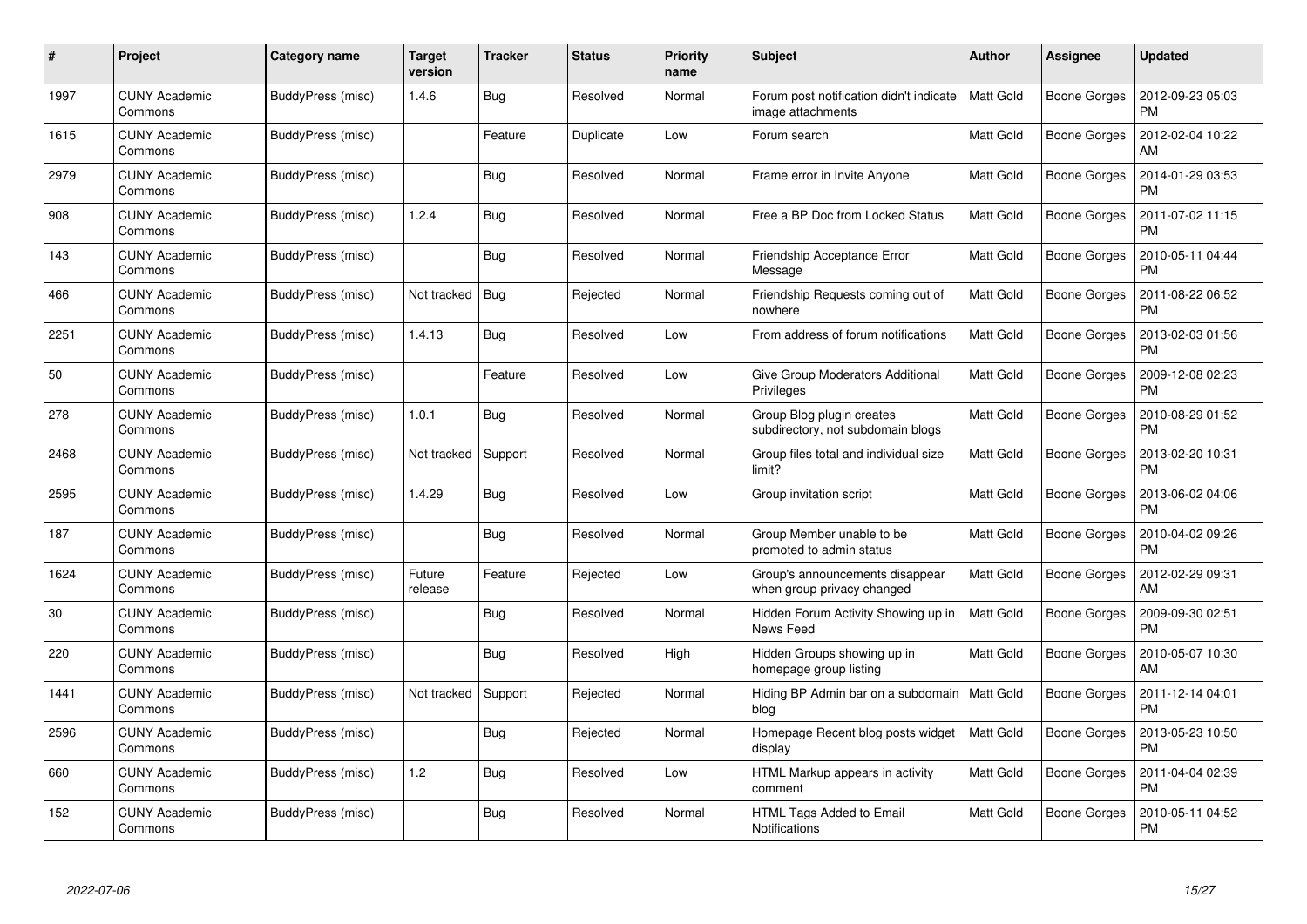| #    | Project                         | Category name     | <b>Target</b><br>version | <b>Tracker</b> | <b>Status</b> | <b>Priority</b><br>name | <b>Subject</b>                                                      | Author           | Assignee            | <b>Updated</b>                |
|------|---------------------------------|-------------------|--------------------------|----------------|---------------|-------------------------|---------------------------------------------------------------------|------------------|---------------------|-------------------------------|
| 1990 | <b>CUNY Academic</b><br>Commons | BuddyPress (misc) | 1.3.17                   | Bug            | Resolved      | Low                     | In Forum post list, member avatar<br>partially obscures member name | <b>Matt Gold</b> | <b>Boone Gorges</b> | 2012-07-29 08:42<br><b>PM</b> |
| 215  | <b>CUNY Academic</b><br>Commons | BuddyPress (misc) |                          | Bug            | Resolved      | Low                     | Inaccurate dates on group page`                                     | <b>Matt Gold</b> | Boone Gorges        | 2010-05-12 12:11<br>PM        |
| 435  | <b>CUNY Academic</b><br>Commons | BuddyPress (misc) | Future<br>release        | Feature        | Assigned      | Normal                  | Include Avatar Images in Forum Post<br><b>Notification Emails</b>   | <b>Matt Gold</b> | <b>Boone Gorges</b> | 2010-12-08 12:40<br><b>PM</b> |
| 180  | <b>CUNY Academic</b><br>Commons | BuddyPress (misc) |                          | Bug            | Resolved      | Normal                  | Incorrect Link on Friendship Request<br><b>Notification Issues</b>  | <b>Matt Gold</b> | Boone Gorges        | 2010-03-13 08:47<br>AM        |
| 2169 | <b>CUNY Academic</b><br>Commons | BuddyPress (misc) | Not tracked              | Feature        | Resolved      | Normal                  | Increase Maximum Number of Invite<br>Anyone Invites                 | <b>Matt Gold</b> | Boone Gorges        | 2012-10-04 07:36<br>AM        |
| 1191 | <b>CUNY Academic</b><br>Commons | BuddyPress (misc) |                          | Feature        | Rejected      | Normal                  | Integrate Zotero Libraries into<br>Individual and Group Profiles    | Matt Gold        | Boone Gorges        | 2015-11-09 05:46<br><b>PM</b> |
| 240  | <b>CUNY Academic</b><br>Commons | BuddyPress (misc) |                          | Bug            | Resolved      | Normal                  | Invite Anyone - CUNY email domain<br>produces error                 | <b>Matt Gold</b> | <b>Boone Gorges</b> | 2010-05-14 12:39<br><b>PM</b> |
| 507  | <b>CUNY Academic</b><br>Commons | BuddyPress (misc) | 1.1.6                    | Bug            | Resolved      | High                    | Invite Anyone Rejects CUNY Email<br>Addresses                       | Matt Gold        | Boone Gorges        | 2010-12-21 11:26<br>AM        |
| 351  | <b>CUNY Academic</b><br>Commons | BuddyPress (misc) | Not tracked              | Bug            | Rejected      | Normal                  | Invited Group Members Aren't<br>Automatically Added to Groups       | <b>Matt Gold</b> | <b>Boone Gorges</b> | 2011-08-22 06:54<br><b>PM</b> |
| 55   | <b>CUNY Academic</b><br>Commons | BuddyPress (misc) |                          | Feature        | Resolved      | Low                     | Length of RSS feed on News page                                     | <b>Matt Gold</b> | Boone Gorges        | 2009-10-22 10:32<br>AM        |
| 2713 | <b>CUNY Academic</b><br>Commons | BuddyPress (misc) | 1.5.1                    | Feature        | Resolved      | Normal                  | Lighten Brief Descriptor Text Color                                 | <b>Matt Gold</b> | Boone Gorges        | 2013-08-28 12:58<br><b>PM</b> |
| 377  | <b>CUNY Academic</b><br>Commons | BuddyPress (misc) | Future<br>release        | Feature        | Assigned      | Normal                  | Like buttons                                                        | <b>Matt Gold</b> | Boone Gorges        | 2010-11-16 05:13<br>PM        |
| 2183 | <b>CUNY Academic</b><br>Commons | BuddyPress (misc) | Not tracked              | Support        | Resolved      | Normal                  | Limit on group membership                                           | <b>Matt Gold</b> | Boone Gorges        | 2012-10-12 03:40<br><b>PM</b> |
| 2730 | <b>CUNY Academic</b><br>Commons | BuddyPress (misc) |                          | <b>Bug</b>     | Duplicate     | Normal                  | Limits on Publications Entry Field                                  | <b>Matt Gold</b> | Boone Gorges        | 2013-08-29 09:36<br>AM        |
| 130  | <b>CUNY Academic</b><br>Commons | BuddyPress (misc) |                          | <b>Bug</b>     | Resolved      | Normal                  | Link to Blog on Group Pages leads<br>back to Group                  | <b>Matt Gold</b> | Boone Gorges        | 2009-12-10 01:28<br><b>PM</b> |
| 614  | <b>CUNY Academic</b><br>Commons | BuddyPress (misc) | 1.1.10                   | Bug            | Rejected      | Low                     | Log out button on BP Admin bar<br>covers logo                       | <b>Matt Gold</b> | Boone Gorges        | 2011-03-04 05:58<br><b>PM</b> |
| 1558 | <b>CUNY Academic</b><br>Commons | BuddyPress (misc) | 1.3.6                    | Bug            | Resolved      | Normal                  | Login Issues                                                        | <b>Matt Gold</b> | Boone Gorges        | 2012-02-08 06:40<br><b>PM</b> |
| 540  | <b>CUNY Academic</b><br>Commons | BuddyPress (misc) | 1.1.8                    | <b>Bug</b>     | Resolved      | Normal                  | Long BP Group Doc Names Hide<br><b>Edit/Delete Options</b>          | Matt Gold        | Boone Gorges        | 2011-02-02 10:58<br>AM        |
| 2944 | CUNY Academic<br>Commons        | BuddyPress (misc) | 1.5.13                   | <b>Bug</b>     | Resolved      | Normal                  | Long load time on send invites group<br>pages                       | <b>Matt Gold</b> | Boone Gorges        | 2014-01-02 02:50<br>PM        |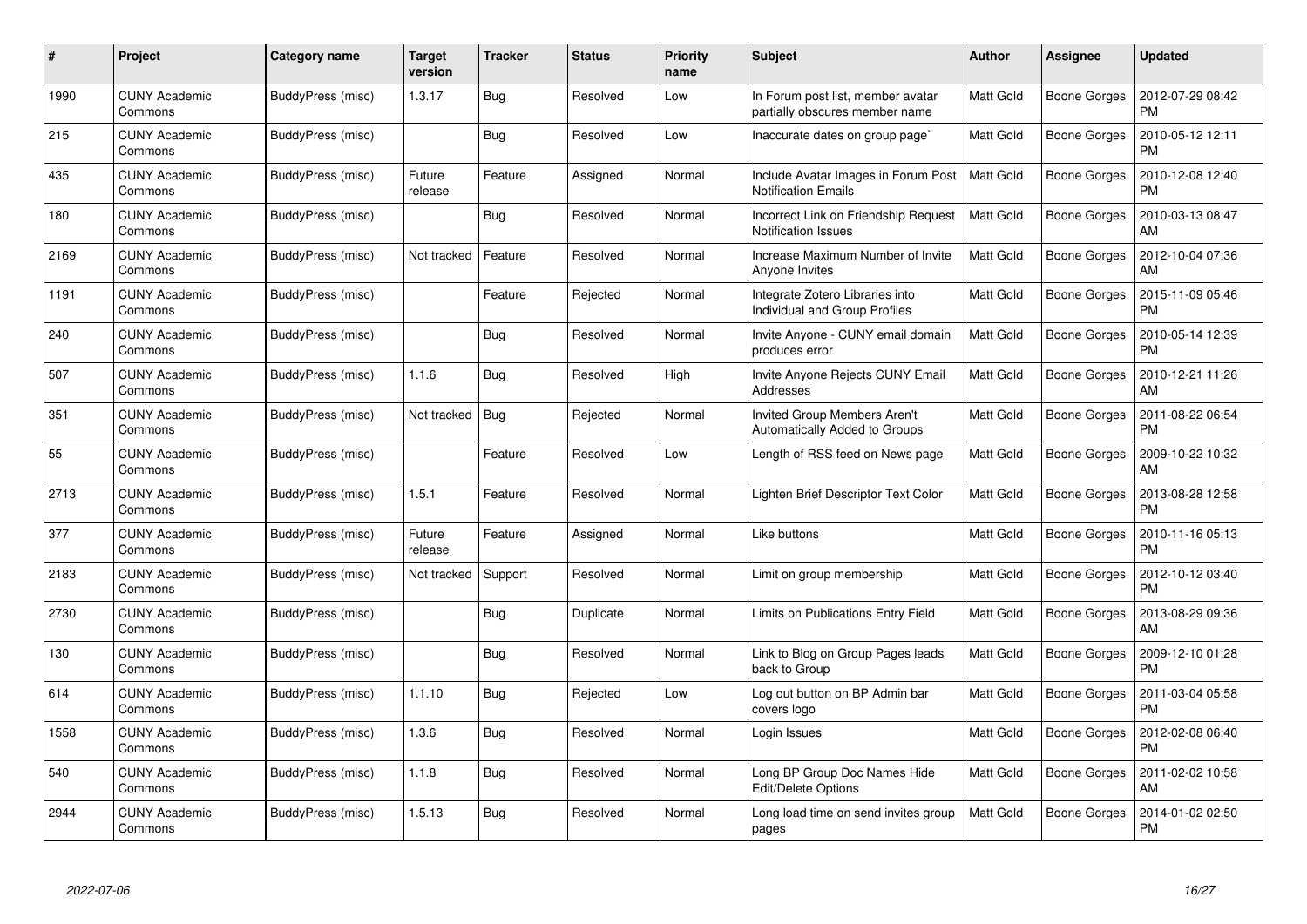| #     | Project                         | Category name     | <b>Target</b><br>version | <b>Tracker</b> | <b>Status</b> | <b>Priority</b><br>name | <b>Subject</b>                                                      | Author           | <b>Assignee</b>     | <b>Updated</b>                |
|-------|---------------------------------|-------------------|--------------------------|----------------|---------------|-------------------------|---------------------------------------------------------------------|------------------|---------------------|-------------------------------|
| 3058  | <b>CUNY Academic</b><br>Commons | BuddyPress (misc) | 1.5.18.1                 | <b>Bug</b>     | Resolved      | Urgent                  | Main navigation bar not working                                     | <b>Matt Gold</b> | <b>Boone Gorges</b> | 2014-02-21 09:28<br>AM        |
| 328   | <b>CUNY Academic</b><br>Commons | BuddyPress (misc) | Future<br>release        | Feature        | Duplicate     | Normal                  | Make Group Invitation Status Clearer                                | <b>Matt Gold</b> | <b>Boone Gorges</b> | 2010-12-20 11:08<br>AM        |
| 12353 | <b>CUNY Academic</b><br>Commons | BuddyPress (misc) | Not tracked              | Bug            | Abandoned     | Normal                  | Member filtering not working                                        | <b>Matt Gold</b> | <b>Boone Gorges</b> | 2020-03-10 11:14<br>AM        |
| 363   | <b>CUNY Academic</b><br>Commons | BuddyPress (misc) | Not tracked              | Bug            | Resolved      | Normal                  | Member listed twice in group                                        | <b>Matt Gold</b> | Boone Gorges        | 2010-10-06 10:35<br>AM        |
| 731   | <b>CUNY Academic</b><br>Commons | BuddyPress (misc) | 1.2.1                    | Bug            | Resolved      | Normal                  | Member reports a problem posting to<br>a private group              | <b>Matt Gold</b> | <b>Boone Gorges</b> | 2011-05-03 07:10<br><b>PM</b> |
| 613   | <b>CUNY Academic</b><br>Commons | BuddyPress (misc) | 1.1.10                   | Bug            | Resolved      | Normal                  | Member reports group blog / group<br>member syncing                 | <b>Matt Gold</b> | <b>Boone Gorges</b> | 2011-03-03 09:26<br>AM        |
| 352   | <b>CUNY Academic</b><br>Commons | BuddyPress (misc) | 1.1                      | Bug            | Resolved      | Normal                  | Member reports problems with avatar<br>cropping                     | <b>Matt Gold</b> | Boone Gorges        | 2010-11-16 05:07<br><b>PM</b> |
| 531   | <b>CUNY Academic</b><br>Commons | BuddyPress (misc) | 1.1.7                    | Bug            | Resolved      | Low                     | Member reports problems with avatar<br>cropping                     | <b>Matt Gold</b> | Boone Gorges        | 2011-01-04 05:10<br><b>PM</b> |
| 568   | <b>CUNY Academic</b><br>Commons | BuddyPress (misc) | 1.1.10                   | Bug            | Resolved      | High                    | Member reports trouble uploading<br>documents to groups             | <b>Matt Gold</b> | <b>Boone Gorges</b> | 2011-02-10 02:33<br><b>PM</b> |
| 612   | <b>CUNY Academic</b><br>Commons | BuddyPress (misc) | 1.1.10                   | Bug            | Resolved      | Normal                  | Member reports trouble uploading<br>documents to groups             | <b>Matt Gold</b> | Boone Gorges        | 2011-03-07 10:12<br><b>PM</b> |
| 159   | <b>CUNY Academic</b><br>Commons | BuddyPress (misc) |                          | Bug            | Resolved      | Normal                  | Member reports trouble with<br><b>Notification Settings</b>         | <b>Matt Gold</b> | Boone Gorges        | 2010-05-11 04:50<br><b>PM</b> |
| 697   | <b>CUNY Academic</b><br>Commons | BuddyPress (misc) | 1.3                      | Feature        | Resolved      | Normal                  | Member request: Indented text in<br>Forum Posts                     | <b>Matt Gold</b> | Boone Gorges        | 2011-09-13 03:29<br><b>PM</b> |
| 605   | <b>CUNY Academic</b><br>Commons | BuddyPress (misc) | 1.1.10                   | Bug            | Rejected      | Normal                  | Member search on Group Invite Page<br>Not Working                   | <b>Matt Gold</b> | <b>Boone Gorges</b> | 2011-02-24 11:41<br><b>PM</b> |
| 279   | <b>CUNY Academic</b><br>Commons | BuddyPress (misc) | 1.1                      | Bug            | Rejected      | Normal                  | Members Report Problems with<br>Notifications                       | <b>Matt Gold</b> | <b>Boone Gorges</b> | 2010-11-16 04:37<br>PM        |
| 209   | <b>CUNY Academic</b><br>Commons | BuddyPress (misc) |                          | Bug            | Resolved      | High                    | Members Report that Forum<br>Attachments not working                | <b>Matt Gold</b> | Boone Gorges        | 2010-05-14 12:13<br><b>PM</b> |
| 574   | <b>CUNY Academic</b><br>Commons | BuddyPress (misc) | 1.1.10                   | Bug            | Resolved      | High                    | Members unable to read documents<br>posted to groups                | <b>Matt Gold</b> | Boone Gorges        | 2011-02-10 03:01<br><b>PM</b> |
| 451   | <b>CUNY Academic</b><br>Commons | BuddyPress (misc) | Not tracked              | Bug            | Resolved      | High                    | Members Unable to Upload<br>Documents to Groups                     | <b>Matt Gold</b> | <b>Boone Gorges</b> | 2010-12-09 12:32<br><b>PM</b> |
| 3190  | <b>CUNY Academic</b><br>Commons | BuddyPress (misc) | 1.6.3                    | <b>Bug</b>     | Resolved      | Normal                  | Mention link on Member Profile<br>Leads to SiteWide activity stream | <b>Matt Gold</b> | Boone Gorges        | 2014-05-12 02:53<br><b>PM</b> |
| 533   | <b>CUNY Academic</b><br>Commons | BuddyPress (misc) | 1.1.8                    | Bug            | Resolved      | Normal                  | Minor CSS issue on group page                                       | <b>Matt Gold</b> | Boone Gorges        | 2011-02-02 09:44<br>AM        |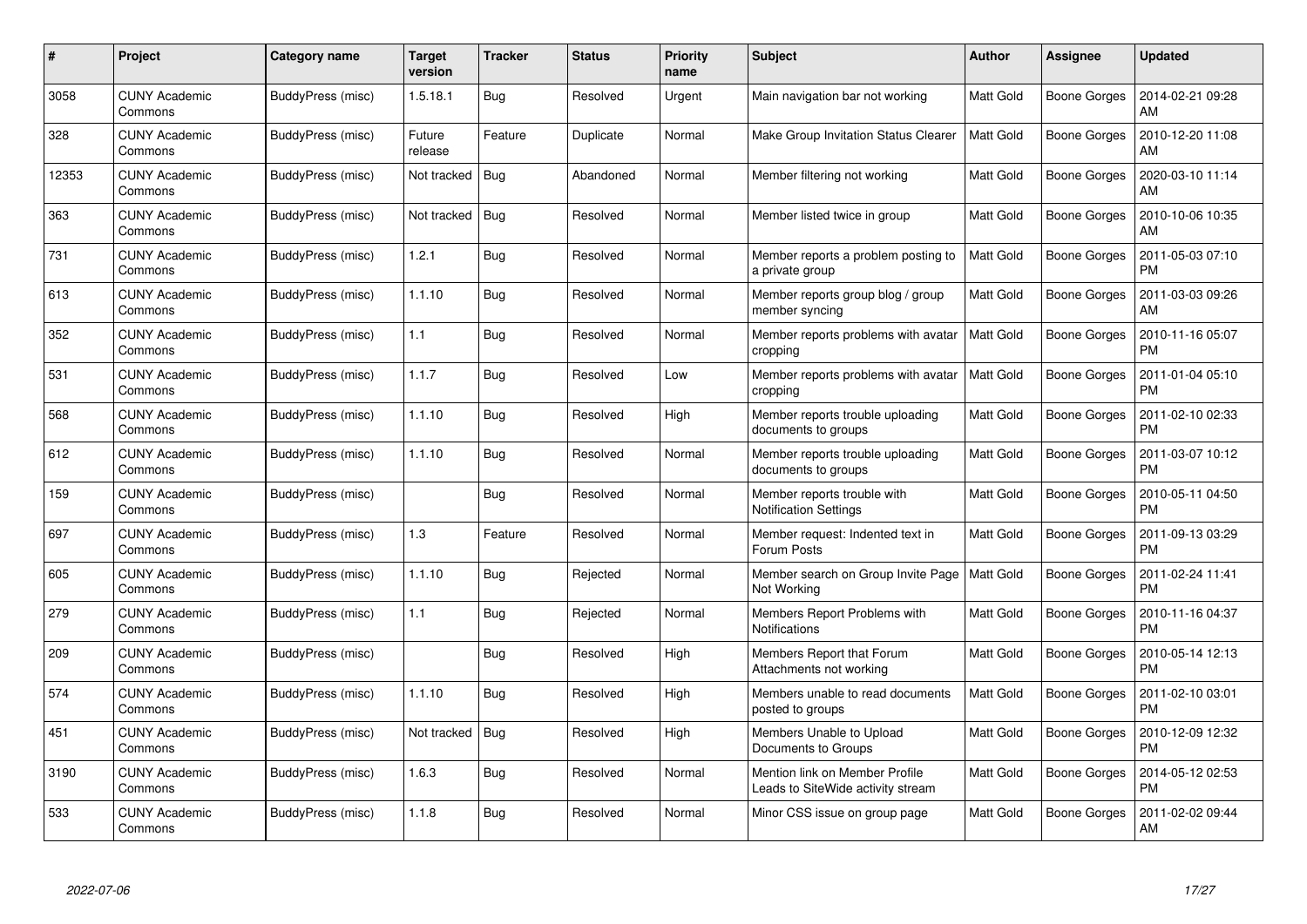| #    | Project                         | Category name     | <b>Target</b><br>version | <b>Tracker</b> | <b>Status</b> | <b>Priority</b><br>name | <b>Subject</b>                                                                      | Author           | Assignee            | <b>Updated</b>                |
|------|---------------------------------|-------------------|--------------------------|----------------|---------------|-------------------------|-------------------------------------------------------------------------------------|------------------|---------------------|-------------------------------|
| 3343 | <b>CUNY Academic</b><br>Commons | BuddyPress (misc) | 1.6.11                   | Bug            | Resolved      | Low                     | Minor Email display error                                                           | <b>Matt Gold</b> | <b>Boone Gorges</b> | 2014-08-01 10:01<br>AM        |
| 350  | <b>CUNY Academic</b><br>Commons | BuddyPress (misc) | 1.2                      | Feature        | Resolved      | Normal                  | Move "Send Invites" Button                                                          | <b>Matt Gold</b> | Boone Gorges        | 2010-12-20 11:29<br>AM        |
| 254  | <b>CUNY Academic</b><br>Commons | BuddyPress (misc) |                          | Feature        | Resolved      | Normal                  | Move "Upload a New Document" link                                                   | Matt Gold        | Boone Gorges        | 2010-06-22 06:53<br><b>PM</b> |
| 37   | <b>CUNY Academic</b><br>Commons | BuddyPress (misc) |                          | Feature        | Resolved      | Low                     | Move Member Search up on Member<br>page                                             | <b>Matt Gold</b> | <b>Boone Gorges</b> | 2009-12-07 08:20<br>AM        |
| 2786 | <b>CUNY Academic</b><br>Commons | BuddyPress (misc) | 1.5.3                    | Bug            | Resolved      | Normal                  | Move position of close window<br>checkbox on overlay                                | <b>Matt Gold</b> | Boone Gorges        | 2013-09-19 12:07<br><b>PM</b> |
| 320  | CUNY Academic<br>Commons        | BuddyPress (misc) | Not tracked              | Bug            | Resolved      | Normal                  | Multiple listings of account in BP<br>group                                         | <b>Matt Gold</b> | Boone Gorges        | 2010-09-01 07:37<br>AM        |
| 323  | <b>CUNY Academic</b><br>Commons | BuddyPress (misc) | 1.0.3                    | <b>Bug</b>     | Resolved      | Normal                  | Multiple listings of member account in<br>BP group                                  | <b>Matt Gold</b> | Boone Gorges        | 2010-09-08 02:40<br><b>PM</b> |
| 402  | <b>CUNY Academic</b><br>Commons | BuddyPress (misc) | Not tracked              | Support        | Resolved      | Normal                  | Name Change Request                                                                 | Matt Gold        | <b>Boone Gorges</b> | 2016-01-26 12:15<br>AM        |
| 249  | <b>CUNY Academic</b><br>Commons | BuddyPress (misc) |                          | <b>Bug</b>     | Resolved      | Normal                  | New group contains activity stream<br>post from older group                         | <b>Matt Gold</b> | Boone Gorges        | 2010-05-20 03:00<br><b>PM</b> |
| 1556 | <b>CUNY Academic</b><br>Commons | BuddyPress (misc) | 1.3.6                    | Feature        | Rejected      | Normal                  | New option for College profile field                                                | <b>Matt Gold</b> | Boone Gorges        | 2012-01-19 08:12<br>AM        |
| 1495 | <b>CUNY Academic</b><br>Commons | BuddyPress (misc) | 1.3.3                    | Bug            | Rejected      | Low                     | Newest Member Filter on homepage<br>not working                                     | <b>Matt Gold</b> | Boone Gorges        | 2011-12-22 11:29<br>AM        |
| 2057 | <b>CUNY Academic</b><br>Commons | BuddyPress (misc) | 1.4.3                    | Bug            | Resolved      | Normal                  | Newest/Active/Popular Filters Not<br>working on Homepage List of<br>Groups, Members | <b>Matt Gold</b> | Boone Gorges        | 2012-08-23 03:18<br><b>PM</b> |
| 538  | <b>CUNY Academic</b><br>Commons | BuddyPress (misc) | 1.1.8                    | <b>Bug</b>     | Resolved      | Normal                  | News feed assigns incorrect<br>trackback origins                                    | Matt Gold        | Boone Gorges        | 2011-02-02 11:22<br>AM        |
| 346  | <b>CUNY Academic</b><br>Commons | BuddyPress (misc) | 1.0.3                    | Bug            | Resolved      | High                    | News Nav Bar Link on Wiki Pages<br>Points to Wrong Page                             | <b>Matt Gold</b> | Boone Gorges        | 2010-09-20 05:28<br><b>PM</b> |
| 222  | <b>CUNY Academic</b><br>Commons | BuddyPress (misc) |                          | <b>Bug</b>     | Resolved      | High                    | No way for group admins to invite<br>new members                                    | <b>Matt Gold</b> | <b>Boone Gorges</b> | 2010-05-11 09:02<br><b>PM</b> |
| 1614 | <b>CUNY Academic</b><br>Commons | BuddyPress (misc) | 1.3.11                   | <b>Bug</b>     | Resolved      | Normal                  | Non-CUNY Sign-Up Code<br>Disappears After Creation                                  | <b>Matt Gold</b> | <b>Boone Gorges</b> | 2012-04-05 01:50<br>AM        |
| 1571 | <b>CUNY Academic</b><br>Commons | BuddyPress (misc) | 1.3.6                    | <b>Bug</b>     | Resolved      | Low                     | Non-CUNY Sign-Up Code Pages<br>Published                                            | <b>Matt Gold</b> | Boone Gorges        | 2012-02-08 04:46<br><b>PM</b> |
| 1498 | <b>CUNY Academic</b><br>Commons | BuddyPress (misc) | 1.3.3                    | Bug            | Resolved      | Normal                  | Non-Logged in User Redirect Feature   Matt Gold<br>not working                      |                  | <b>Boone Gorges</b> | 2012-01-11 04:57<br><b>PM</b> |
| 458  | <b>CUNY Academic</b><br>Commons | BuddyPress (misc) | 1.1.3                    | Bug            | Resolved      | Normal                  | Notifications Not Received for Own<br>Messages                                      | <b>Matt Gold</b> | Boone Gorges        | 2010-12-13 08:28<br><b>PM</b> |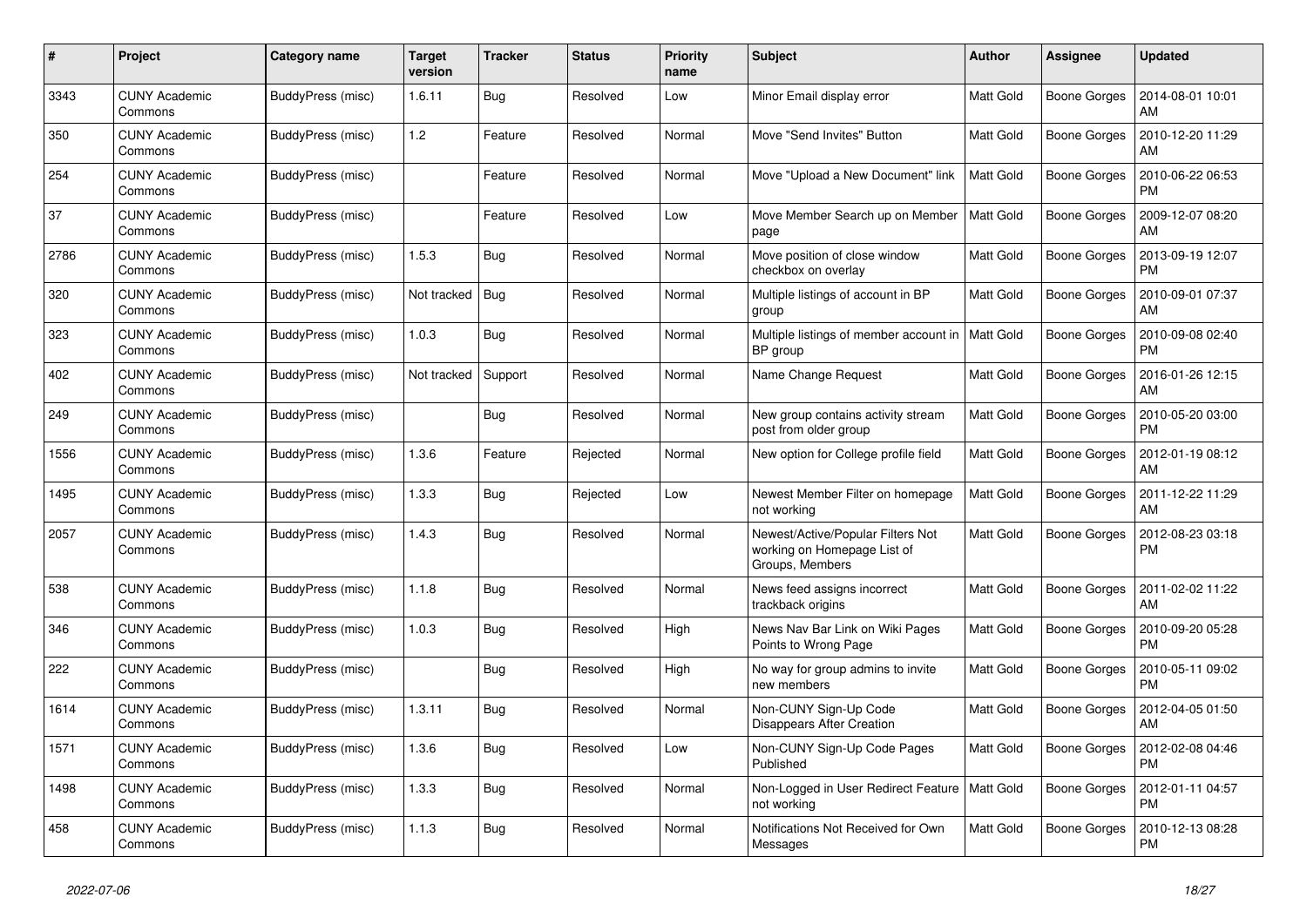| #    | Project                         | <b>Category name</b>     | <b>Target</b><br>version | <b>Tracker</b> | <b>Status</b> | <b>Priority</b><br>name | <b>Subject</b>                                                                     | <b>Author</b>    | Assignee            | <b>Updated</b>                |
|------|---------------------------------|--------------------------|--------------------------|----------------|---------------|-------------------------|------------------------------------------------------------------------------------|------------------|---------------------|-------------------------------|
| 339  | <b>CUNY Academic</b><br>Commons | BuddyPress (misc)        | Future<br>release        | Feature        | Rejected      | Low                     | Offer Views/Previews of Documents<br>in Group Docs folder                          | <b>Matt Gold</b> | <b>Boone Gorges</b> | 2010-09-20 09:03<br><b>PM</b> |
| 154  | <b>CUNY Academic</b><br>Commons | BuddyPress (misc)        |                          | <b>Bug</b>     | Resolved      | Low                     | Order of posts on Forum page                                                       | Matt Gold        | <b>Boone Gorges</b> | 2010-05-11 04:53<br><b>PM</b> |
| 1162 | <b>CUNY Academic</b><br>Commons | BuddyPress (misc)        | 1.2.5                    | Feature        | Resolved      | Normal                  | Organization of "My Blogs" Dropdown<br>on Nav Bar                                  | Matt Gold        | <b>Boone Gorges</b> | 2011-09-14 01:24<br>AM        |
| 1859 | <b>CUNY Academic</b><br>Commons | BuddyPress (misc)        | 1.3.13                   | Bug            | Resolved      | Low                     | Orthographical error on page in the<br>sign-up process                             | Matt Gold        | <b>Boone Gorges</b> | 2012-05-02 11:43<br>AM        |
| 3995 | <b>CUNY Academic</b><br>Commons | BuddyPress (misc)        | Not tracked              | <b>Bug</b>     | Resolved      | Normal                  | Possible People Page filter error                                                  | <b>Matt Gold</b> | <b>Boone Gorges</b> | 2015-04-16 07:51<br>AM        |
| 307  | <b>CUNY Academic</b><br>Commons | BuddyPress (misc)        | $1.1$                    | Feature        | Resolved      | Low                     | Possible to Change in Group Slug?                                                  | Matt Gold        | <b>Boone Gorges</b> | 2010-11-20 09:12<br>AM        |
| 778  | <b>CUNY Academic</b><br>Commons | BuddyPress (misc)        | 1.2.2                    | <b>Bug</b>     | Resolved      | Normal                  | Private BP Docs Comment<br>Notification in RSS Feed                                | Matt Gold        | <b>Boone Gorges</b> | 2011-06-02 09:29<br>AM        |
| 185  | <b>CUNY Academic</b><br>Commons | BuddyPress (misc)        |                          | <b>Bug</b>     | Resolved      | Immediate               | Private Group Info/Documents on<br><b>Activity Stream</b>                          | Matt Gold        | <b>Boone Gorges</b> | 2010-05-11 05:01<br><b>PM</b> |
| 2706 | <b>CUNY Academic</b><br>Commons | BuddyPress (misc)        | 1.6.4                    | <b>Bug</b>     | Resolved      | Normal                  | Problem sending group invitations                                                  | Matt Gold        | <b>Boone Gorges</b> | 2014-05-18 11:36<br>AM        |
| 1545 | <b>CUNY Academic</b><br>Commons | BuddyPress (misc)        | 1.3.5                    | <b>Bug</b>     | Resolved      | Normal                  | Problem with BP Doc Comment Edit<br>Icon in Forums                                 | Matt Gold        | <b>Boone Gorges</b> | 2012-01-16 06:14<br><b>PM</b> |
| 155  | <b>CUNY Academic</b><br>Commons | BuddyPress (misc)        |                          | Bug            | Resolved      | Normal                  | Problem with Group Blog<br><b>BuddyPress Plugin</b>                                | <b>Matt Gold</b> | <b>Boone Gorges</b> | 2010-01-23 07:19<br>AM        |
| 1294 | <b>CUNY Academic</b><br>Commons | BuddyPress (misc)        | Not tracked              | <b>Bug</b>     | Resolved      | Normal                  | Profile Field Search by College Not<br><b>Working Correctly</b>                    | <b>Matt Gold</b> | <b>Boone Gorges</b> | 2011-12-09 07:11<br>AM        |
| 2735 | <b>CUNY Academic</b><br>Commons | BuddyPress (misc)        | 1.5.1                    | Bug            | Resolved      | Normal                  | Profile Incorrectly Shortens About<br>You Field                                    | Matt Gold        | Boone Gorges        | 2013-08-28 11:36<br>AM        |
| 2731 | <b>CUNY Academic</b><br>Commons | BuddyPress (misc)        | Not tracked              | Support        | Resolved      | Normal                  | <b>Profile Positions Question</b>                                                  | Matt Gold        | <b>Boone Gorges</b> | 2013-08-26 08:41<br>AM        |
| 280  | <b>CUNY Academic</b><br>Commons | BuddyPress (misc)        |                          | Support        | Resolved      | Normal                  | Prospective Member has trouble<br>signing up                                       | <b>Matt Gold</b> | <b>Boone Gorges</b> | 2010-07-27 09:41<br>AM        |
| 2101 | <b>CUNY Academic</b><br>Commons | BuddyPress (misc)        | 1.5                      | Feature        | Resolved      | Low                     | Provide Site Admins Access to Send<br><b>Invites Menus</b>                         | <b>Matt Gold</b> | <b>Boone Gorges</b> | 2013-08-01 09:07<br><b>PM</b> |
| 2066 | <b>CUNY Academic</b><br>Commons | <b>BuddyPress (misc)</b> | 1.5                      | Feature        | Resolved      | Low                     | Public Blog Posts Associated with<br>Private Groups showing up in<br>Sitewide feed | Matt Gold        | <b>Boone Gorges</b> | 2013-08-09 08:24<br>PM        |
| 6467 | <b>CUNY Academic</b><br>Commons | BuddyPress (misc)        | Not tracked Support      |                | Resolved      | Normal                  | Question about what happens when<br>people leave/are removed from<br>groups        | Matt Gold        | <b>Boone Gorges</b> | 2017-11-15 01:24<br>PM        |
| 322  | <b>CUNY Academic</b><br>Commons | BuddyPress (misc)        | 1.0.2                    | Feature        | Resolved      | High                    | Raising Limitation on Emailed Invites                                              | Matt Gold        | <b>Boone Gorges</b> | 2010-09-03 07:07<br>AM        |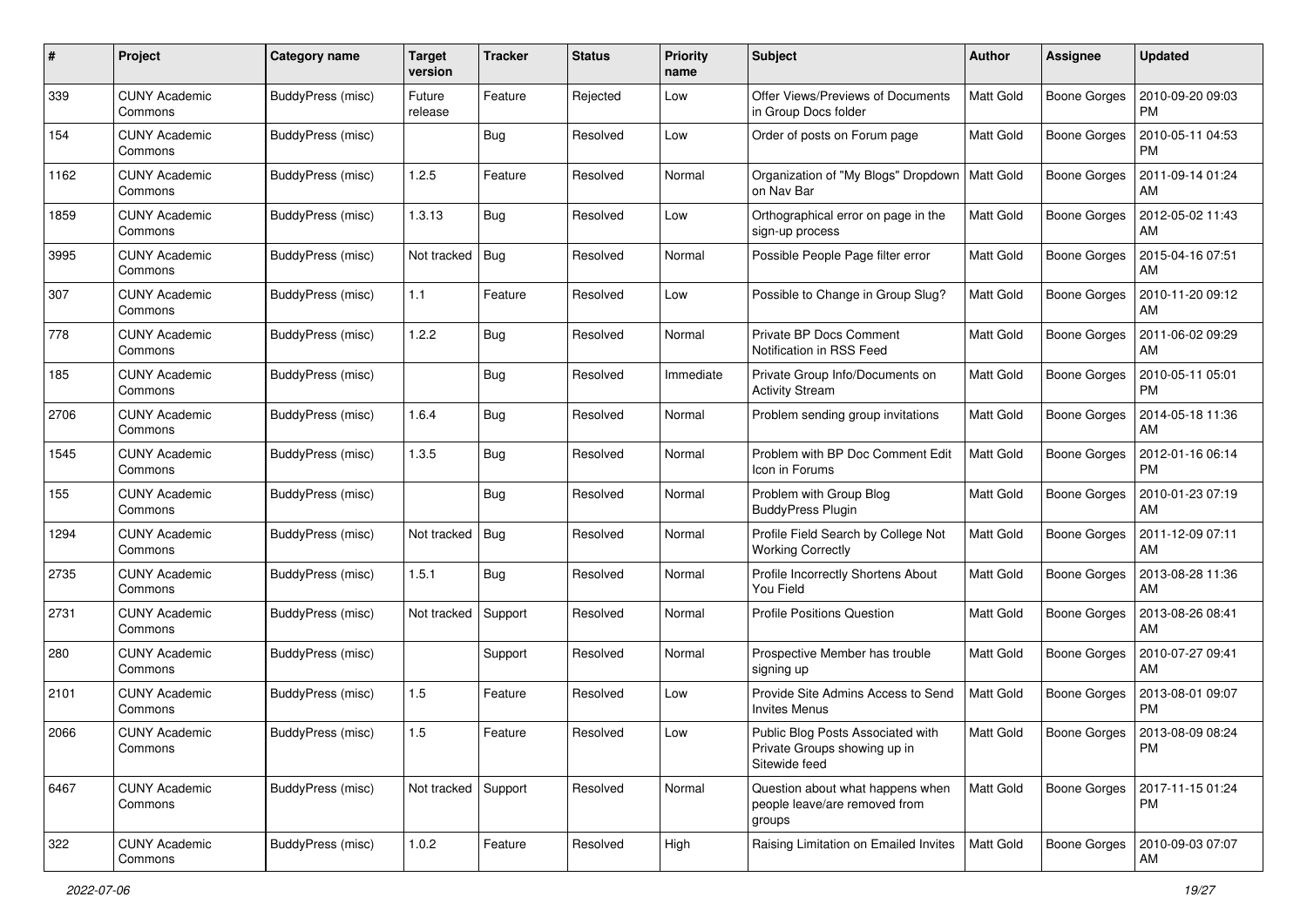| #    | Project                         | Category name     | <b>Target</b><br>version | <b>Tracker</b> | <b>Status</b> | <b>Priority</b><br>name | <b>Subject</b>                                                                                    | <b>Author</b>    | Assignee            | <b>Updated</b>                |
|------|---------------------------------|-------------------|--------------------------|----------------|---------------|-------------------------|---------------------------------------------------------------------------------------------------|------------------|---------------------|-------------------------------|
| 2052 | <b>CUNY Academic</b><br>Commons | BuddyPress (misc) |                          | Bug            | Rejected      | Normal                  | <b>RBE Not Enabled?</b>                                                                           | Matt Gold        | <b>Boone Gorges</b> | 2012-08-18 09:16<br>PM        |
| 2053 | <b>CUNY Academic</b><br>Commons | BuddyPress (misc) | 1.4.6                    | Feature        | Resolved      | Normal                  | RBE on BP Docs                                                                                    | Matt Gold        | <b>Boone Gorges</b> | 2012-10-01 04:14<br><b>PM</b> |
| 2040 | <b>CUNY Academic</b><br>Commons | BuddyPress (misc) | 1.4.2                    | Bug            | Resolved      | Normal                  | RBE on BP Docs Edits?                                                                             | Matt Gold        | <b>Boone Gorges</b> | 2012-08-14 08:13<br>AM        |
| 1979 | <b>CUNY Academic</b><br>Commons | BuddyPress (misc) | 1.4                      | Bug            | Rejected      | Normal                  | Received two notifications of an<br>activity update                                               | <b>Matt Gold</b> | Boone Gorges        | 2012-07-12 10:43<br>AM        |
| 1794 | <b>CUNY Academic</b><br>Commons | BuddyPress (misc) | 1.3.10                   | Bug            | Resolved      | Normal                  | Remove "Notice anything new"<br>notification                                                      | <b>Matt Gold</b> | <b>Boone Gorges</b> | 2012-03-29 09:45<br><b>PM</b> |
| 2415 | <b>CUNY Academic</b><br>Commons | BuddyPress (misc) | 1.4.19                   | <b>Bug</b>     | Resolved      | Normal                  | Remove "Popular" link on homepage<br>members widget                                               | Matt Gold        | Boone Gorges        | 2013-02-12 10:05<br><b>PM</b> |
| 66   | <b>CUNY Academic</b><br>Commons | BuddyPress (misc) |                          | Feature        | Resolved      | Normal                  | Remove "Popular" listing from<br><b>Members Widget</b>                                            | <b>Matt Gold</b> | Boone Gorges        | 2009-11-18 09:20<br>AM        |
| 258  | <b>CUNY Academic</b><br>Commons | BuddyPress (misc) | 1.0                      | Feature        | Resolved      | Normal                  | Remove posting text box on group<br>homepages                                                     | Matt Gold        | <b>Boone Gorges</b> | 2010-08-23 04:09<br>PM        |
| 193  | <b>CUNY Academic</b><br>Commons | BuddyPress (misc) | 1.1                      | Feature        | Rejected      | Low                     | Replace "Kick and Ban" terminology<br>on group member admin page with<br>kinder, gentler language | <b>Matt Gold</b> | Boone Gorges        | 2010-07-22 02:38<br><b>PM</b> |
| 929  | <b>CUNY Academic</b><br>Commons | BuddyPress (misc) | Not tracked              | Support        | Resolved      | Normal                  | Request: Change Member ID                                                                         | <b>Matt Gold</b> | Boone Gorges        | 2011-07-08 02:25<br><b>PM</b> |
| 362  | <b>CUNY Academic</b><br>Commons | BuddyPress (misc) | 1.2                      | Feature        | Resolved      | Low                     | Require Confirmation on Leaving a<br>Group                                                        | <b>Matt Gold</b> | <b>Boone Gorges</b> | 2011-02-21 02:51<br><b>PM</b> |
| 763  | <b>CUNY Academic</b><br>Commons | BuddyPress (misc) | 1.2.3                    | Bug            | Resolved      | Low                     | Resaving BP Docs Preferences on<br>Same Setting Produces Unclear Error<br>Message                 | Matt Gold        | Boone Gorges        | 2011-06-02 09:19<br>AM        |
| 2732 | <b>CUNY Academic</b><br>Commons | BuddyPress (misc) | 1.5.1                    | Feature        | Resolved      | Normal                  | Return users to profile public view<br>after editing save                                         | <b>Matt Gold</b> | Boone Gorges        | 2013-08-28 12:53<br><b>PM</b> |
| 590  | <b>CUNY Academic</b><br>Commons | BuddyPress (misc) | Not tracked              | Bug            | Resolved      | Normal                  | Roadmap Discussion                                                                                | Matt Gold        | Boone Gorges        | 2011-08-22 06:51<br><b>PM</b> |
| 53   | <b>CUNY Academic</b><br>Commons | BuddyPress (misc) |                          | <b>Bug</b>     | Resolved      | Normal                  | Search on Group Page Not Working,<br>Leads to Home Page                                           | <b>Matt Gold</b> | <b>Boone Gorges</b> | 2009-10-22 10:51<br>AM        |
| 256  | <b>CUNY Academic</b><br>Commons | BuddyPress (misc) | Not tracked   Bug        |                | Resolved      | High                    | Security warnings on site                                                                         | Matt Gold        | Boone Gorges        | 2014-05-01 09:23<br>AM        |
| 231  | <b>CUNY Academic</b><br>Commons | BuddyPress (misc) |                          | Feature        | Resolved      | Normal                  | Select from all groups on email<br>invites                                                        | Matt Gold        | <b>Boone Gorges</b> | 2010-05-12 10:08<br>  AM      |
| 259  | <b>CUNY Academic</b><br>Commons | BuddyPress (misc) |                          | Feature        | Resolved      | Normal                  | Send group document description<br>with email notification                                        | Matt Gold        | Boone Gorges        | 2010-06-24 03:46<br><b>PM</b> |
| 2763 | <b>CUNY Academic</b><br>Commons | BuddyPress (misc) |                          | <b>Bug</b>     | Rejected      | Normal                  | Send Invites Page Hang                                                                            | Matt Gold        | Boone Gorges        | 2013-08-29 09:33<br>AM        |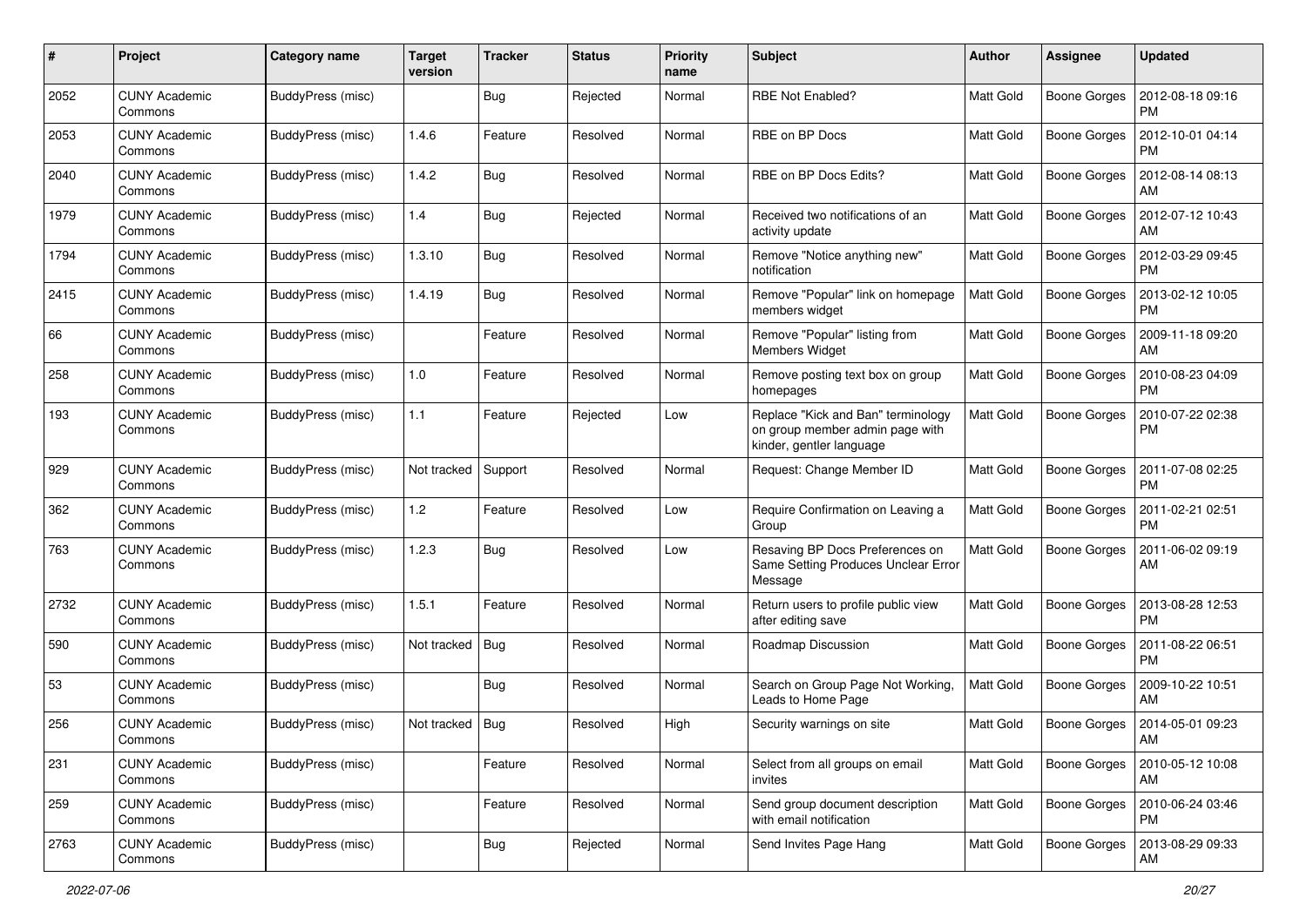| #    | Project                         | Category name     | <b>Target</b><br>version | <b>Tracker</b> | <b>Status</b> | <b>Priority</b><br>name | <b>Subject</b>                                              | <b>Author</b>    | <b>Assignee</b>     | <b>Updated</b>                |
|------|---------------------------------|-------------------|--------------------------|----------------|---------------|-------------------------|-------------------------------------------------------------|------------------|---------------------|-------------------------------|
| 2385 | <b>CUNY Academic</b><br>Commons | BuddyPress (misc) | 1.4.18                   | Bug            | Resolved      | Normal                  | Sitewide nav bar not appearing                              | <b>Matt Gold</b> | Boone Gorges        | 2013-01-24 10:21<br>AM        |
| 1451 | <b>CUNY Academic</b><br>Commons | BuddyPress (misc) | 1.3.1                    | Bug            | Resolved      | Normal                  | Social Media Profile Icons Not<br>Showing Up Automatically? | <b>Matt Gold</b> | Boone Gorges        | 2011-12-15 07:06<br><b>PM</b> |
| 244  | <b>CUNY Academic</b><br>Commons | BuddyPress (misc) |                          | <b>Bug</b>     | Rejected      | Low                     | Some notifications persist after being<br>clicked           | <b>Matt Gold</b> | <b>Boone Gorges</b> | 2014-05-01 09:20<br>AM        |
| 224  | CUNY Academic<br>Commons        | BuddyPress (misc) |                          | Feature        | Resolved      | Low                     | Sort Group Documents                                        | Matt Gold        | Boone Gorges        | 2010-05-11 07:36<br><b>PM</b> |
| 2221 | <b>CUNY Academic</b><br>Commons | BuddyPress (misc) |                          | <b>Bug</b>     | Duplicate     | Low                     | Spacing error on BP Doc comments                            | Matt Gold        | <b>Boone Gorges</b> | 2012-10-30 10:03<br>AM        |
| 181  | <b>CUNY Academic</b><br>Commons | BuddyPress (misc) |                          | Bug            | Resolved      | Low                     | spam comments showing up in<br>activity stream              | Matt Gold        | <b>Boone Gorges</b> | 2010-06-22 06:53<br><b>PM</b> |
| 950  | <b>CUNY Academic</b><br>Commons | BuddyPress (misc) | 1.2.4                    | <b>Bug</b>     | Rejected      | Normal                  | Spam/Moderation Issue                                       | Matt Gold        | Boone Gorges        | 2011-07-11 09:15<br>AM        |
| 1555 | <b>CUNY Academic</b><br>Commons | BuddyPress (misc) | 1.3.6                    | Bug            | Resolved      | Low                     | Sticky forum post shows up twice in<br>post listings        | <b>Matt Gold</b> | <b>Boone Gorges</b> | 2012-02-08 06:44<br><b>PM</b> |
| 156  | <b>CUNY Academic</b><br>Commons | BuddyPress (misc) |                          | Bug            | Resolved      | Low                     | Sticky Posts and Recently Active<br><b>Topics List</b>      | <b>Matt Gold</b> | Boone Gorges        | 2010-05-11 05:22<br><b>PM</b> |
| 160  | <b>CUNY Academic</b><br>Commons | BuddyPress (misc) |                          | <b>Bug</b>     | Resolved      | Low                     | Sticky Posts and Recently Active<br><b>Topics List</b>      | Matt Gold        | Boone Gorges        | 2010-01-21 02:02<br><b>PM</b> |
| 306  | <b>CUNY Academic</b><br>Commons | BuddyPress (misc) | 1.0.1                    | Bug            | Rejected      | Low                     | Text on Group Page should be<br>darker                      | <b>Matt Gold</b> | <b>Boone Gorges</b> | 2010-08-26 04:23<br><b>PM</b> |
| 148  | CUNY Academic<br>Commons        | BuddyPress (misc) |                          | Bug            | Resolved      | Normal                  | TinyMCE Problem with URLs in<br>Posts                       | Matt Gold        | Boone Gorges        | 2010-02-25 12:22<br><b>PM</b> |
| 145  | <b>CUNY Academic</b><br>Commons | BuddyPress (misc) |                          | Bug            | Resolved      | Normal                  | Trackbacks are being attributed to<br>'ungooglable'         | <b>Matt Gold</b> | Boone Gorges        | 2010-05-20 03:07<br><b>PM</b> |
| 189  | <b>CUNY Academic</b><br>Commons | BuddyPress (misc) |                          | Bug            | Resolved      | Normal                  | <b>Trouble Uploading Document</b>                           | <b>Matt Gold</b> | Boone Gorges        | 2010-05-11 04:31<br><b>PM</b> |
| 2906 | <b>CUNY Academic</b><br>Commons | BuddyPress (misc) | 1.5.10                   | <b>Bug</b>     | Resolved      | Normal                  | Unable to delete file attachment from<br>forum post         | <b>Matt Gold</b> | Boone Gorges        | 2013-12-01 09:35<br><b>PM</b> |
| 1488 | <b>CUNY Academic</b><br>Commons | BuddyPress (misc) | 1.3.3                    | Bug            | Resolved      | Normal                  | Unable to edit forum post                                   | <b>Matt Gold</b> | Boone Gorges        | 2012-01-10 07:20<br><b>PM</b> |
| 457  | <b>CUNY Academic</b><br>Commons | BuddyPress (misc) | 1.1.2                    | <b>Bug</b>     | Resolved      | High                    | Unable to Upload Documents as<br>Forum Attachments          | Matt Gold        | Boone Gorges        | 2010-12-10 06:56<br><b>PM</b> |
| 1546 | <b>CUNY Academic</b><br>Commons | BuddyPress (misc) | 1.3.5                    | <b>Bug</b>     | Resolved      | Low                     | Unable to view comparative<br>document history in BP Docs   | <b>Matt Gold</b> | Boone Gorges        | 2012-01-17 06:13<br><b>PM</b> |
| 2922 | CUNY Academic<br>Commons        | BuddyPress (misc) |                          | Bug            | Rejected      | Normal                  | Unconfirmed Plugin error - user could<br>not be activated   | <b>Matt Gold</b> | Boone Gorges        | 2013-12-10 04:47<br><b>PM</b> |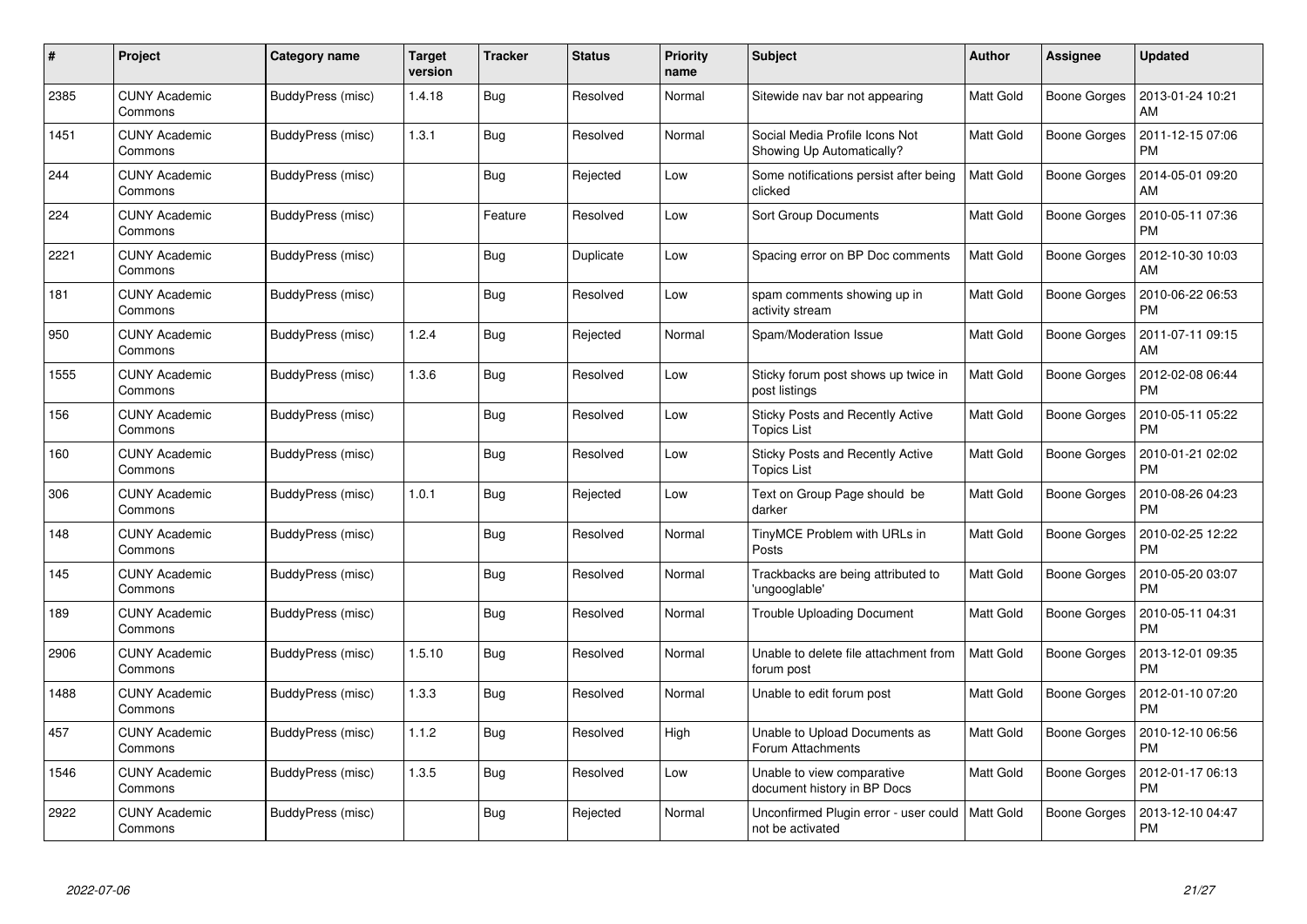| #    | Project                         | Category name     | <b>Target</b><br>version | <b>Tracker</b> | <b>Status</b> | <b>Priority</b><br>name | <b>Subject</b>                                                                          | Author           | Assignee            | <b>Updated</b>                |
|------|---------------------------------|-------------------|--------------------------|----------------|---------------|-------------------------|-----------------------------------------------------------------------------------------|------------------|---------------------|-------------------------------|
| 1394 | <b>CUNY Academic</b><br>Commons | BuddyPress (misc) | 1.3                      | Feature        | Rejected      | Normal                  | Update Filters to include new BP<br>Profile roles                                       | Matt Gold        | Boone Gorges        | 2011-12-09 07:11<br>AM        |
| 2729 | <b>CUNY Academic</b><br>Commons | BuddyPress (misc) | 1.5.0.2                  | <b>Bug</b>     | Resolved      | Urgent                  | Update Positions to Include Missing<br>Colleges                                         | Matt Gold        | <b>Boone Gorges</b> | 2013-08-26 09:54<br>AM        |
| 651  | <b>CUNY Academic</b><br>Commons | BuddyPress (misc) | Not tracked              | Feature        | Resolved      | Normal                  | Update Roadmap                                                                          | Matt Gold        | <b>Boone Gorges</b> | 2011-03-26 07:20<br><b>PM</b> |
| 31   | <b>CUNY Academic</b><br>Commons | BuddyPress (misc) |                          | Feature        | Resolved      | Low                     | Upgrade to BuddyPress 1.1                                                               | <b>Matt Gold</b> | Boone Gorges        | 2009-12-08 04:00<br><b>PM</b> |
| 223  | <b>CUNY Academic</b><br>Commons | BuddyPress (misc) |                          | <b>Bug</b>     | Resolved      | Normal                  | Uploaded Group Document Failed to<br><b>Create Email Notification</b>                   | <b>Matt Gold</b> | <b>Boone Gorges</b> | 2010-05-11 10:12<br><b>PM</b> |
| 153  | <b>CUNY Academic</b><br>Commons | BuddyPress (misc) |                          | <b>Bug</b>     | Resolved      | Normal                  | User Asked to login again while trying<br>to submit wire post                           | Matt Gold        | Boone Gorges        | 2010-05-11 04:48<br><b>PM</b> |
| 2519 | <b>CUNY Academic</b><br>Commons | BuddyPress (misc) |                          | <b>Bug</b>     | Rejected      | Low                     | User doesn't show up in site search                                                     | <b>Matt Gold</b> | Boone Gorges        | 2014-05-01 08:33<br><b>PM</b> |
| 2830 | <b>CUNY Academic</b><br>Commons | BuddyPress (misc) | Not tracked              | Support        | Resolved      | Normal                  | User question: "How do I stop the<br>automatic underlining of things in my<br>profile?" | Matt Gold        | <b>Boone Gorges</b> | 2013-10-15 03:32<br><b>PM</b> |
| 264  | <b>CUNY Academic</b><br>Commons | BuddyPress (misc) |                          | <b>Bug</b>     | Resolved      | Normal                  | user reports receiving two<br>notifications for each new group<br>forum post            | Matt Gold        | Boone Gorges        | 2010-08-26 02:57<br><b>PM</b> |
| 301  | <b>CUNY Academic</b><br>Commons | BuddyPress (misc) |                          | Bug            | Resolved      | High                    | User unable to upload documents                                                         | Matt Gold        | <b>Boone Gorges</b> | 2010-08-25 12:06<br><b>PM</b> |
| 69   | <b>CUNY Academic</b><br>Commons | BuddyPress (misc) |                          | <b>Bug</b>     | Resolved      | Normal                  | UserName doesn't appear in News<br>Feed Wiki Edit                                       | <b>Matt Gold</b> | Boone Gorges        | 2009-12-03 09:33<br>AM        |
| 2738 | <b>CUNY Academic</b><br>Commons | BuddyPress (misc) | 1.5.0.2                  | <b>Bug</b>     | Resolved      | High                    | Users Unable to Change Email<br><b>Address in Settings</b>                              | <b>Matt Gold</b> | <b>Boone Gorges</b> | 2013-08-28 09:05<br><b>PM</b> |
| 2041 | <b>CUNY Academic</b><br>Commons | BuddyPress (misc) | 1.4.2                    | Bug            | Resolved      | Low                     | Vertical Alignment on BP Doc<br>"delete" hoverlink                                      | <b>Matt Gold</b> | Boone Gorges        | 2012-08-13 10:54<br><b>PM</b> |
| 67   | <b>CUNY Academic</b><br>Commons | BuddyPress (misc) |                          | Feature        | Resolved      | Low                     | Who's Online                                                                            | Matt Gold        | Boone Gorges        | 2009-12-08 07:33<br><b>PM</b> |
| 218  | <b>CUNY Academic</b><br>Commons | BuddyPress (misc) |                          | Feature        | Resolved      | Normal                  | Who's Online listing on homepage                                                        | <b>Matt Gold</b> | Boone Gorges        | 2010-05-20 05:49<br><b>PM</b> |
| 436  | <b>CUNY Academic</b><br>Commons | BuddyPress (misc) | 1.1.1                    | Bug            | Resolved      | Normal                  | Who's Online Widget                                                                     | Matt Gold        | Boone Gorges        | 2010-12-07 08:14<br>AM        |
| 724  | <b>CUNY Academic</b><br>Commons | BuddyPress (misc) | 1.2.1                    | <b>Bug</b>     | Rejected      | Normal                  | Word Limit on Email Notifications of<br>Forum Posts?                                    | <b>Matt Gold</b> | <b>Boone Gorges</b> | 2011-05-11 12:04<br><b>PM</b> |
| 391  | <b>CUNY Academic</b><br>Commons | BuddyPress (misc) | Not tracked   Feature    |                | Resolved      | Normal                  | Announce changes to Group<br>Interface                                                  | Matt Gold        | <b>Brian Foote</b>  | 2010-12-09 05:18<br><b>PM</b> |
| 257  | <b>CUNY Academic</b><br>Commons | BuddyPress (misc) | $1.1$                    | Feature        | Resolved      | Normal                  | Add avatar dimensions to the Change   Matt Gold<br>Avatar page.                         |                  | Chris Stein         | 2010-11-16 03:58<br>PM        |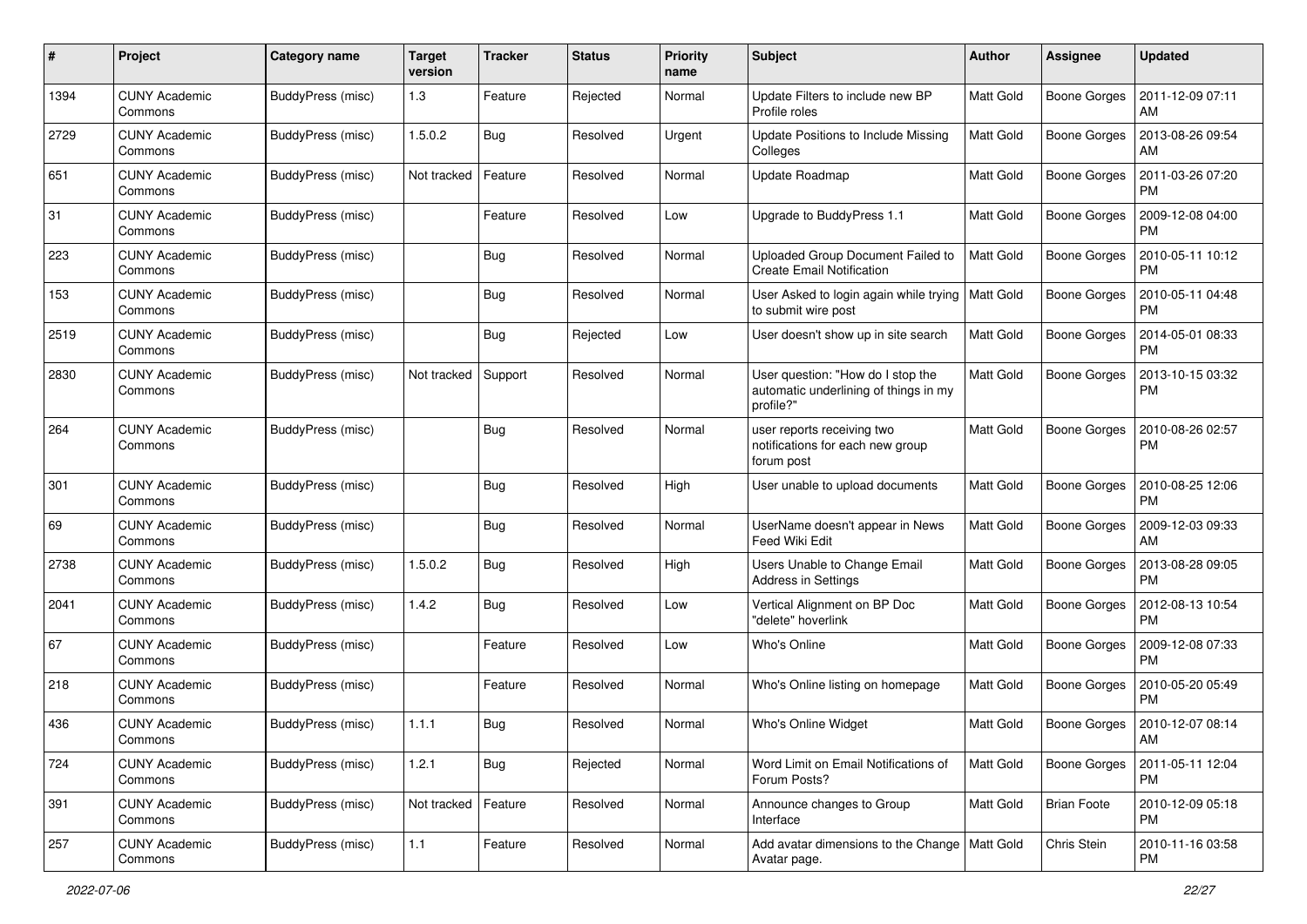| #    | Project                         | Category name     | Target<br>version | <b>Tracker</b> | <b>Status</b> | <b>Priority</b><br>name | <b>Subject</b>                                                           | <b>Author</b>    | Assignee       | <b>Updated</b>                |
|------|---------------------------------|-------------------|-------------------|----------------|---------------|-------------------------|--------------------------------------------------------------------------|------------------|----------------|-------------------------------|
| 361  | <b>CUNY Academic</b><br>Commons | BuddyPress (misc) | 1.1               | Feature        | Resolved      | Normal                  | Change Wording of Options on<br><b>Friend Request Responses</b>          | <b>Matt Gold</b> | Chris Stein    | 2010-11-24 01:42<br><b>PM</b> |
| 2795 | <b>CUNY Academic</b><br>Commons | BuddyPress (misc) | 1.6               | Bug            | Resolved      | Normal                  | <b>Friendship Request Acceptance</b><br>interface                        | <b>Matt Gold</b> | Chris Stein    | 2014-03-27 03:07<br><b>PM</b> |
| 2188 | <b>CUNY Academic</b><br>Commons | BuddyPress (misc) | 1.4.9             | <b>Bug</b>     | Resolved      | Normal                  | Line Spacing/Breaks on BP Docs                                           | <b>Matt Gold</b> | Chris Stein    | 2012-11-01 03:15<br><b>PM</b> |
| 2791 | <b>CUNY Academic</b><br>Commons | BuddyPress (misc) | 1.5.19            | <b>Bug</b>     | Rejected      | Normal                  | Modify yellow profile bar alert                                          | Matt Gold        | Chris Stein    | 2014-02-21 03:52<br><b>PM</b> |
| 2195 | <b>CUNY Academic</b><br>Commons | BuddyPress (misc) |                   | Feature        | Rejected      | Normal                  | Reconfigure Files Page Layout                                            | <b>Matt Gold</b> | Chris Stein    | 2013-06-28 03:57<br><b>PM</b> |
| 2978 | <b>CUNY Academic</b><br>Commons | BuddyPress (misc) |                   | Feature        | Deferred      | Normal                  | Revise Invite Anyone Workflow                                            | <b>Matt Gold</b> | Chris Stein    | 2015-04-01 08:54<br><b>PM</b> |
| 229  | <b>CUNY Academic</b><br>Commons | BuddyPress (misc) | Future<br>release | Feature        | Rejected      | Low                     | Text color on BP elements                                                | <b>Matt Gold</b> | Chris Stein    | 2010-08-26 04:26<br><b>PM</b> |
| 654  | <b>CUNY Academic</b><br>Commons | BuddyPress (misc) | Not tracked       | Feature        | Rejected      | Normal                  | User Interface Issues                                                    | <b>Matt Gold</b> | Chris Stein    | 2016-01-26 10:53<br>AM        |
| 3346 | <b>CUNY Academic</b><br>Commons | BuddyPress (misc) | 1.8               | Design/UX      | Resolved      | Normal                  | Notification page option ordering                                        | <b>Matt Gold</b> | Daniel Jones   | 2015-03-13 05:25<br><b>PM</b> |
| 2800 | <b>CUNY Academic</b><br>Commons | BuddyPress (misc) | 1.5.6             | Feature        | Resolved      | Normal                  | Add Vimeo & Github social media<br>account fields to Profiles            | <b>Matt Gold</b> | Dominic Giglio | 2013-10-14 04:51<br><b>PM</b> |
| 2185 | <b>CUNY Academic</b><br>Commons | BuddyPress (misc) | 1.4.8             | Feature        | Resolved      | Normal                  | Add WP Touch plugin                                                      | Matt Gold        | Dominic Giglio | 2012-10-15 01:33<br><b>PM</b> |
| 2322 | <b>CUNY Academic</b><br>Commons | BuddyPress (misc) | 1.5               | Feature        | Resolved      | Normal                  | Allow File uploads to be added<br>"quietly" (without email notification) | <b>Matt Gold</b> | Dominic Giglio | 2013-08-21 05:23<br><b>PM</b> |
| 1457 | <b>CUNY Academic</b><br>Commons | BuddyPress (misc) | 1.4               | Feature        | Resolved      | Low                     | Allow people to clear old status<br>updates                              | <b>Matt Gold</b> | Dominic Giglio | 2012-04-24 10:35<br>AM        |
| 1401 | <b>CUNY Academic</b><br>Commons | BuddyPress (misc) | 1.4               | Bug            | Resolved      | Low                     | Avoiding really long blog names                                          | Matt Gold        | Dominic Giglio | 2012-07-16 01:02<br><b>PM</b> |
| 2206 | <b>CUNY Academic</b><br>Commons | BuddyPress (misc) | 1.4.9             | Support        | Resolved      | Normal                  | Change anchor location for "Post"<br>New Topic" in group forums          | Matt Gold        | Dominic Giglio | 2012-11-01 11:16<br>AM        |
| 2248 | <b>CUNY Academic</b><br>Commons | BuddyPress (misc) | 1.4.11            | Feature        | Resolved      | Low                     | Create Profile link to academia.edu<br>profile                           | <b>Matt Gold</b> | Dominic Giglio | 2012-11-21 11:55<br><b>PM</b> |
| 1386 | <b>CUNY Academic</b><br>Commons | BuddyPress (misc) | 1.5               | Feature        | Resolved      | Low                     | Create way to create custom order<br>BP Profile Field checklist items    | Matt Gold        | Dominic Giglio | 2012-12-18 10:38<br>AM        |
| 1559 | <b>CUNY Academic</b><br>Commons | BuddyPress (misc) |                   | Feature        | Rejected      | Normal                  | Crop Text Length Field on Featured<br>Homepage Widget Doesn't Work       | Matt Gold        | Dominic Giglio | 2012-07-02 12:10<br><b>PM</b> |
| 2082 | CUNY Academic<br>Commons        | BuddyPress (misc) | 1.4.8             | Support        | Resolved      | High                    | Default: No Email?                                                       | <b>Matt Gold</b> | Dominic Giglio | 2012-10-19 04:55<br>PM        |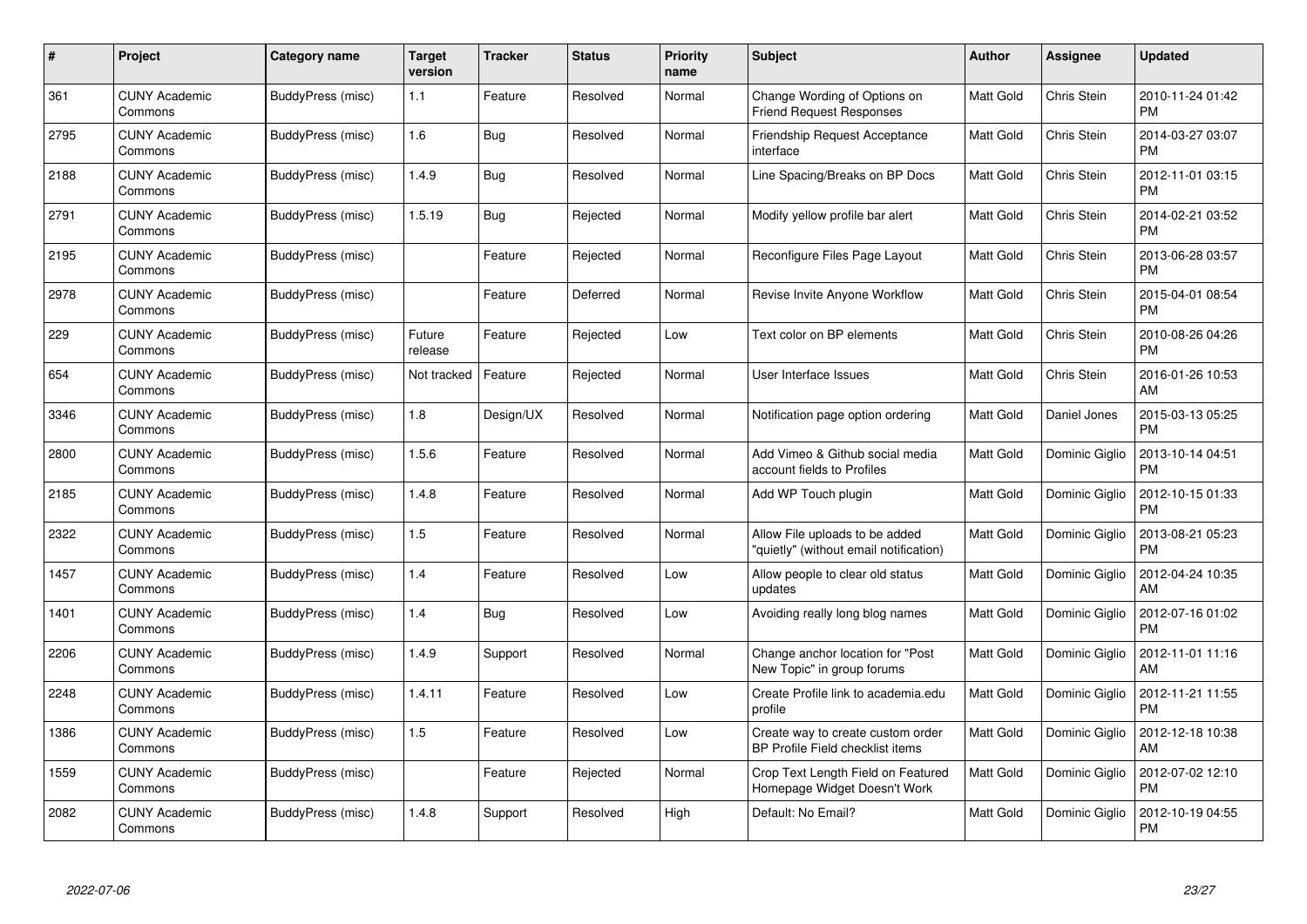| #    | Project                         | Category name     | Target<br>version | <b>Tracker</b> | <b>Status</b> | <b>Priority</b><br>name | <b>Subject</b>                                                               | <b>Author</b>    | Assignee         | <b>Updated</b>                |
|------|---------------------------------|-------------------|-------------------|----------------|---------------|-------------------------|------------------------------------------------------------------------------|------------------|------------------|-------------------------------|
| 1629 | <b>CUNY Academic</b><br>Commons | BuddyPress (misc) | 1.4               | Support        | Resolved      | Normal                  | <b>Deleting Group Announcements</b>                                          | Matt Gold        | Dominic Giglio   | 2012-07-16 12:26<br><b>PM</b> |
| 2105 | <b>CUNY Academic</b><br>Commons | BuddyPress (misc) | 1.4.9             | <b>Bug</b>     | Resolved      | Normal                  | File name in a file uploaded to group<br>contains escape characters          | Matt Gold        | Dominic Giglio   | 2012-11-01 12:02<br><b>PM</b> |
| 2191 | <b>CUNY Academic</b><br>Commons | BuddyPress (misc) | 1.4.10            | <b>Bug</b>     | Resolved      | Low                     | File upload to group doesn't register<br>as activity?                        | <b>Matt Gold</b> | Dominic Giglio   | 2012-11-11 09:28<br><b>PM</b> |
| 1249 | <b>CUNY Academic</b><br>Commons | BuddyPress (misc) |                   | Feature        | Rejected      | Low                     | Highlight password-change options<br>for people using automated<br>passwords | <b>Matt Gold</b> | Dominic Giglio   | 2012-07-02 07:50<br>AM        |
| 2014 | <b>CUNY Academic</b><br>Commons | BuddyPress (misc) | 1.5               | <b>Bug</b>     | Resolved      | Normal                  | Improper margins on Members<br>Directory                                     | <b>Matt Gold</b> | Dominic Giglio   | 2012-12-18 10:37<br>AM        |
| 1453 | <b>CUNY Academic</b><br>Commons | BuddyPress (misc) |                   | <b>Bug</b>     | Rejected      | High                    | Multiple problems with featured<br>image widget for blog posts               | <b>Matt Gold</b> | Dominic Giglio   | 2012-07-02 04:22<br><b>PM</b> |
| 2176 | <b>CUNY Academic</b><br>Commons | BuddyPress (misc) | 1.4.9             | Bug            | Rejected      | Normal                  | Page error upon accepting group<br>membership request                        | <b>Matt Gold</b> | Dominic Giglio   | 2012-11-01 09:48<br><b>PM</b> |
| 2159 | <b>CUNY Academic</b><br>Commons | BuddyPress (misc) | 1.4.24            | <b>Bug</b>     | Resolved      | Normal                  | Page redirection after accepting<br>group invite                             | <b>Matt Gold</b> | Dominic Giglio   | 2013-04-11 08:00<br><b>PM</b> |
| 2691 | <b>CUNY Academic</b><br>Commons | BuddyPress (misc) |                   | Bug            | Rejected      | Normal                  | Problems inviting members to a<br>group                                      | <b>Matt Gold</b> | Dominic Giglio   | 2015-01-02 03:12<br>PM        |
| 1390 | <b>CUNY Academic</b><br>Commons | BuddyPress (misc) | 1.4               | Feature        | Resolved      | Normal                  | Show "Kitchen Sink" by Default in<br><b>TinyMCE</b>                          | <b>Matt Gold</b> | Dominic Giglio   | 2012-02-28 10:37<br>AM        |
| 2220 | <b>CUNY Academic</b><br>Commons | BuddyPress (misc) | 1.4.11            | <b>Bug</b>     | Resolved      | Low                     | Spacing error on BP Doc comments                                             | Matt Gold        | Dominic Giglio   | 2012-11-20 03:47<br><b>PM</b> |
| 2117 | <b>CUNY Academic</b><br>Commons | BuddyPress (misc) | 1.4.8             | <b>Bug</b>     | Resolved      | Normal                  | User reports double notification of<br>announcements                         | <b>Matt Gold</b> | Dominic Giglio   | 2012-10-22 09:37<br>AM        |
| 1387 | <b>CUNY Academic</b><br>Commons | BuddyPress (misc) | Not tracked       | Feature        | Resolved      | Normal                  | Add Alumnus/a Category for BP<br><b>Profile Fields</b>                       | <b>Matt Gold</b> | Matt Gold        | 2011-11-29 12:04<br>AM        |
| 1393 | <b>CUNY Academic</b><br>Commons | BuddyPress (misc) | Not tracked       | Feature        | Resolved      | Normal                  | Add Postdoc option to Profile Role                                           | <b>Matt Gold</b> | <b>Matt Gold</b> | 2011-12-03 04:17<br><b>PM</b> |
| 3809 | <b>CUNY Academic</b><br>Commons | BuddyPress (misc) | 1.7.17            | <b>Bug</b>     | Resolved      | Normal                  | BuddyPress member filters not<br>working correctly                           | <b>Matt Gold</b> | <b>Matt Gold</b> | 2015-03-22 01:03<br>AM        |
| 561  | <b>CUNY Academic</b><br>Commons | BuddyPress (misc) |                   | Bug            | Resolved      | Normal                  | Copyright Violation                                                          | <b>Matt Gold</b> | Matt Gold        | 2011-02-05 03:10<br>PM        |
| 642  | <b>CUNY Academic</b><br>Commons | BuddyPress (misc) | Not tracked       | Feature        | Resolved      | Normal                  | Create new BuddyPress Profile Field<br>to Designate Role                     | <b>Matt Gold</b> | Matt Gold        | 2011-09-24 03:22<br><b>PM</b> |
| 629  | <b>CUNY Academic</b><br>Commons | BuddyPress (misc) | 1.2               | Feature        | Resolved      | Normal                  | Create Required Profile Field to<br>Define User Status                       | <b>Matt Gold</b> | <b>Matt Gold</b> | 2011-03-17 06:34<br><b>PM</b> |
| 41   | <b>CUNY Academic</b><br>Commons | BuddyPress (misc) |                   | Bug            | Resolved      | Normal                  | User listed twice in group                                                   | <b>Matt Gold</b> | <b>Matt Gold</b> | 2009-12-08 07:35<br><b>PM</b> |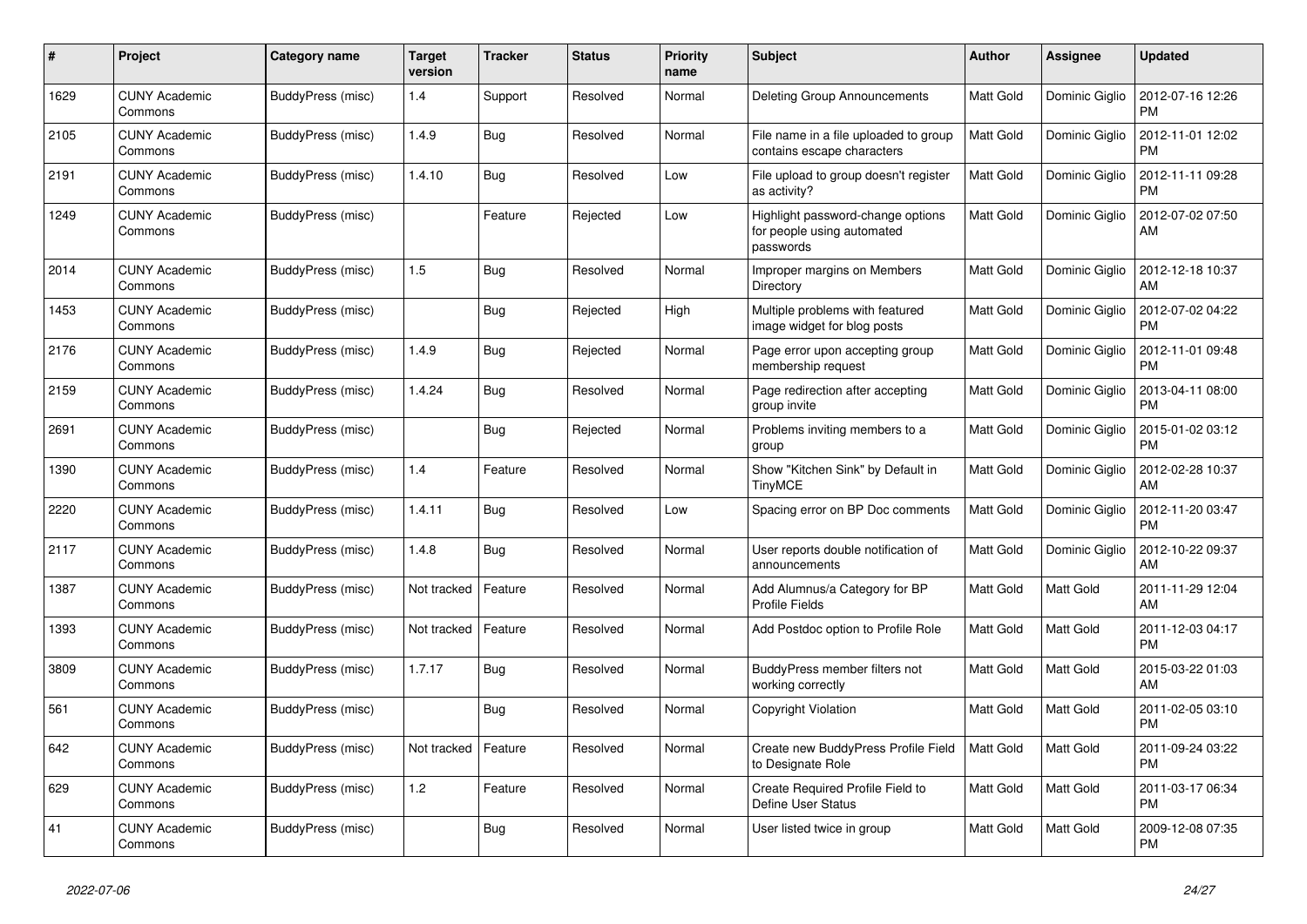| #     | Project                         | Category name     | Target<br>version | <b>Tracker</b> | <b>Status</b> | <b>Priority</b><br>name | <b>Subject</b>                                                                        | Author           | Assignee    | <b>Updated</b>                |
|-------|---------------------------------|-------------------|-------------------|----------------|---------------|-------------------------|---------------------------------------------------------------------------------------|------------------|-------------|-------------------------------|
| 11209 | <b>CUNY Academic</b><br>Commons | BuddyPress (misc) | 1.14.11           | <b>Bug</b>     | Resolved      | Normal                  | Activity timestamp errors                                                             | <b>Matt Gold</b> | Raymond Hoh | 2019-04-23 12:27<br><b>PM</b> |
| 10209 | <b>CUNY Academic</b><br>Commons | BuddyPress (misc) | 1.13.8            | Bug            | Resolved      | Normal                  | Additional login prompt                                                               | <b>Matt Gold</b> | Raymond Hoh | 2018-08-29 03:23<br>PM        |
| 12966 | <b>CUNY Academic</b><br>Commons | BuddyPress (misc) | 1.16.15           | Feature        | Resolved      | Normal                  | Adjust export data page language to<br>indicate that you should not leave the<br>page | <b>Matt Gold</b> | Raymond Hoh | 2020-07-14 12:07<br><b>PM</b> |
| 2528  | <b>CUNY Academic</b><br>Commons | BuddyPress (misc) | 1.4.31            | Feature        | Resolved      | Low                     | BP emails sent from secondary sites<br>should use main site headers                   | <b>Matt Gold</b> | Raymond Hoh | 2013-07-11 11:14<br>AM        |
| 15228 | <b>CUNY Academic</b><br>Commons | BuddyPress (misc) | 1.19.3            | <b>Bug</b>     | Resolved      | Normal                  | Broken site icon in "Sites Across"<br><b>CUNY Listing</b>                             | <b>Matt Gold</b> | Raymond Hoh | 2022-01-26 07:48<br><b>PM</b> |
| 2039  | <b>CUNY Academic</b><br>Commons | BuddyPress (misc) | 1.4.3             | Support        | Resolved      | Normal                  | Create Failure function for RBE                                                       | <b>Matt Gold</b> | Raymond Hoh | 2012-08-27 09:44<br>AM        |
| 746   | <b>CUNY Academic</b><br>Commons | BuddyPress (misc) | 1.3               | <b>Bug</b>     | Resolved      | Normal                  | Create Pop-Up Login Overlay                                                           | <b>Matt Gold</b> | Raymond Hoh | 2011-05-16 06:32<br><b>PM</b> |
| 2827  | <b>CUNY Academic</b><br>Commons | BuddyPress (misc) |                   | Bug            | Duplicate     | Normal                  | Double email notification                                                             | <b>Matt Gold</b> | Raymond Hoh | 2013-10-11 01:53<br>PM        |
| 2479  | <b>CUNY Academic</b><br>Commons | BuddyPress (misc) | 1.4.21            | <b>Bug</b>     | Resolved      | Urgent                  | Double posting, double notification of<br>message posted via RBE                      | <b>Matt Gold</b> | Raymond Hoh | 2013-04-09 02:04<br>AM        |
| 2816  | <b>CUNY Academic</b><br>Commons | BuddyPress (misc) | Future<br>release | Bug            | Resolved      | Normal                  | Double posting/email notification                                                     | <b>Matt Gold</b> | Raymond Hoh | 2013-11-01 08:04<br><b>PM</b> |
| 12957 | <b>CUNY Academic</b><br>Commons | BuddyPress (misc) | 1.16.14           | Support        | Resolved      | Normal                  | Export data question                                                                  | Matt Gold        | Raymond Hoh | 2020-06-23 10:53<br>AM        |
| 661   | <b>CUNY Academic</b><br>Commons | BuddyPress (misc) | 1.2               | Bug            | Resolved      | Low                     | HTML Special Characters Appear in<br><b>Email Notification Text</b>                   | <b>Matt Gold</b> | Raymond Hoh | 2011-05-04 08:55<br>AM        |
| 2798  | <b>CUNY Academic</b><br>Commons | BuddyPress (misc) | 1.5.4             | Bug            | Resolved      | Normal                  | IE10 Profile Display Errors                                                           | Matt Gold        | Raymond Hoh | 2013-09-25 03:33<br><b>PM</b> |
| 2116  | <b>CUNY Academic</b><br>Commons | BuddyPress (misc) | 1.4.31            | Bug            | Resolved      | Normal                  | Include failed message in RBE<br><b>Failure Notification</b>                          | <b>Matt Gold</b> | Raymond Hoh | 2013-07-08 11:01<br><b>PM</b> |
| 3219  | <b>CUNY Academic</b><br>Commons | BuddyPress (misc) | 1.6.7             | Bug            | Resolved      | Normal                  | new_groupblog_post emails not<br>being sent as HTML                                   | <b>Matt Gold</b> | Raymond Hoh | 2014-06-23 08:36<br>AM        |
| 3853  | <b>CUNY Academic</b><br>Commons | BuddyPress (misc) | 1.7.16            | Bug            | Resolved      | High                    | Post erroneously ascribed to wrong<br>author in activity feed                         | <b>Matt Gold</b> | Raymond Hoh | 2015-03-21 01:13<br>PM        |
| 2821  | <b>CUNY Academic</b><br>Commons | BuddyPress (misc) |                   | <b>Bug</b>     | Duplicate     | Normal                  | RBE attempted double posts                                                            | <b>Matt Gold</b> | Raymond Hoh | 2013-10-11 01:53<br><b>PM</b> |
| 2046  | <b>CUNY Academic</b><br>Commons | BuddyPress (misc) | 1.4.3             | Bug            | Resolved      | High                    | <b>RBE Delayed Post</b>                                                               | <b>Matt Gold</b> | Raymond Hoh | 2012-08-27 11:55<br>AM        |
| 2091  | <b>CUNY Academic</b><br>Commons | BuddyPress (misc) | Not tracked       | Bug            | Resolved      | Normal                  | <b>RBE Down</b>                                                                       | <b>Matt Gold</b> | Raymond Hoh | 2012-09-02 06:00<br><b>PM</b> |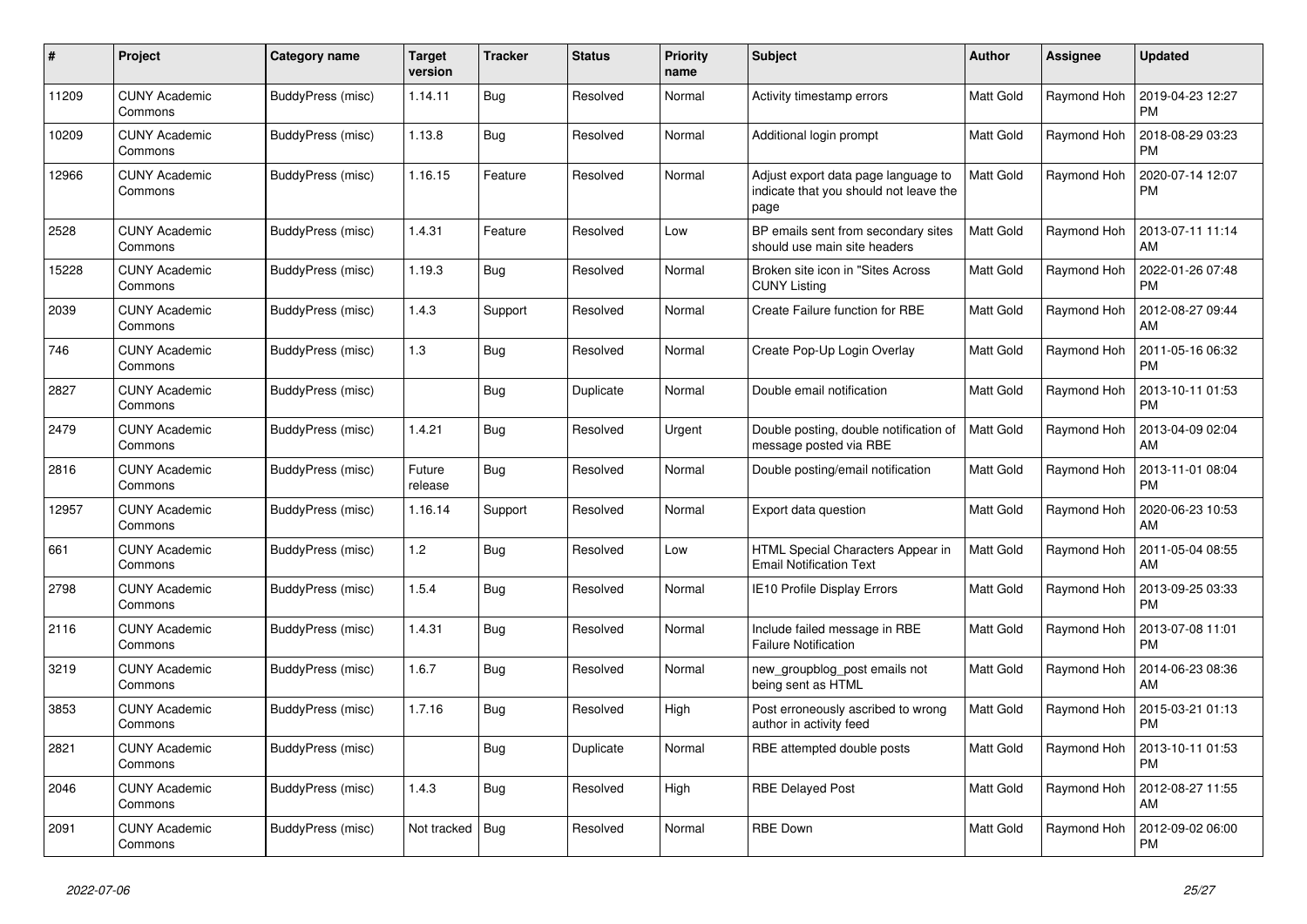| #    | Project                         | Category name          | <b>Target</b><br>version | <b>Tracker</b> | <b>Status</b> | <b>Priority</b><br>name | <b>Subject</b>                                                                        | <b>Author</b>    | Assignee            | <b>Updated</b>                |
|------|---------------------------------|------------------------|--------------------------|----------------|---------------|-------------------------|---------------------------------------------------------------------------------------|------------------|---------------------|-------------------------------|
| 2880 | <b>CUNY Academic</b><br>Commons | BuddyPress (misc)      | 1.11                     | Feature        | Resolved      | Normal                  | <b>RBE Group Post New Topic Shortlink</b><br>Addresses                                | <b>Matt Gold</b> | Raymond Hoh         | 2017-05-18 01:04<br><b>PM</b> |
| 2035 | <b>CUNY Academic</b><br>Commons | BuddyPress (misc)      | 1.4.3                    | Support        | Resolved      | High                    | Reply by Email - some possible<br>confusion                                           | Matt Gold        | Raymond Hoh         | 2012-08-19 08:58<br>AM        |
| 2008 | <b>CUNY Academic</b><br>Commons | BuddyPress (misc)      | 1.4                      | Feature        | Resolved      | Normal                  | Show Recently Active Users on<br>Commons Homepage                                     | Matt Gold        | Raymond Hoh         | 2012-08-01 05:23<br><b>PM</b> |
| 2037 | <b>CUNY Academic</b><br>Commons | BuddyPress (misc)      | 1.4.5                    | Bug            | Resolved      | Normal                  | Special Character shows up in RBE<br>post                                             | <b>Matt Gold</b> | Raymond Hoh         | 2012-09-17 07:12<br><b>PM</b> |
| 856  | <b>CUNY Academic</b><br>Commons | BuddyPress (misc)      | 1.2.4                    | Bug            | Resolved      | Low                     | Text-alignment issue on group                                                         | Matt Gold        | Raymond Hoh         | 2011-06-22 10:02<br><b>PM</b> |
| 310  | <b>CUNY Academic</b><br>Commons | BuddyPress (misc)      | Future<br>release        | Feature        | Assigned      | Low                     | <b>Friend Request Email</b>                                                           | <b>Matt Gold</b> | Samantha<br>Raddatz | 2015-11-09 05:08<br><b>PM</b> |
| 2469 | <b>CUNY Academic</b><br>Commons | BuddyPress (misc)      | Not tracked              | Feature        | Resolved      | Normal                  | cuny.is shortlink request                                                             | <b>Matt Gold</b> | Sarah<br>Morgano    | 2013-02-21 07:56<br><b>PM</b> |
| 626  | <b>CUNY Academic</b><br>Commons | BuddyPress (misc)      | Not tracked              | Bug            | Resolved      | Normal                  | Edit Help Blog Post on Syncing<br>Group/Blog Authorship                               | <b>Matt Gold</b> | Sarah<br>Morgano    | 2011-10-13 11:29<br>AM        |
| 1663 | <b>CUNY Academic</b><br>Commons | BuddyPress (misc)      | 1.3.9                    | Support        | Resolved      | Normal                  | Please add info on Private --> Public<br>Group Announcement Functionality<br>to Codex | Matt Gold        | Sarah<br>Morgano    | 2012-03-01 10:26<br>AM        |
| 56   | <b>CUNY Academic</b><br>Commons | BuddyPress (misc)      |                          | <b>Bug</b>     | Resolved      | Normal                  | Addition of a Profile Field Option<br>Removes Existing One                            | <b>Matt Gold</b> | Zach Davis          | 2009-10-27 05:14<br><b>PM</b> |
| 2523 | <b>CUNY Academic</b><br>Commons | <b>BuddyPress Docs</b> | Future<br>release        | Feature        | Assigned      | Normal                  | Allow Users to Upload Images to BP<br>Docs                                            | Matt Gold        | Boone Gorges        | 2015-11-09 06:14<br>PM        |
| 9105 | <b>CUNY Academic</b><br>Commons | <b>BuddyPress Docs</b> | 1.12.7                   | Bug            | Resolved      | Urgent                  | BP doc titles/dates messed up                                                         | Matt Gold        | Boone Gorges        | 2018-01-23 11:00<br>AM        |
| 3581 | <b>CUNY Academic</b><br>Commons | <b>BuddyPress Docs</b> | 1.7.1                    | Bug            | Resolved      | Normal                  | <b>BuddyPress Docs Line Break issue</b>                                               | <b>Matt Gold</b> | Boone Gorges        | 2014-10-20 02:56<br><b>PM</b> |
| 4057 | <b>CUNY Academic</b><br>Commons | <b>BuddyPress Docs</b> | 1.8.1                    | <b>Bug</b>     | Resolved      | Normal                  | Canceling edit mode of BP Doc<br>reloads editing screen                               | Matt Gold        | Boone Gorges        | 2015-06-01 03:08<br><b>PM</b> |
| 3688 | <b>CUNY Academic</b><br>Commons | <b>BuddyPress Docs</b> | 1.7.6                    | <b>Bug</b>     | Resolved      | Normal                  | Doc creation didn't create email<br>notification                                      | <b>Matt Gold</b> | Boone Gorges        | 2014-12-12 08:57<br>AM        |
| 5486 | <b>CUNY Academic</b><br>Commons | <b>BuddyPress Docs</b> | 1.9.15                   | <b>Bug</b>     | Resolved      | Low                     | Doc history not showing up                                                            | Matt Gold        | Boone Gorges        | 2016-04-24 11:50<br>AM        |
| 9149 | <b>CUNY Academic</b><br>Commons | <b>BuddyPress Docs</b> | 1.12.8                   | <b>Bug</b>     | Resolved      | Normal                  | Doc listing layout issue                                                              | <b>Matt Gold</b> | Boone Gorges        | 2018-02-13 10:36<br>AM        |
| 4722 | <b>CUNY Academic</b><br>Commons | <b>BuddyPress Docs</b> | Not tracked              | Bug            | Rejected      | Normal                  | Doc listing overflow issue                                                            | <b>Matt Gold</b> | Boone Gorges        | 2015-10-11 10:09<br><b>PM</b> |
| 1542 | <b>CUNY Academic</b><br>Commons | <b>BuddyPress Docs</b> | 1.6                      | <b>Bug</b>     | Resolved      | Normal                  | Group Docs Locked                                                                     | <b>Matt Gold</b> | Boone Gorges        | 2014-03-21 03:38<br><b>PM</b> |